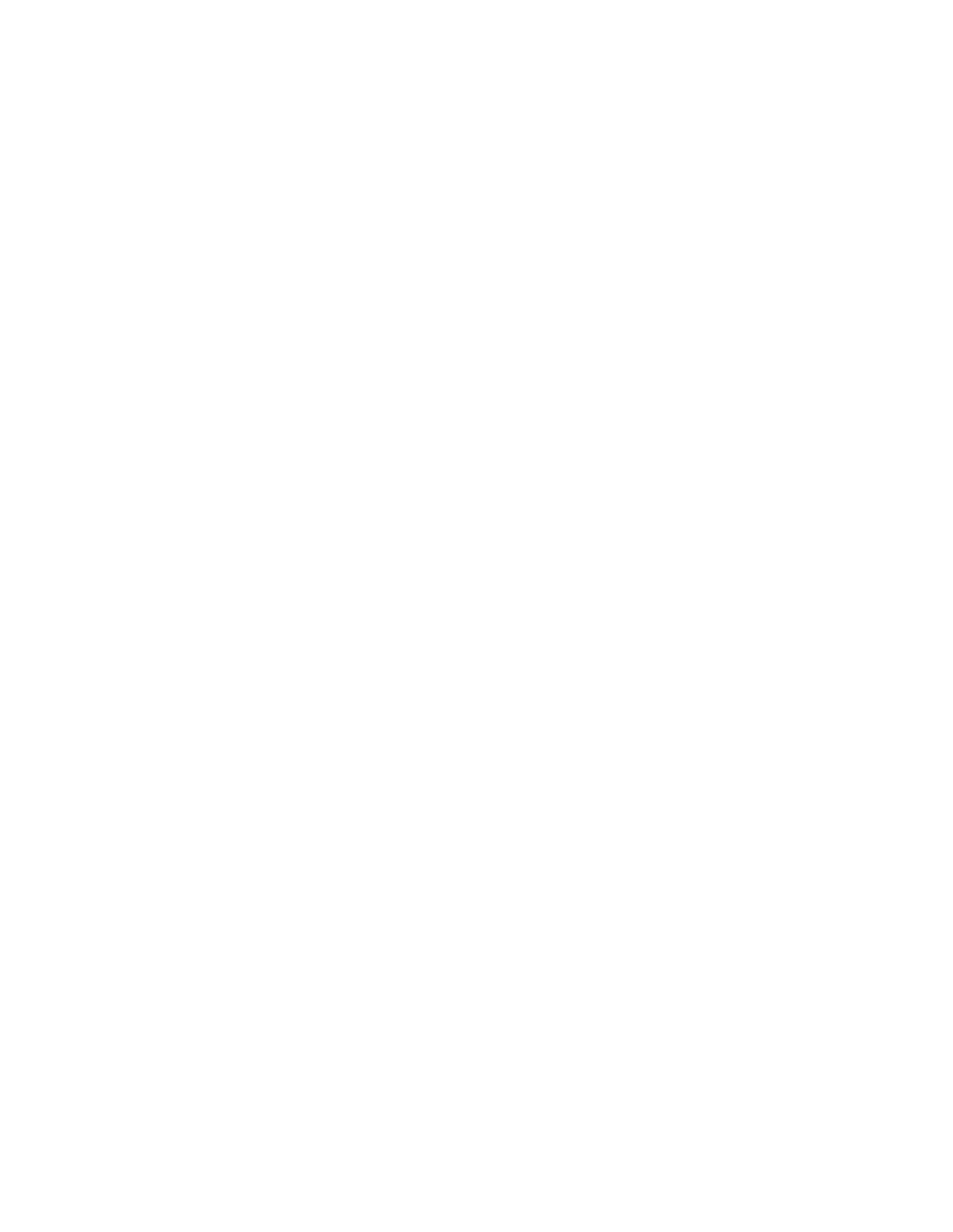# Environmental Council

2007 Annual Report



Linda Lingle Governor

Chiyome L. Fukino, M.D. Director Department of Health

Laurence K. Lau Acting Director Office of Environmental Quality Control

ENVIRONMENTAL COUNCIL

Robert King (Chair) David Atkin David Bylund Gail Grabowsky Shad Kane Eileen O'Hara James Rodrigues Chester Saito Mary Steiner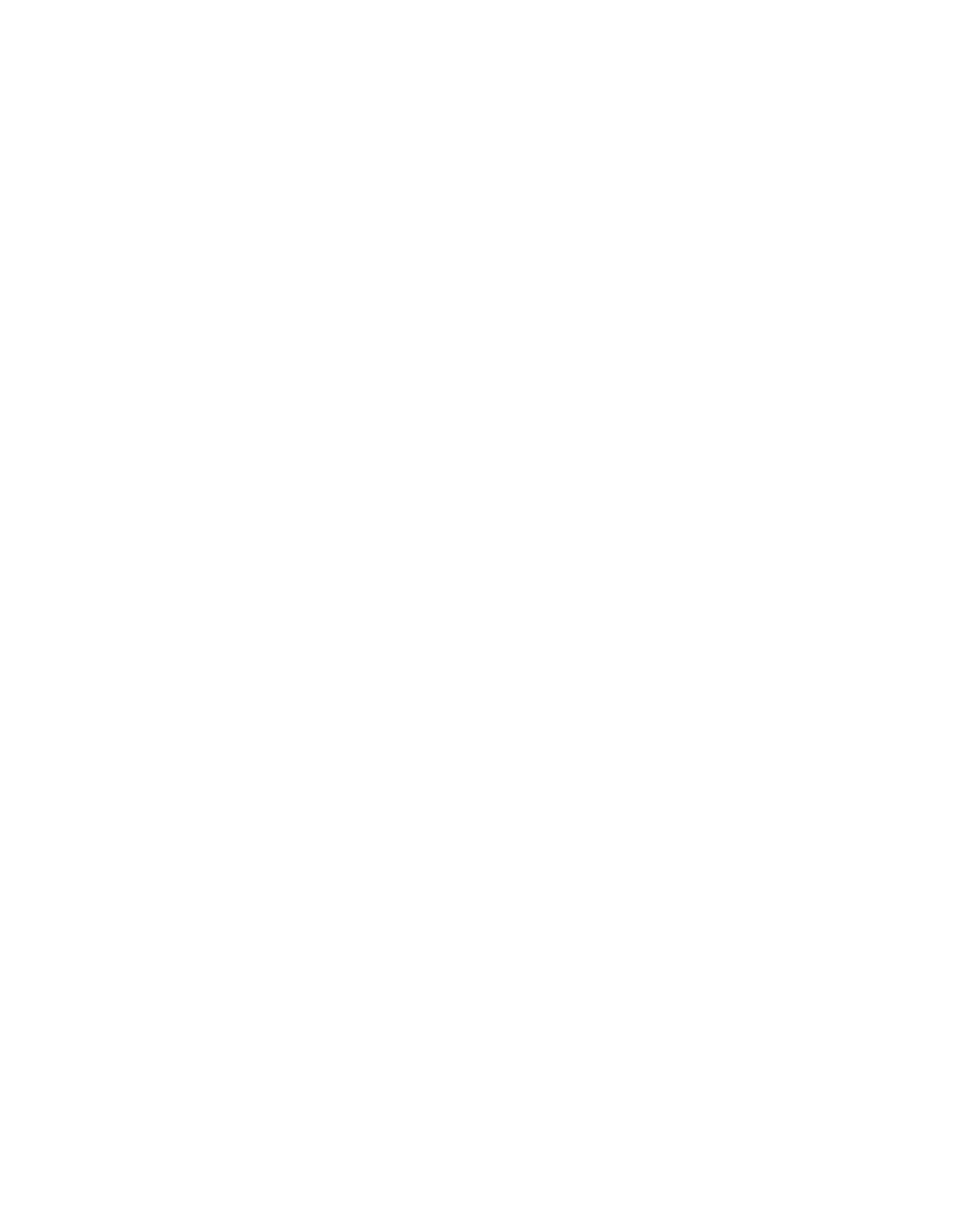# Table of Contents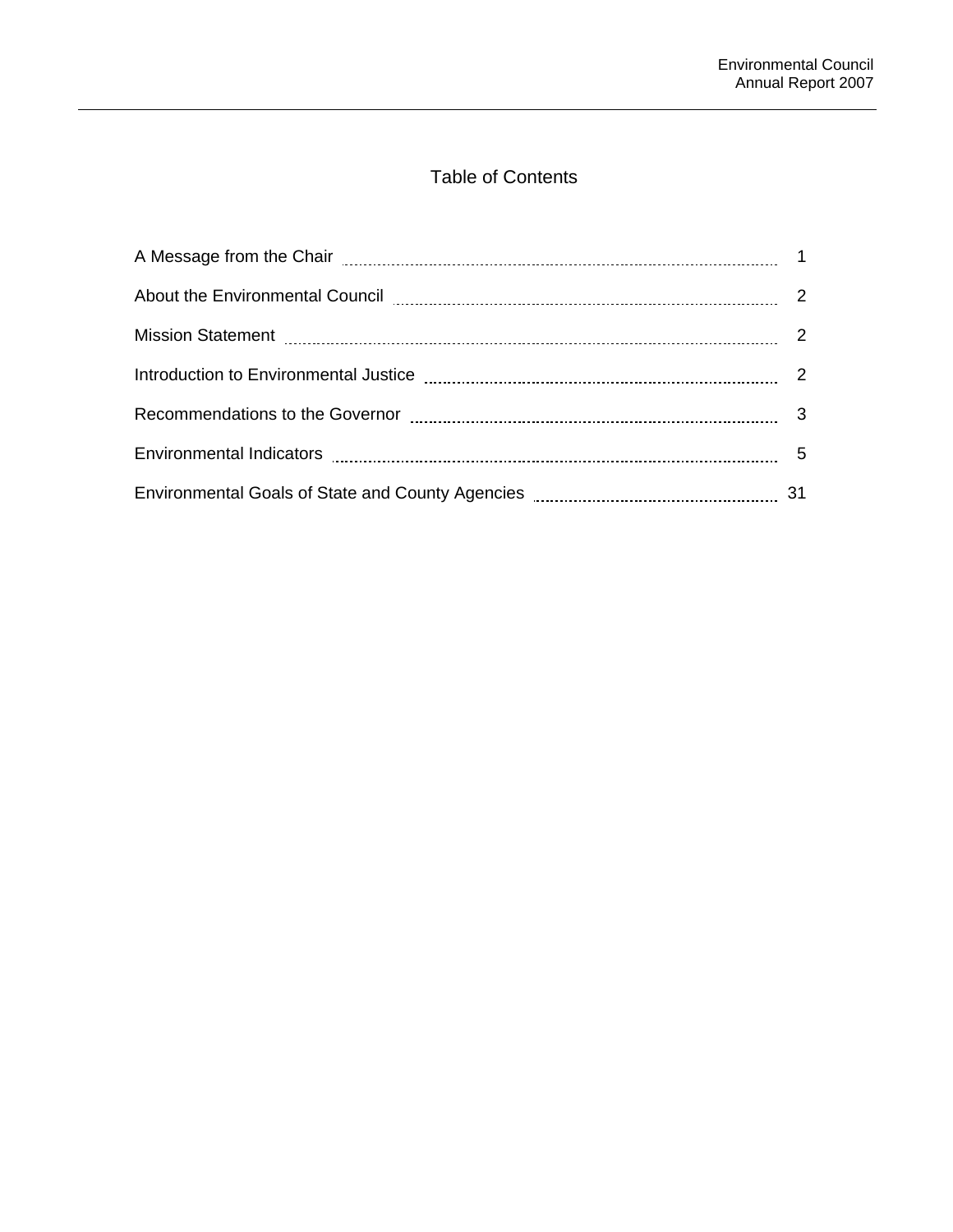### **A MESSAGE FROM THE CHAIR**

The theme of this year's Annual Report is Environmental Justice. Many of us are only now learning what this is. What it means to our community has yet to be defined. The process is a large part of the goal. Seeking the unrepresented, unheard minority and questioning whether they have been unfairly impacted by development is the issue. We don't know how to do this today, but we are starting on the journey to find out.

Last year, our theme was Energy. Because of the impact locally and globally of our energy use, we felt it was imperative to expand our information on this issue. We have attempted to document progress (or lack thereof) on our goals from last year. It is apparent that we are also missing some important indicators, or have not presented the information we have in as useful a manner as possible. This effort to inspire and motivate positive actions by presenting clear and relevant data will continue. We encourage new participation to help us in meetings this goal.

We have started an extensive rules change through the public review process. Given the length of time anticipated to complete this process, more changes will be needed before these rules are even enacted.

One need only look to the recent news articles for evidence that systemic changes are needed to the Environmental Assessment (EA) and Environmental Impact Statement (EIS) process. The Hawaii SuperFerry fiasco is a prime example of flaws in our system. The very fact that the decision over the EIS landed in our courts demonstrates the inefficiency of our current method of applying our environmental monitoring program. While the Environmental Council creates the rules and regulations, it has no enforcement authority, and can do little more than give opinions in such cases, which it is rarely asked to do. Moving at the speed of the legal system, the final ruling comes so late that the developers of the project find themselves in an incredulous situation.

The Council and the Legislature needs a comprehensive review of the system, which was to be funded under Act 294, Session Laws of Hawaii 2006 in order to develop appropriate changes to this process.

Out of the chaos, we believe there have been lessons learned. If we are to have smart growth in which the meaning of "smart" indicates that the community has had its concerns addressed, then we must have the courage to make the changes necessary for a workable system. We must address environmental justice issues. We must address the global issues of climate change. And, if we are to preserve the beauty of our islands for future generations, we must protect our precious aina.

Sustainably yours,

Robert A. King **Chair**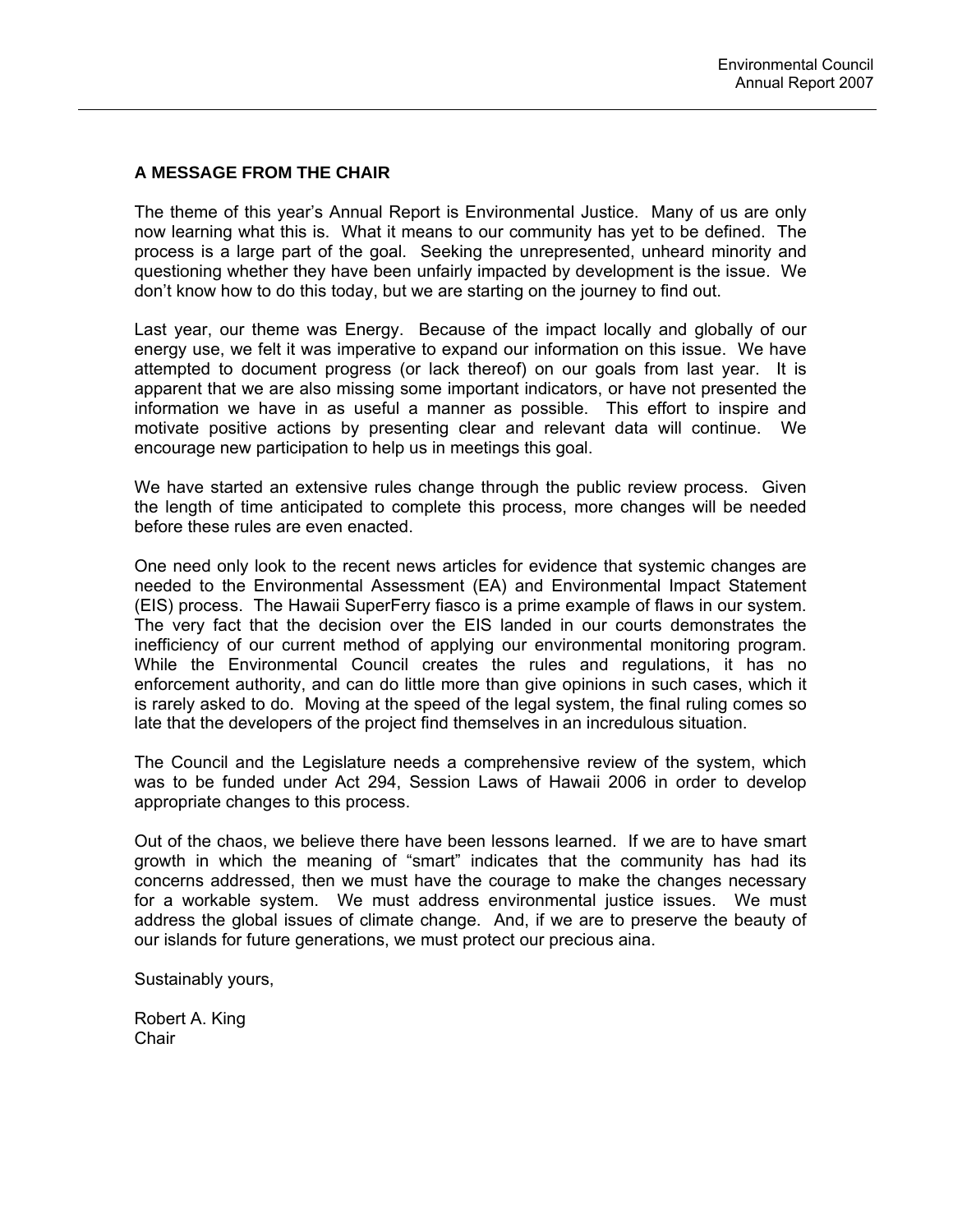### **ABOUT THE ENVIRONMENTAL COUNCIL**

The members shall be appointed to assure the broad and balanced representation of educational, business, and environmentally pertinent disciplines and professions, such as the natural and social sciences, the humanities, architecture, engineering, public health, and planning; educational and research institutions with environmental competence; agriculture, real estate, visitor industry, construction, media, and voluntary community and environmental groups. Membership to the Council includes environmental consulting as an appropriate background. The Council is attached to the DOH for administrative purposes. Members elect their own Chairperson.

The Environmental Council consists of fifteen members appointed by the Governor with the advice and consent of the Senate. The Director of Environmental Quality Control serves as an ex officio voting member of the Council. Pursuant to Chapter 341-6, Hawaii Revised Statutes (HRS), the Council serves as a liaison between the Director and the public on matters concerning ecology and environmental quality. The Council is responsible for drafting rules that govern the environmental impact statement process for the State. The Council is empowered to approve an agency's exemption list of minor activities that can be implemented without first preparing an environmental assessment. The Council may only issue declaratory rulings on appeals of final, non-accepted environmental impact statements and rule making for Ch. 343, HRS.

Created in 1970, the Council is empowered to monitor the progress of state, county, and federal agencies' environmental goals and policies. In the annual report, the Council must advise state policy makers on important issues affecting Hawaii's environment. For more information on the Council go to www.state.hi.us/health/oeqc/envcouncil.html.

### **MISSION STATEMENT**

OEQC, through its director, serves the Governor in an advisory capacity on all matters relating to environmental quality control. At the request of the Governor, OEQC coordinates state governmental agencies in matters concerning environmental quality. OEQC directs the attention of the university, community and public to environmental problems and performs other related functions as specified in Ch. 341, HRS.

The Office serves as a clearinghouse for environmental review documents prepared under Ch. 343, HRS. Twice a month, OEQC publishes *The Environmental Notice*. This bulletin informs the public of all the projects being proposed in the State that are subject to public review and comment.

For more information on OEQC go to [www.state.hi.us/health/oeqc/index.html.](http://www.state.hi.us/health/oeqc/index.html)

### **INTRODUCTION TO ENVIRONMENTAL JUSTICE**

Before Western contact, native Hawaiians subsisted in the *ahupua'a*, generally described as a valley bounded between two ridges. From the mountaintop to the ocean floor, the ahupua'a contained all the resources required for survival. The ahupua'a was a pristine environment, creatively managed to sustain its resources for generations. Streams, home to native fish, shrimp, mollusks, and insects, were free from pollutants that could harm the life it sustained.

Today, the ahupua'a is no longer pollution-free. With the runoff of fertilizers, soaps and engine oil from the land into the streams and oceans, fish – a primary food source for native Hawaiians - themselves have become contaminated.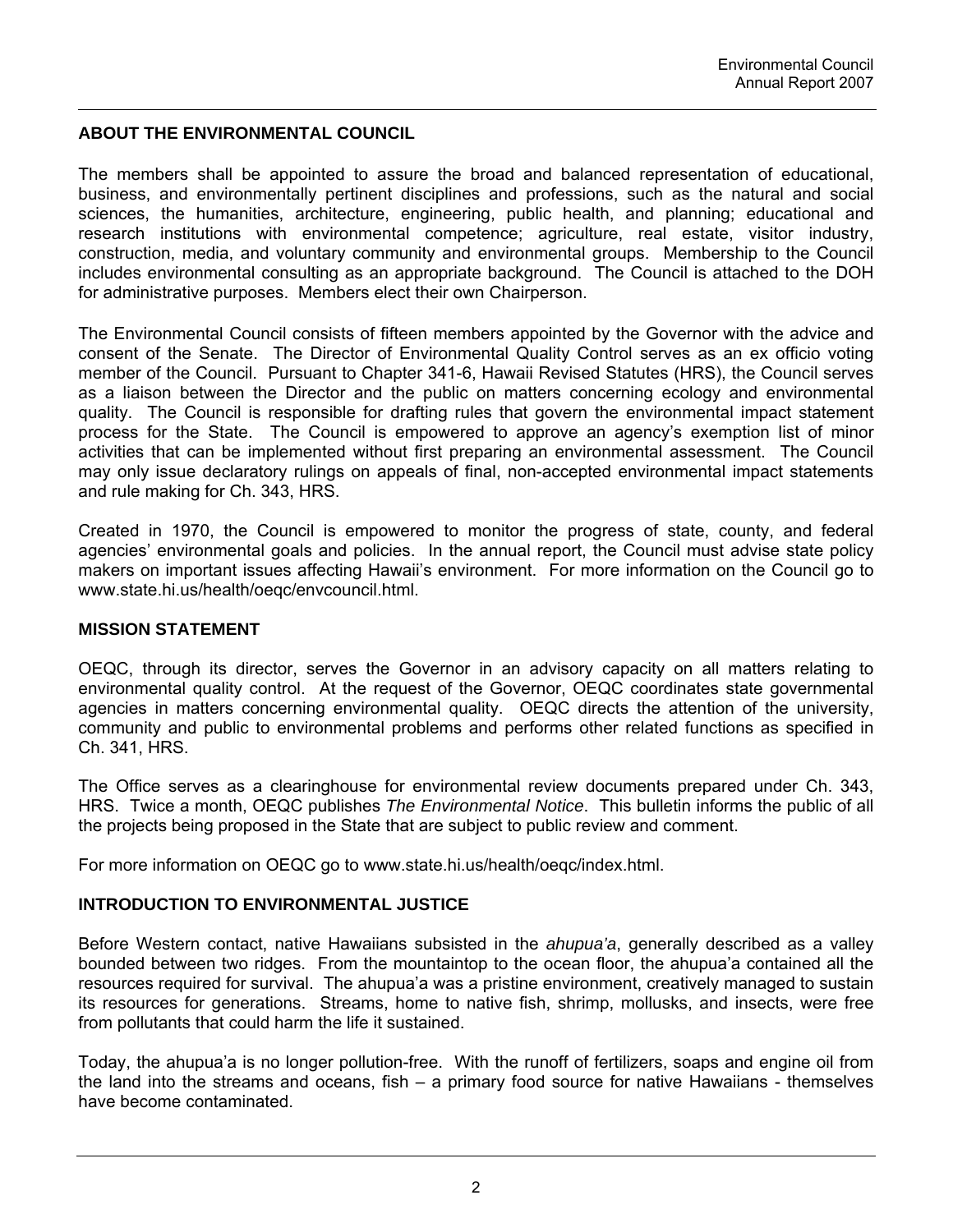The polluting of streams and oceans has impacted native Hawaiian practices. Unlike their ancestors, today's Hawaiians find few places to practice subsistence fishing – providing enough fish to sustain their families - because eating the contaminated fish would endanger their health. All people have a right to a clean environment in which to live and work, according to Executive Order 12898. But low-income and minority groups, such as Native Hawaiians, are more likely to be impacted by harmful environmental conditions than any other group.

So to lessen potential impacts on minority and low-income populations in Hawai'i due to ever-increasing development, Governor Lingle signed into law Act 294 – *A Bill for an Act Relating to the Environment.* One aspect of Act 294 requires "the development of an environmental justice guidance document to ensure that principles of environmental justice are systematically included in all phases of the environmental review process." Act 294 assigns each agency involved in this process the duty of identifying and addressing negative impacts on Native Hawaiian, minority, and low-income populations.

**Executive Order 12898 – Federal Actions to Address Environmental Justice in Minority Populations and Low-Income Populations** 

In 1994, President Clinton signed Executive Order 12898 with the goal of protecting minority and low-income populations from industrial, government and commercial operations. Regardless of race, color, national origin or income, environmental justice ensures that no group of people suffers more negative environmental impacts than other groups. It also allows those people to participate in decisions that may impact their health or environment.

The environmental justice definition and guidance document aim to assist agencies with this.

The Environmental Council is responsible for implementing the Environmental Justice Initiative. The Council contracted with an Environmental Justice Project Coordinator in April 2007 to work with community members to define environmental justice for Hawai'i and develop the guidance document. In January 2008, the Council will submit a report to the Hawai'i State Legislature, which will include the environmental justice definition and guidance document.

The passing of Act 294 is a first step in implementing environmental justice principles in Hawai'i. But more needs to be done. Results of Act 294 will be presented

in a report entitled "Hawaii Environmental Justice Initiative." This report will address requirements to meet Act 294 and Hawaii laws that support the right for all people to live in a clean and healthy environment.

Detailed below are recommendations from the Environmental Council to achieve Environmental Justice across the state.

# **RECOMMENDATIONS TO THE GOVERNOR**

# Recommendations for Future Environmental Justice Efforts

- 1. That the State adopt the environmental justice guidance document as agency policy for use in the State environmental review process.
- 2. Once the efficacy and practical implications of the environmental justice guidance document have been evaluated, it is recommended that Ch. 343, HRS, be amended to incorporate the successful aspects of the environmental justice guidance document.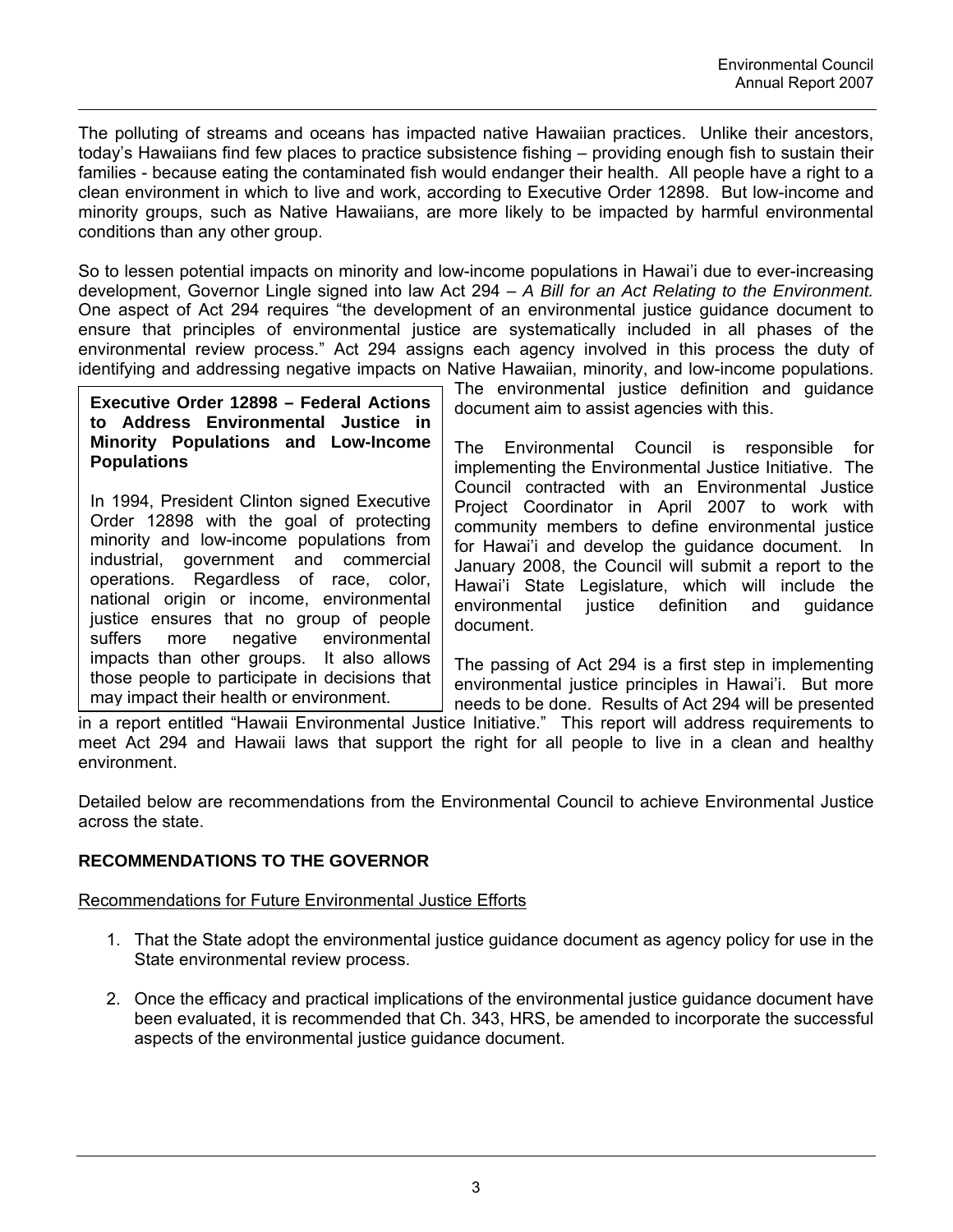### Monitoring Actions Related to Recommendations in the 2006 Annual Report

In the years following each year's recommendations, the Environmental Council will report the status on any actions that contribute to fulfilling the recommendations. The recommendations in the 2006 Annual Report focused on energy use. The following list includes, *to the current knowledge of the Environmental Council,* the status of each recommendation from 2006. We welcome any further information with which we can update this status report.

*The Governor, agency heads, and legislators drive hybrid cars or use alternative transportation in a visible way.* Of the 21 officials who responded to our inquiries, the Director of the Department of Agriculture drives a hybrid car.

*The State require solar hot water and/or PV systems be installed in retrofitted and new state and private buildings, including the Governor's Residence, the State Capitol, and highly visible public buildings.* HB2175 (2006) establishes policies for the design and building of high performance buildings, and the installation of energy savings devices in existing buildings. HB2175, Section 2 appropriated \$5,000,000 to install a minimum of four (4) photovoltaic, net energy metered pilot projects in public schools, one in each county. DAGS - Public Works Division is actively participating in the "Lead by Example" program to implement Administrative Directive No. 06-01 and Act 96 SLH 2006 Omnibus Energy Bill. Their efforts include developing a LEED application guideline for State agencies, providing LEED and commissioning programmatic support, pilot projects to apply for LEED silver certification at Manoa Library and Kohala Library, and a pilot retro-commissioning project at the State Capitol. For more information regarding State actions, see the Department of Accounting and General Services on page 32 of this report.

*Priority permitting processes for renewable-energy and energy-efficient projects be instituted, and that these processes emphasize public participation and community benefits.* In 2006, the Department of Health gives priority to processing permits and approvals for affordable housing and alternative energy projects. Further, the Department of Planning and Permitting for the City and County of Honolulu, reports, as of July 2007, that DPP:

…currently offers online permitting for solar installations. Our HonLINE service rolled out last February. Solar companies have been able to get permits 24/7 and find it convenient. We are also looking into other types of permits for online issuance. While we recognize the benefits of these projects, we do not have the resources to assign priority processing for renewable-energy and energy efficient projects. People seeking priority permitting often use third party review services which are described online at our website www.honoluludpp.org.

*The State initiate Programmatic EIS (PEIS) processes with site-specific related Environmental Assessments (EA's) for multi-site renewable energy projects.* No action.

*The State implement and strongly encourage sustainable community development and design to support the local integrated economy and reduce transportation-related energy use.* The Office of Planning within DBEDT reports that they:

Promoted and advocated for planning and land use policy and practices for sustainable growth and development by: preparing three Administration bills that were introduced in the 2007 legislative session, which were intended to: (1) strengthen the effectiveness and importance of county adopted general plans and community plans in effectuating sustainable growth and land use patterns; (2) simplify the State land use district boundary amendment process for petitions based on adopted county plans; and (3) redefine the State Rural District in the State Land Use Law to be able to direct non-farm uses away from agricultural lands and to ensure that rural development does not become rural sprawl.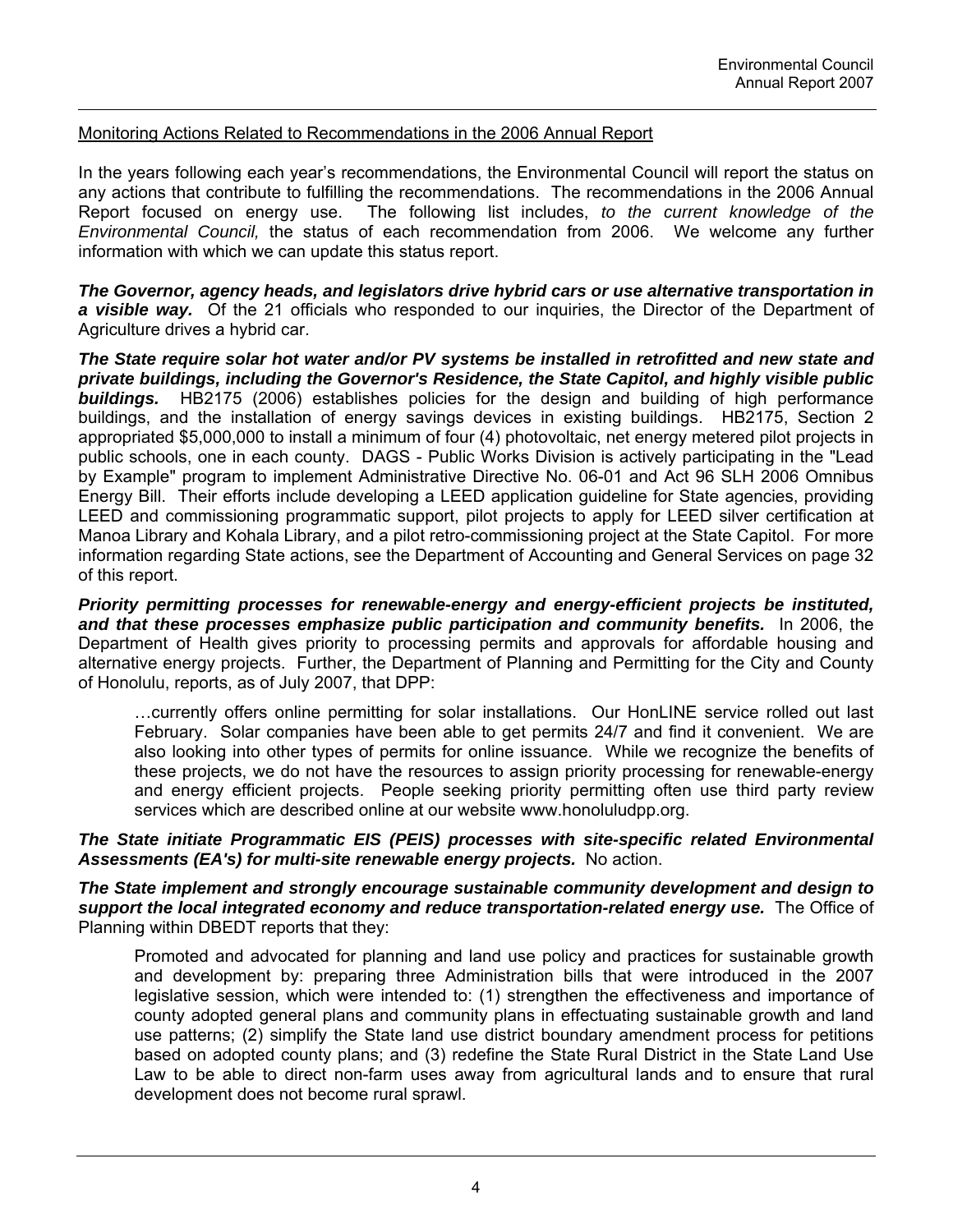*The State provide more resources at county level to ensure effective energy program implementation and locally-based solutions.* We inquired in all counties. The county of Kauai responded, reporting that they requested and received a 3% increase in funding for the County Energy Office.

### *Support reduction of greenhouse gas emissions with the publicly stated commitment to meet or exceed the goals of the Kyoto Protocol.*

The Governor signed the Global Warming Solutions Act of 2007 (HB 226, Act 234) into law on 30 June 2007. The law sets an enforceable greenhouse gas limit equal to the 1990 levels that must be achieved by 2020. While not mandating specific methods to achieve this goal, it creates a task force empowered to study solutions, including "direct emission reduction measures; alternative compliance mechanisms; market-based compliance mechanisms; and potential monetary and non-monetary incentives." Rules for greenhouse gas emissions limits shall be adopted by 31 December 2011.

The mayors of all five counties signed *The U.S. Mayors Climate Protection Agreement* which strives to exceed the goals of the Kyoto Protocol. Please visit the following website for more information: http://usmayors.org/climateprotection/documents/mcpAgreement.pdf.

*The Environmental Council participate in the Hawaii Energy Policy Forum by becoming an exofficio member.* Council Member Shad Kane served on both the Environmental Council and the Hawaii Energy Policy Forum as a liaison between the organizations.

*The 10-Point Energy Plan from the Hawaii Energy Policy Forum*. The Forum adopted a revision of the Ten-Point Plan in July 2007 (www.hawaiienergypolicy.hawaii.edu/pages/tenpointplan.html).

### **Preamble:**

Hawaii's preferred energy future requires a comprehensive integrated approach. HEPF's strategic initiatives strive to:

*Promote energy security and sustainability Reduce energy consumption Enhance regulatory goals and protections Foster civic action and participation Diversify energy sources* 

# **Points:**

- 1. Expand Renewable Energy Opportunities
- 2. Promote Conservation and Energy Efficiency
- 3. Reduce Green House Gas Emissions in Hawaii
- 4. Foster Civic Action and Participation
- 5. Enhance Regulatory Goals and Protections
- 6. Encourage Culturally Appropriate and Sustainable Energy Planning
- 7. Improve Energy Efficiencies and Options in Transportation
- 8. Support research and development of alternative energy (hydrogen, wave energy, etc.)
- 9. Support sustainable development and use of biofuels
- 10. Ensure the security and reliability of energy supply and distribution

# **ENVIRONMENTAL INDICATORS**

Environmental indicators are measurements that track environmental conditions over time. Each year, the Environmental Council collects data on several indicators of the quality of Hawai'i's environment. These data are presented in text, tables and graphs. The indicators provide a wide look - from water quality to native species - at the many faceted task of keeping Hawai'i clean and healthy. In order for an ecosystem to be "sustainable," it must: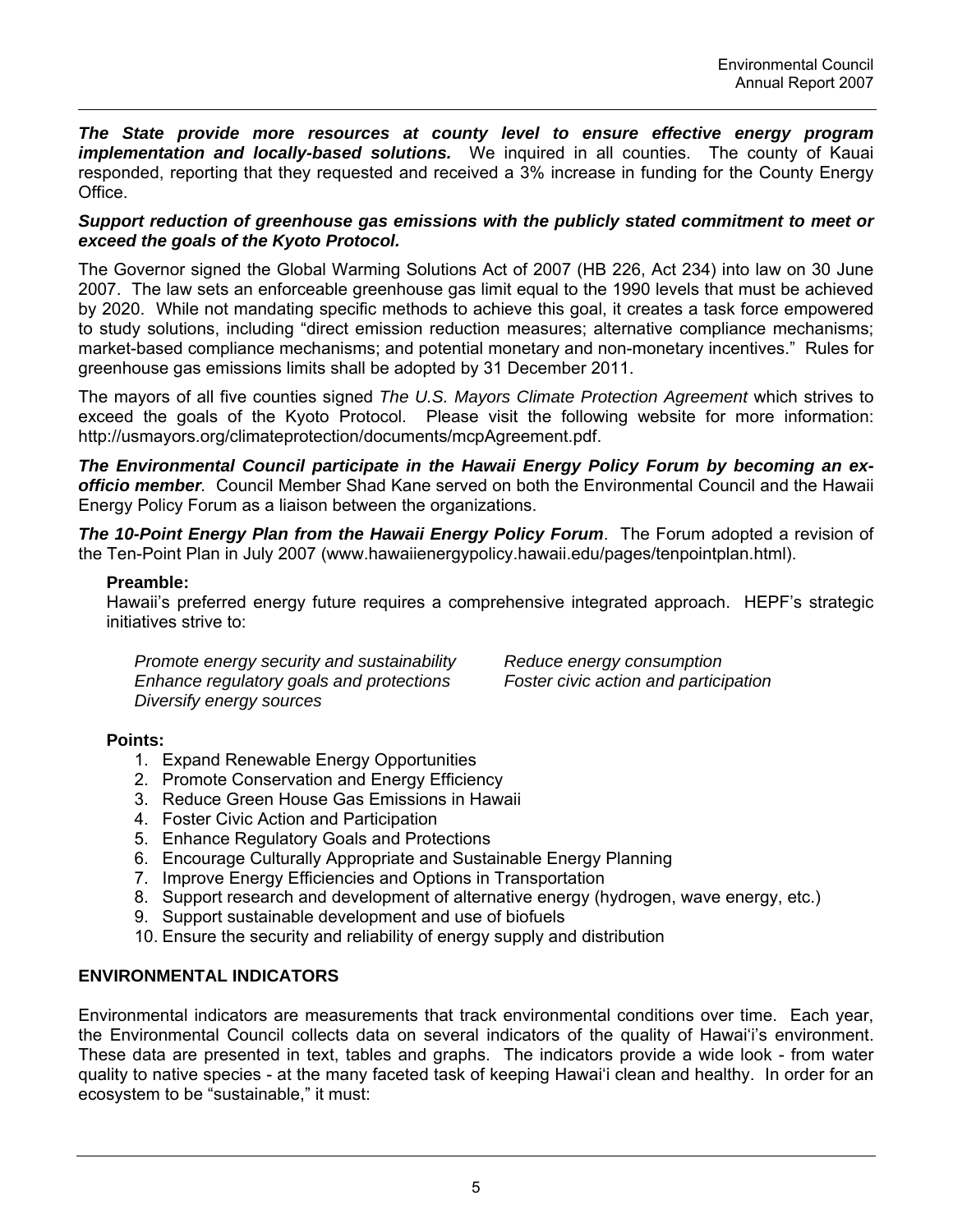- 1) Use renewable energy alternatives such as wind as the source of energy
- 2) Dispose of wastes and replenish nutrients by recycling
- 3) Maintain biological diversity
- 4) Maintain adequate carrying capacity

### **State Population**

The stress of population growth adds pressure on our ecosystem. More people means more wastes, more housing areas, more cars. Hawai'i's *de facto* population (which include visitors present on that day but excludes residents temporarily absent) keeps growing from year to year. DBEDT estimates that by the year 2020 our de facto population will reach 1.72 million. This population increase creates many challenges as we try to balance the needs of our people and the health of our ecosystem. According to the Commission for Environmental Cooperation (2001), an average person in the U.S. consumes four times as many resources as the average person in the world. Reducing our consumption is one way to minimize our impact on our ecosystem.

| Year | de facto Population (in millions) |
|------|-----------------------------------|
| 1994 | 1.28                              |
| 1995 | 1.30                              |
| 1996 | 1.30                              |
| 1997 | 1.33                              |
| 1998 | 1.33                              |
| 1999 | 1.33                              |
| 2000 | 1.33                              |
| 2001 | 1.33                              |
| 2002 | 1.35                              |
| 2003 | 1.36                              |
| 2004 | 1.38                              |
| 2005 | 1.39                              |
| 2006 | 1.40                              |
|      |                                   |



Source: State DBEDT, Databook 2006.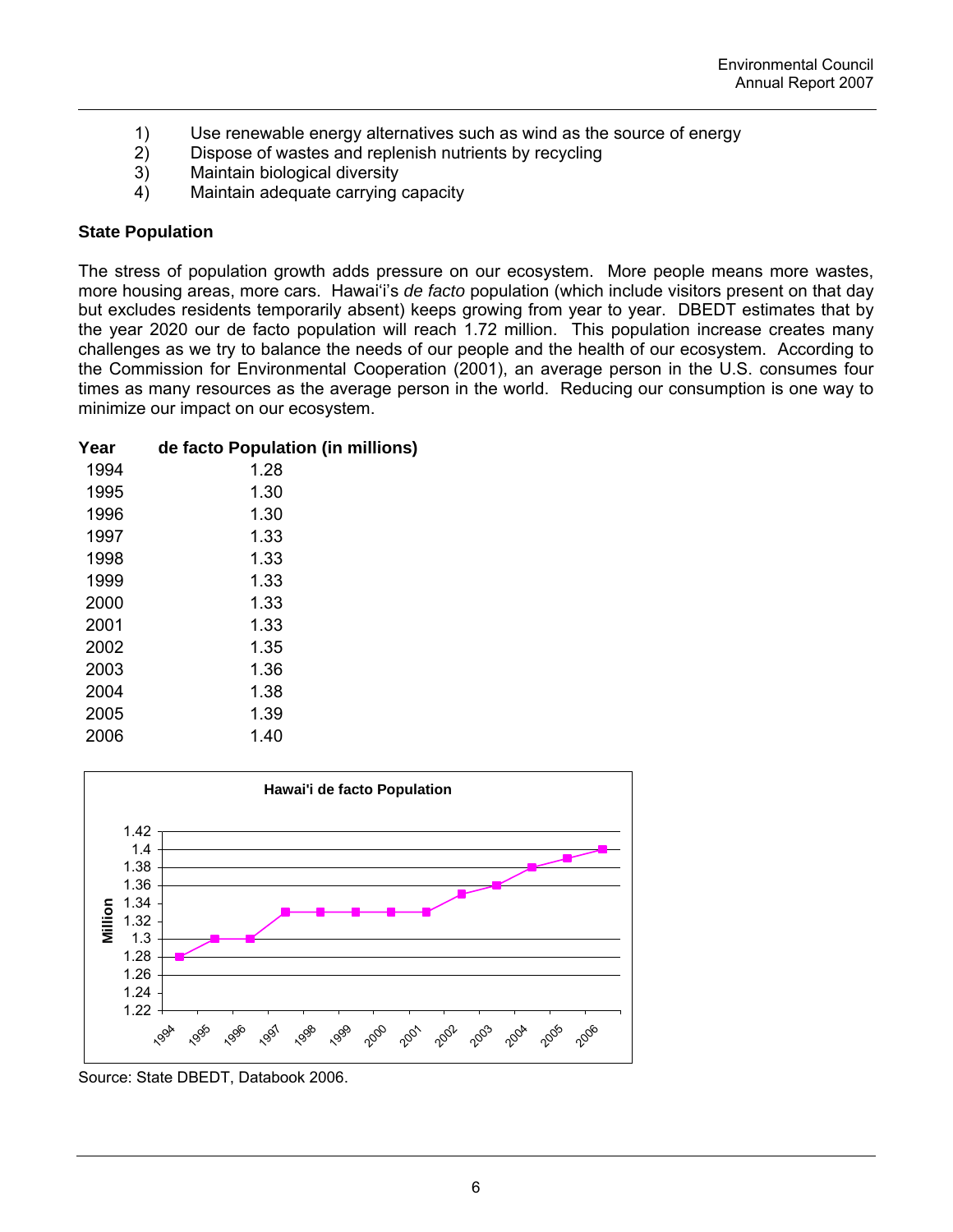# **Energy Consumption by Source**

One of Hawaii's goals (for example, see Chapter 226-18, HRS) is to replace energy produced from fossil fuels with renewable (hydroelectric, wind, geothermal, biomass, solar) and alternative (solid waste) sources. The table below shows the amount of energy used in Hawaii in trillion British thermal units (Btu).

|      |                  | Hydro-   |      |             | Geo-             | <b>Solid</b> |                | <b>Solar</b>     |
|------|------------------|----------|------|-------------|------------------|--------------|----------------|------------------|
| Year | <b>Petroleum</b> | electric | Coal | <b>Wind</b> | thermal          | <b>Waste</b> | <b>Biomass</b> | <b>Hot Water</b> |
| 1995 | 273.9            | 1.0      | 16.5 | 0.2         | 2.3              | 6.3          | 11.8           | 2.8              |
| 1996 | 277.1            | 1.1      | 16.9 | 0.2         | 2.3              | 4.6          | 10.3           | 3.1              |
| 1997 | 278.3            | 0.9      | 16.7 | 0.1         | 2.3              | 5.2          | 8.9            | 3.1              |
| 1998 | 269.1            | 0.7      | 14.7 | 0.2         | 2.2              | 5.0          | 7.5            | 3.1              |
| 1999 | 272.4            | 1.2      | 14.5 | 0.1         | 2.0              | 5.1          | 9.2            | 3.5              |
| 2000 | 290.2            | 0.9      | 15.4 | 0.1         | 2.5              | 5.1          | 7.1            | 3.5              |
| 2001 | 273.7            | 1.0      | 15.7 | 0.1         | 2.1              | 4.6          | 3.4            | 3.6              |
| 2002 | 272.8            | 1.0      | 17.1 | 0.1         | 0.7              | 4.7          | 5.5            | 4.0              |
| 2003 | 284.4            | 0.7      | 18.2 | 0.1         | 1.8              | 4.8          | 6.0            | 4.0              |
| 2004 | 287.7            | 0.9      | 17.8 | 0.0         | 2.1              | 4.8          | 6.1            | 4.3              |
| 2005 | 291.5            | 1.1      | 15.5 | 0.0         | $2.2\phantom{0}$ | 4.2          | 5.2            | 4.4              |



Source: State DBEDT, Databook 2006.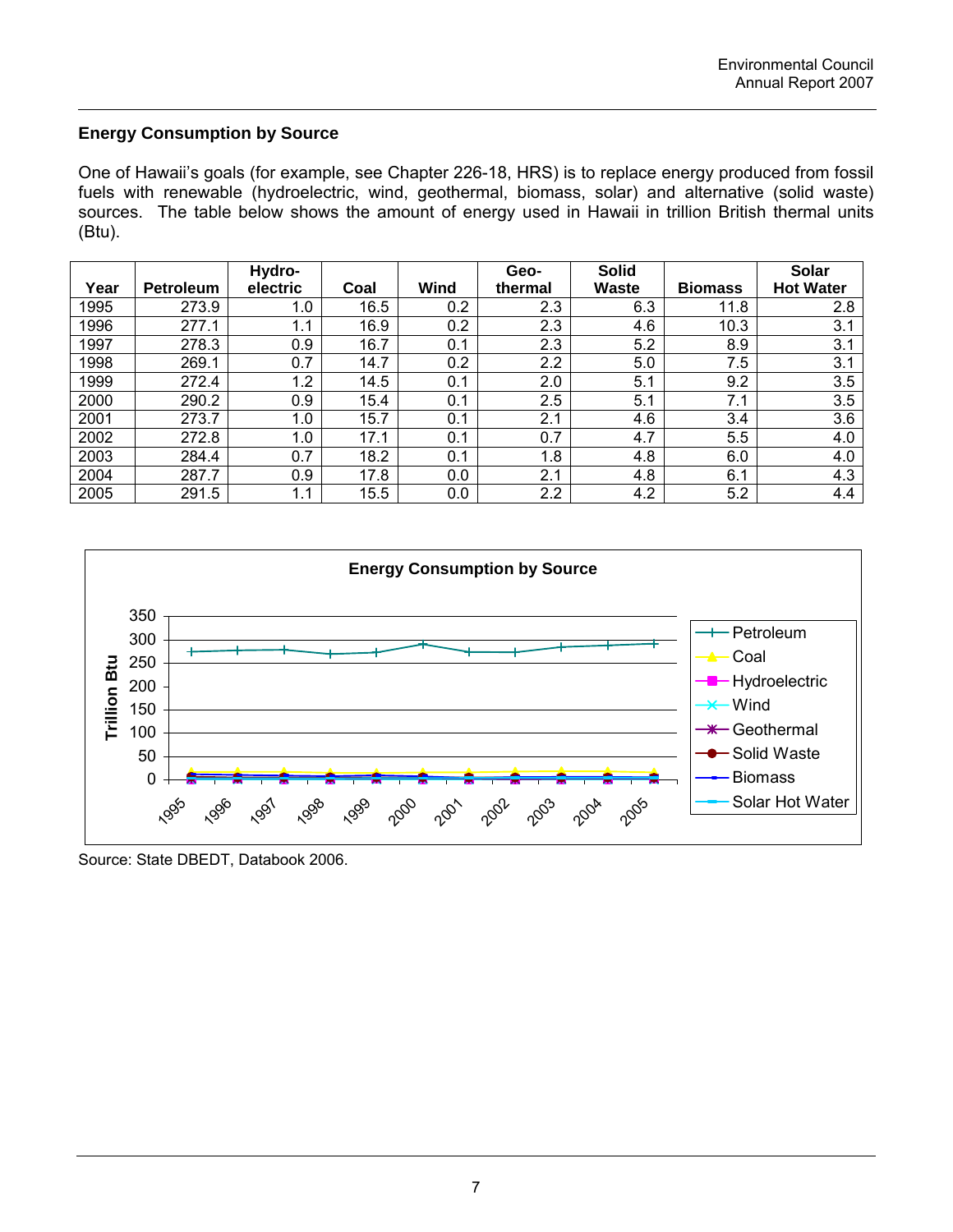# **Electric Utility Sales Per Capita**

The table below depicts the electricity sales (all utilities, all islands) per capita of *de facto* population in Hawai'i.

| Year | Electric Sales Per Capita (kWh) |
|------|---------------------------------|
| 1990 | 6,703                           |
| 1991 | 6,760                           |
| 1992 | 6,816                           |
| 1993 | 6,831                           |
| 1994 | 6,922                           |
| 1995 | 7,051                           |
| 1996 | 7,232                           |
| 1997 | 7,047                           |
| 1998 | 6,939                           |
| 1999 | 7,013                           |
| 2000 | 7,250                           |
| 2001 | 7,366                           |
| 2002 | 7,377                           |
| 2003 | 7,535                           |
| 2004 | 7.614                           |
| 2005 | 7.563                           |



Source: Utility FERC Form 1 and Annual Reports to PUC via DBEDT SID.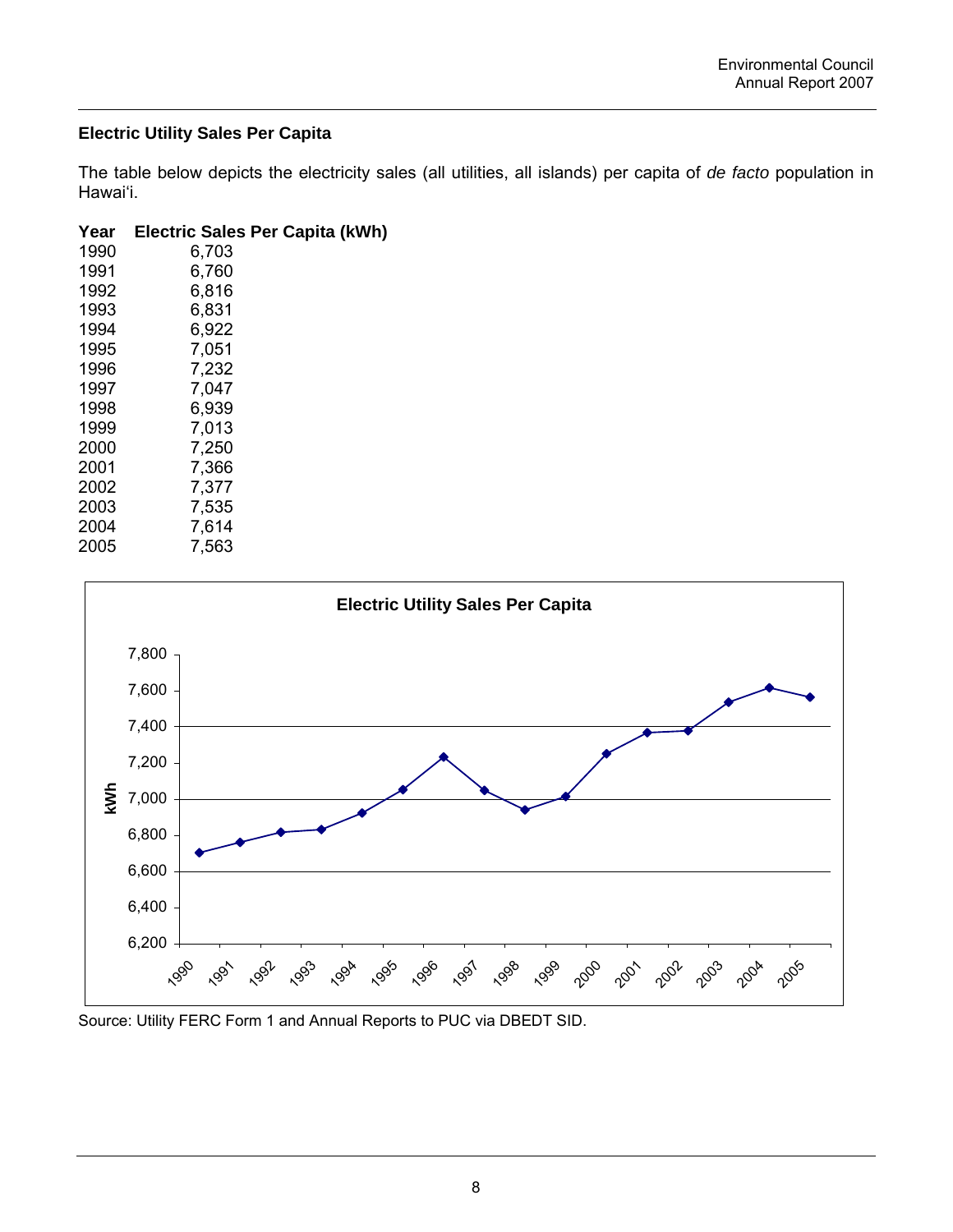# **Air Quality Measurements in Honolulu**

The EPA has set the annual average of small particulate matter, or  $PM<sub>10</sub>$ , at 50 micrograms/cubic meter.  $PM_{10}$  is defined as particulates with an aerodynamic diameter less than or equal to 10 microns. At the Honolulu monitoring station, located in downtown, the annual average concentration of particulates varied from 14 to 16 micrograms/m<sup>3</sup>. At 16  $\mu$ g/m<sup>3</sup> this annual average is 72% below EPA's standard.

The concentrations measured in Honolulu are far below the national standard. The visual trend line shows that, within the past 5 years, the particulate levels have stayed on a fairly even line between 14-16 μg/m<sup>3</sup>. Concentrations of PM<sub>10</sub> are not significantly affected by sulfates from volcanic emissions carried over O'ahu by Kona winds.

For a statewide report on air: www.hawaii.gov/health/environmental/air/cab/cabmaps/report.html

For real/near time monitoring data for Oahu and Hawaii: www.hawaii.gov/don/air-quality/index.html

| Year | Honolulu (PM <sub>10</sub> ) | <b>National Standard (PM10)</b> |
|------|------------------------------|---------------------------------|
| 1996 | 14                           | 50                              |
| 1997 | 8                            | 50                              |
| 1998 | 9                            | 50                              |
| 1999 | 14                           | 50                              |
| 2000 | 14                           | 50                              |
| 2001 | 16                           | 50                              |
| 2002 | 15                           | 50                              |
| 2003 | 16                           | 50                              |
| 2004 | 13                           | 50                              |
| 2005 | 15                           | 50                              |
| 2006 | 13                           | 50                              |



Source: Hawai'i Department of Health. Notes: PM<sub>10</sub> are annual means.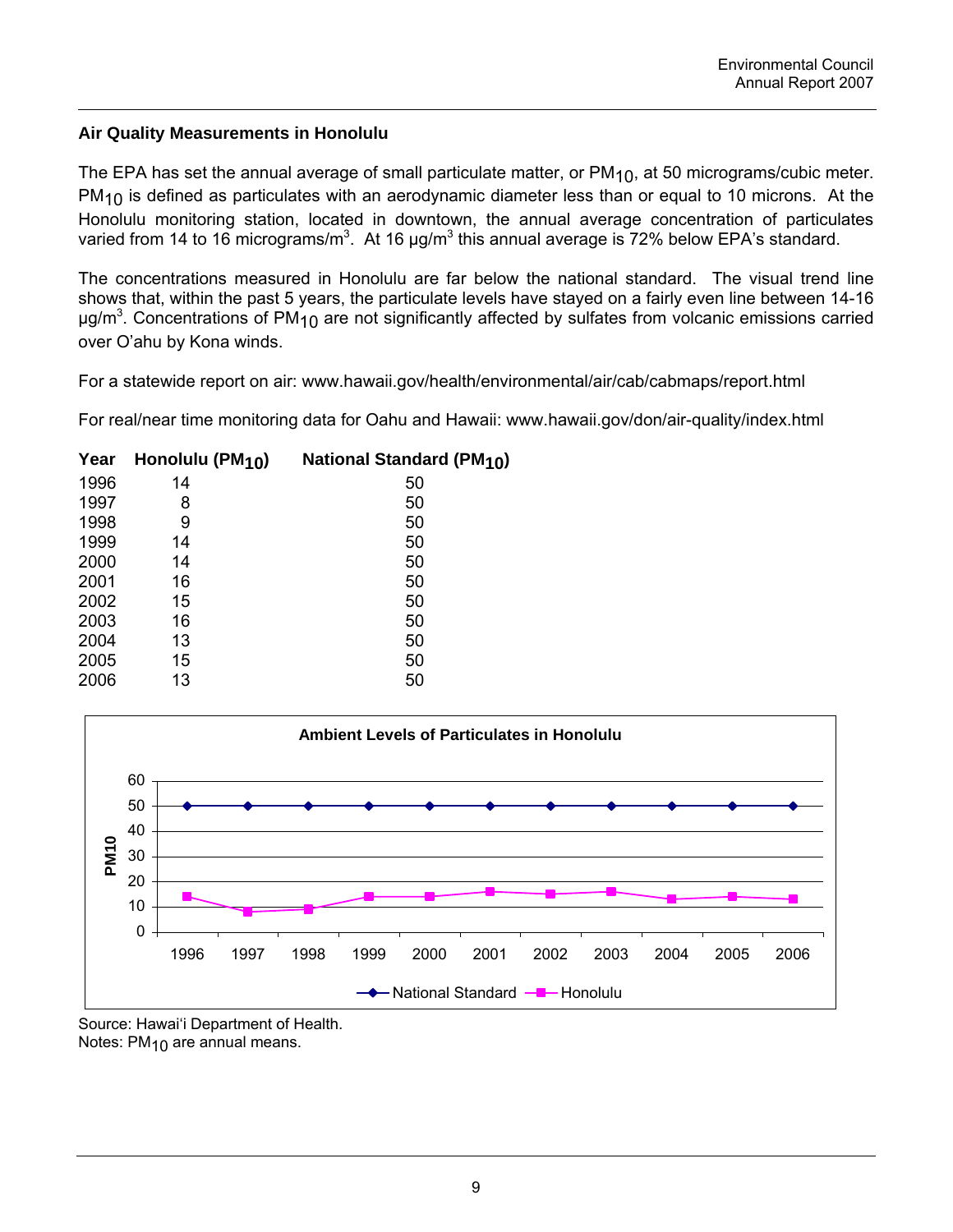# **Estimated Greenhouse Gas Emissions**

The earth's climate is changing because human activities are altering the composition of the atmosphere through the buildup of greenhouse gases, primarily carbon dioxide, methane, nitrous oxide, and chlorofluorocarbons. The energy sector produces 90 percent of the greenhouse gases. The table below shows the estimated greenhouse gas emissions in Hawai'i.

| Year | <b>Million Tons</b> | <b>Kyoto Target</b> |
|------|---------------------|---------------------|
|      | (CO2 equivalent)    |                     |
| 1991 | 18.45               | 16.8                |
| 1992 | 18.02               | 16.8                |
| 1993 | 17.57               | 16.8                |
| 1994 | 18.88               | 16.8                |
| 1995 | 18.48               | 16.8                |
| 1996 | 18.84               | 16.8                |
| 1997 | 18.78               | 16.8                |
| 1998 | 18.83               | 16.8                |
| 1999 | 18.59               | 16.8                |
| 2000 | 19.59               | 16.8                |
| 2001 | 19.84               | 16.8                |
| 2002 | 19.59               | 16.8                |
| 2003 | 21.68               | 16.8                |
| 2004 | 21.88               | 16.8                |
| 2005 | 21.11               | 16.8                |



Source: DBEDT SID.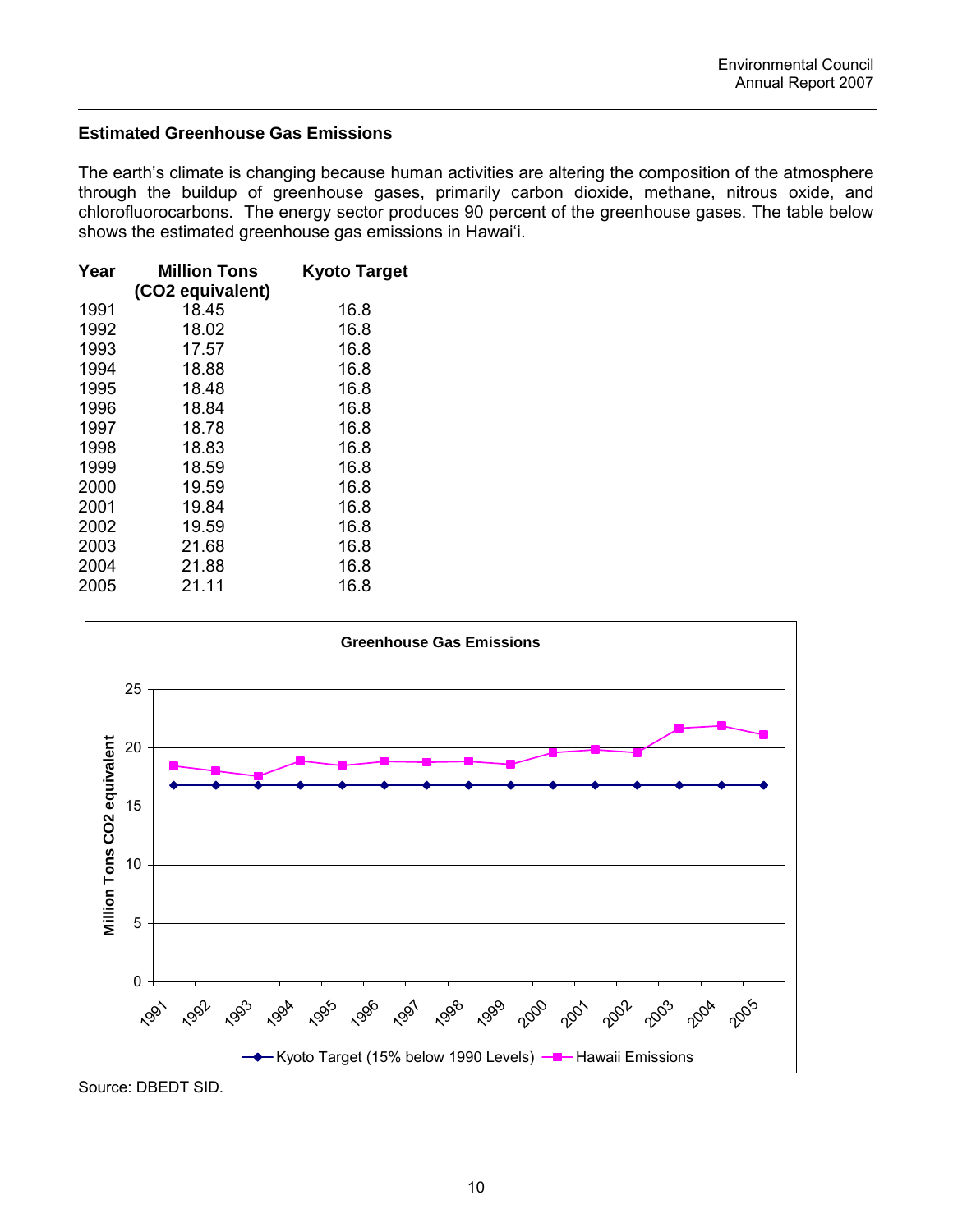# **Municipal Water Consumption**

Good drinking water is one of Hawai'i's greatest natural assets. The combination of a growing population and limited potable water resources is reducing the availability and quality of our drinking water. The table below shows water consumption through the respective municipal (county) water distribution systems.

| Year<br><b>Water consumption</b> |                   |  |
|----------------------------------|-------------------|--|
|                                  | (million gallons) |  |
| 1993                             | 73,338            |  |
| 1994                             | 73,732            |  |
| 1995                             | 74,992            |  |
| 1996                             | 74,728            |  |
| 1997                             | 71,810            |  |
| 1998                             | 73,301            |  |
| 1999                             | 76,631            |  |
| 2000                             | 76,401            |  |
| 2001                             | 78,748            |  |
| 2002                             | 77,868            |  |
| 2003                             | 80,735            |  |
| 2004                             | 78,345            |  |
| 2005                             | 77,171            |  |
| 2006                             | 80,106            |  |



Source: State of Hawai'i Data Book 2006. Note: These figures include only municipal water supply. Military, private and plantation water systems are not included.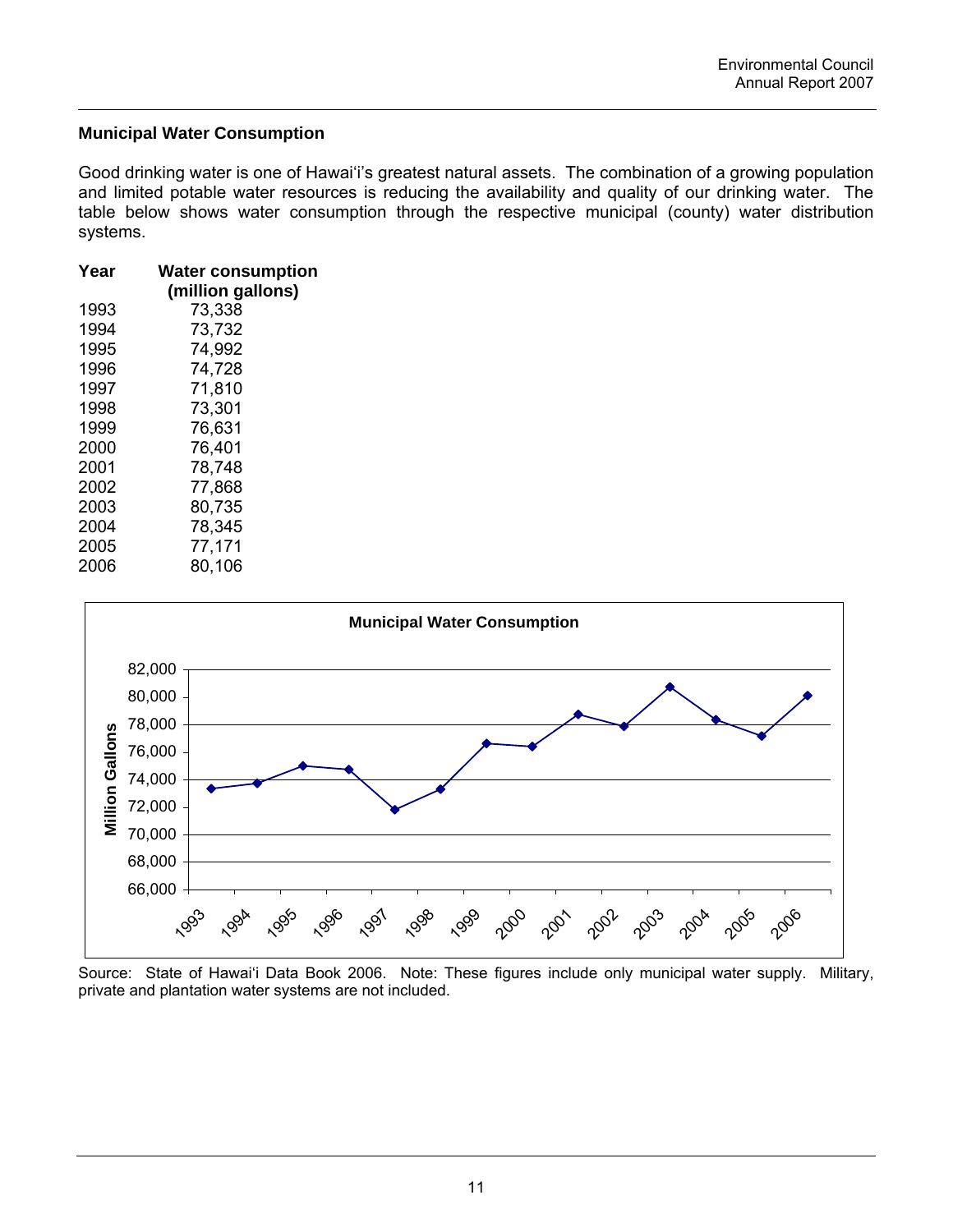# **Safe Drinking Water**

Drinking water microbiological or chemical standards are called Maximum Contaminant Levels (MCLs). Water that exceeds MCLs is believed to be harmful to human health. In 2006, 99.6% of Hawaii's residents and visitors were served drinking water that met all of the MCLs all year long. There were a small number of persons (5,501) in four water systems who were served water not in compliance with MCLs for part of the reporting year. This equals a non-compliance rate of 0.4% over Hawaii's population of 1,341,430 people.

The compliance rate has consistently exceeded 99.0% over the last five years. Whenever a violation is found, the public is notified through electronic media, hand-delivered notices, or published notices.

| Year | <b>Population Served Water in</b> |
|------|-----------------------------------|
|      | Compliance with MCL's (%)         |
| 1995 | 98.0                              |
| 1996 | 99.5                              |
| 1997 | 98.2                              |
| 1998 | 99.8                              |
| 1999 | 99.7                              |
| 2000 | 98.8                              |
| 2001 | 99.7                              |
| 2002 | 100.0                             |
| 2003 | 100.0                             |
| 2004 | 99.5                              |
| 2005 | 99.1                              |
| 2006 | 99.6                              |
|      |                                   |



Source: Hawai'i Department of Health.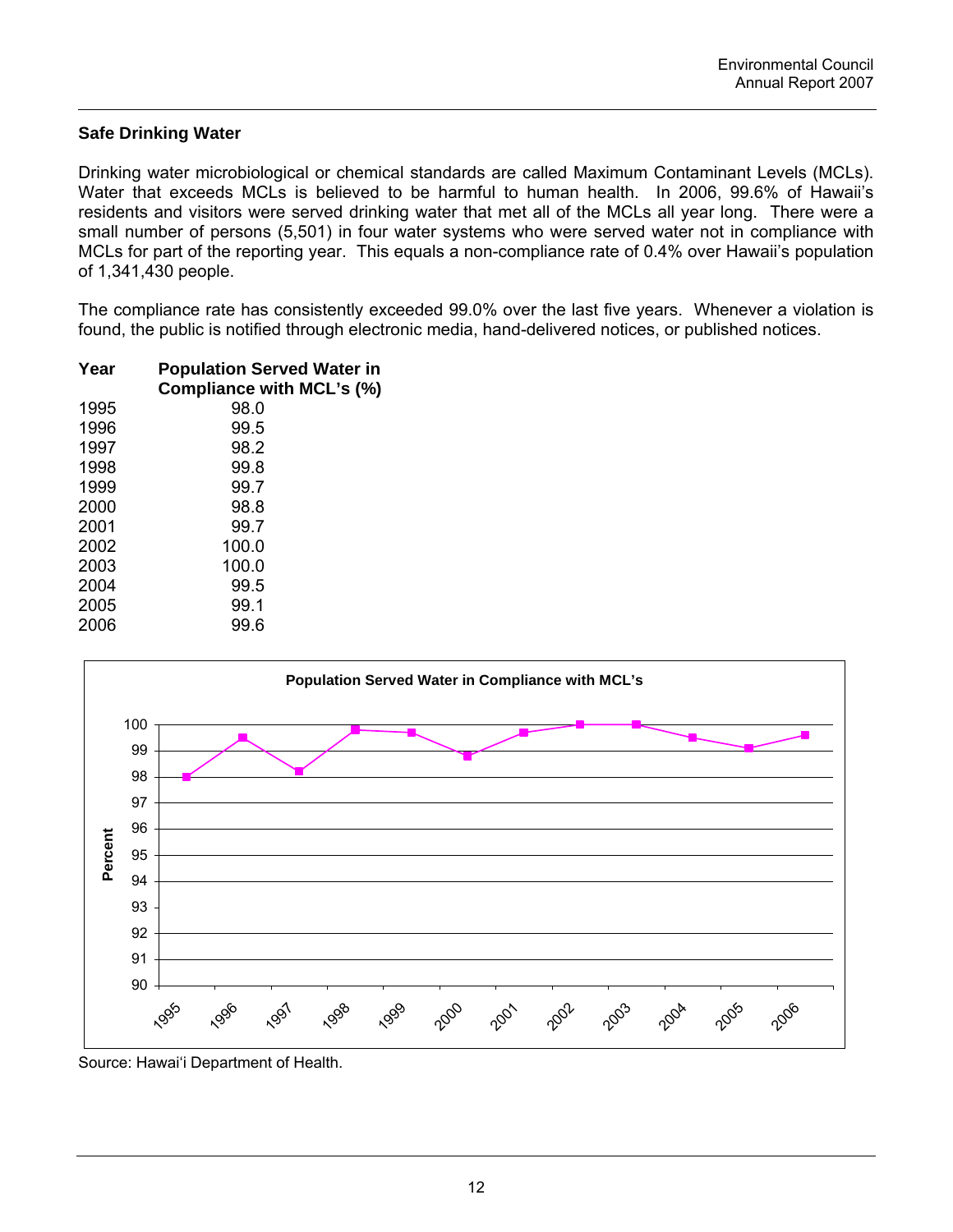# **Number of Days Beaches Posted as Unsafe Due to Pollution**

Residents and visitors use our public beaches and the ocean for recreation and fishing. Sewage, chemical spills, and other releases can restrict our enjoyment and use of the shoreline as well as affect aquatic life. The following table shows the number of times shoreline waters were posted with warning signs (unsafe due to water pollution) by the counties, military, private parties or DOH. The reports from 2005 reflect a major change in that all shoreline recreational waters were considered. Although harbors are not considered recreational waters, they were included to be consistent with the 2005 annual report. Reports prior to 2005 only covered sandy beaches. The 2006 report also distinguishes days posted by different events: dry or wet weather sewage spills. Each day for each shoreline segment is counted.

There were 529 days of shoreline postings in 2006. The rise in sewage posting days corresponds to heavy rainfalls. There were 37 spill incidents during 2006 that needed postings. Over half of the spills (21) occurred between March 2nd and April 2nd, 2006 during heavy rains. For sewage spills, shorelines are first posted, then sampling occurs. The Clean Water Branch reviews bacteria data prior to allowing removal of the signs.

### **Year Number of Days Beaches Posted As Unsafe Due to Pollution**

| 1996 | 45  |
|------|-----|
| 1997 | 28  |
| 1998 | 13  |
| 1999 | 26  |
| 2000 | 16  |
| 2001 | 20  |
| 2002 | 36  |
| 2003 | 0   |
| 2004 | 33  |
| 2005 | 121 |
| 2006 | 529 |

Source: Hawaii Department of Health.

Notes: i) These numbers do not reflect postings of warning signs on streams, lakes, and other inland waters, such as the Ala Wai Canal. ii) Other agencies may also post other shoreline warning signs such as the City and County of Honolulu. These are not included.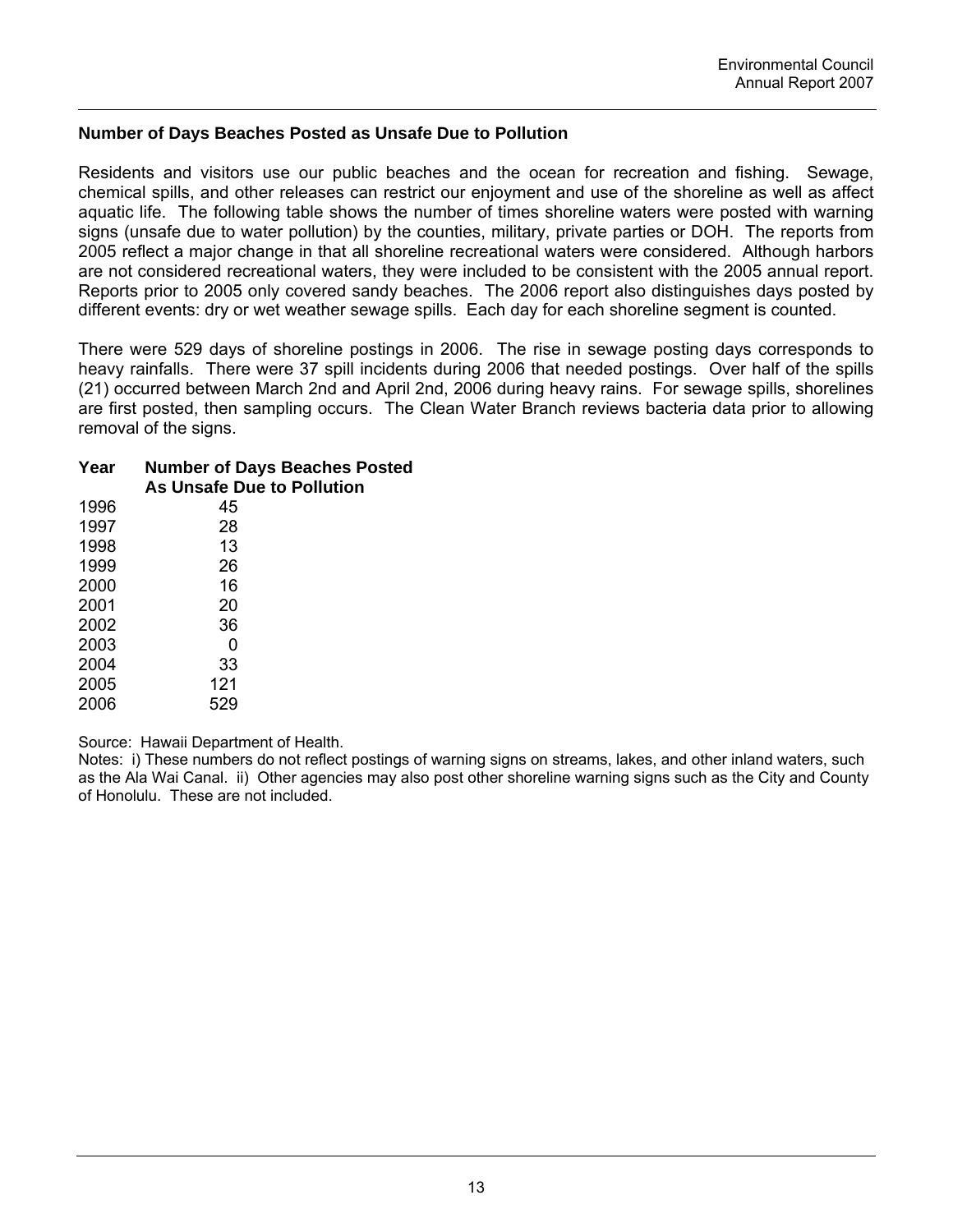# **Oil and Chemical Spills**

Any releases of oil or chemicals must be reported to DOH. No clear trend exists in the number of oil and chemical releases from 2000 to 2004. The database currently contains only initial information regarding a release. Follow-up information on releases (including volumes of releases) is not included.

Hazard Evaluation and Emergency Response (HEER) office crews respond to roughly 400-500 spills each year. Most are minor, a few are major, and some are false alarms. An increase in the number of releases does not necessarily correlate with an increase in damage to the environment. Future tracking and reporting will include volumes of spills in addition to numbers of spills.

### **Oil and Chemical Spills**

| Year | Oil | <b>Chemical</b> |
|------|-----|-----------------|
| 1995 | 126 | 222             |
| 1996 | 237 | 230             |
| 1997 | 295 | 205             |
| 1998 | 225 | 305             |
| 1999 | 240 | 286             |
| 2000 | 163 | 303             |
| 2001 | 171 | 271             |
| 2002 | 218 | 268             |
| 2003 | 240 | 146             |
| 2004 | 211 | 146             |
| 2005 | 199 | 180             |
|      |     |                 |

![](_page_18_Figure_6.jpeg)

Source: Hawai'i Department of Health.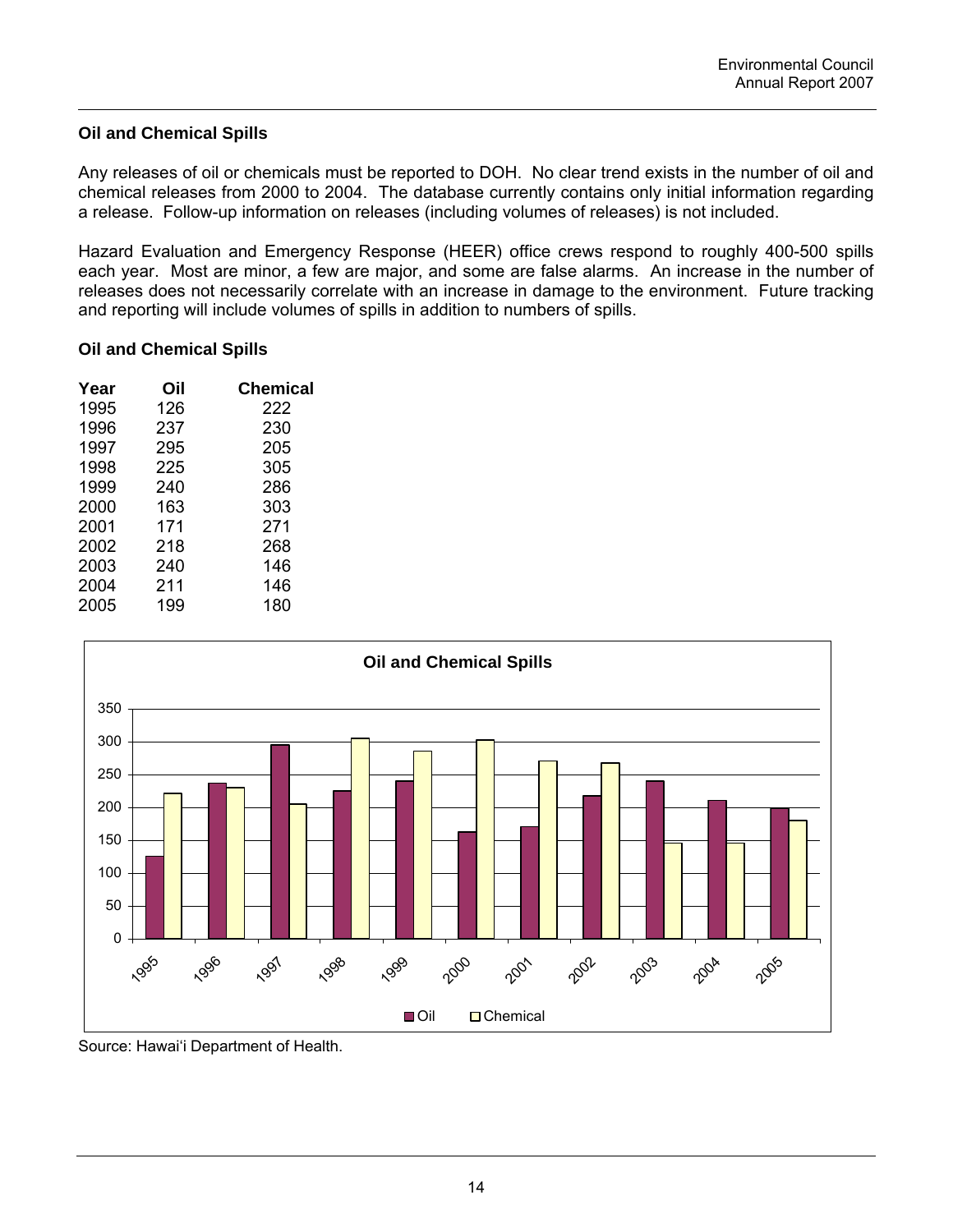# **Number and Type of Deposit Beverage Containers Recycled**

Each year, approximately 900 million beverage containers are sold in Hawaii. These containers are often discarded in the waste stream or as litter in our community. Consumers can help by recycling as many beverage containers as possible. As an incentive, the Hawaii Deposit Beverage Container Program, passed in 2002, places a 5 cent redeemable deposit on each beverage container. Consumers get back their 5 cents when they return their containers to a redemption center. Unclaimed deposits are used to support Hawaii's recycling infrastructure. A unique feature of Hawaii's bottle bill is that beverage distributors pay a 1- to 1.5-cent fee per container. The fee is used to help fund the redemption centers.

Based on redemption center reports, the redemption rate last fiscal year was 68%, thereby helping to reduce litter and conserve resources. The table below shows that there was a three-fold increase in the number and type of beverage containers recycled over a two year period.

| Year            | <b>Aluminum</b> | <b>Glass</b> | <b>Plastic</b> |
|-----------------|-----------------|--------------|----------------|
| FY 05 (Jan-Jun) | 104.332.358     | 50.754.239   | 52.770.560     |
| FY 06           | 305.505.271     | 153.889.934  | 168.757.194    |
| FY 07           | 304.916.891     | 147.096.713  | 179.775.037    |

![](_page_19_Figure_5.jpeg)

Source: Department of Health.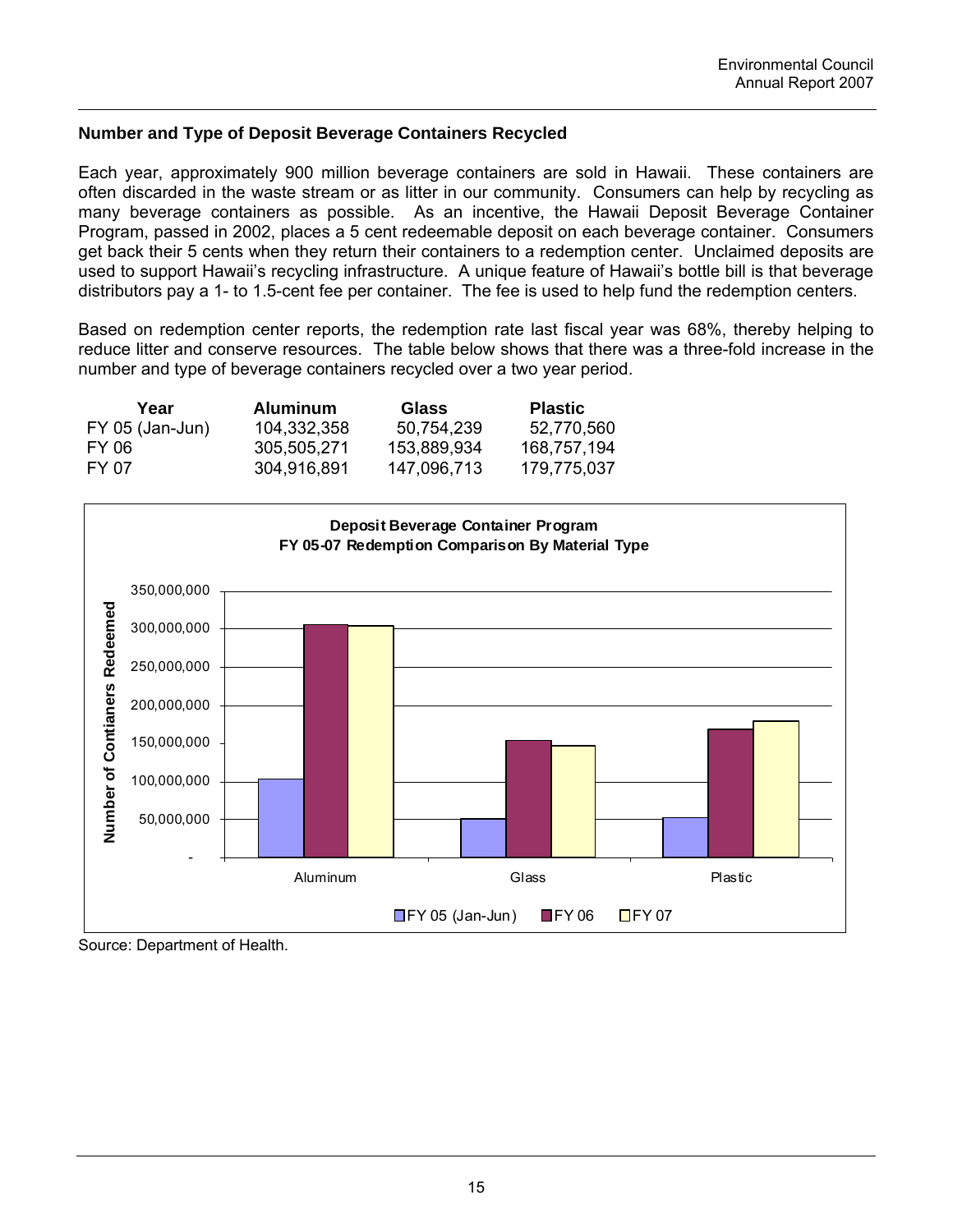# **Wastewater Treatment and Reuse**

Wastewater recycling (or reuse of water treated to a level appropriate for irrigation purposes) has stayed in the range of 23.5 to 24.6 million gallons per day (mgd) between 2002 and 2006. In 2003, there was a slight decrease in wastewater reuse due to the deployment of troops from Schofield Barracks to the Mideast. In 2006, there was an increase of about 1 mgd, primarily due to the implementation of the wastewater reuse at the US Navy's Barber's Point golf course. DOH has plans to encourage reuse to about 30 mgd, or about 20%, by 2015.

| Year | Wastewater           | Wastewater   | <b>Reused</b> |
|------|----------------------|--------------|---------------|
|      | <b>Treated (mgd)</b> | Reused (mgd) | (%)           |
| 2002 | 150                  | 24.0         | 16.0          |
| 2003 | 150                  | 23.5         | 15.7          |
| 2004 | 150                  | 23.5         | 15.7          |
| 2005 | 150                  | 23.5         | 15.7          |
| 2006 | 150                  | 24.6         | 16.4          |

![](_page_20_Figure_4.jpeg)

Source: Hawai'i Department of Health.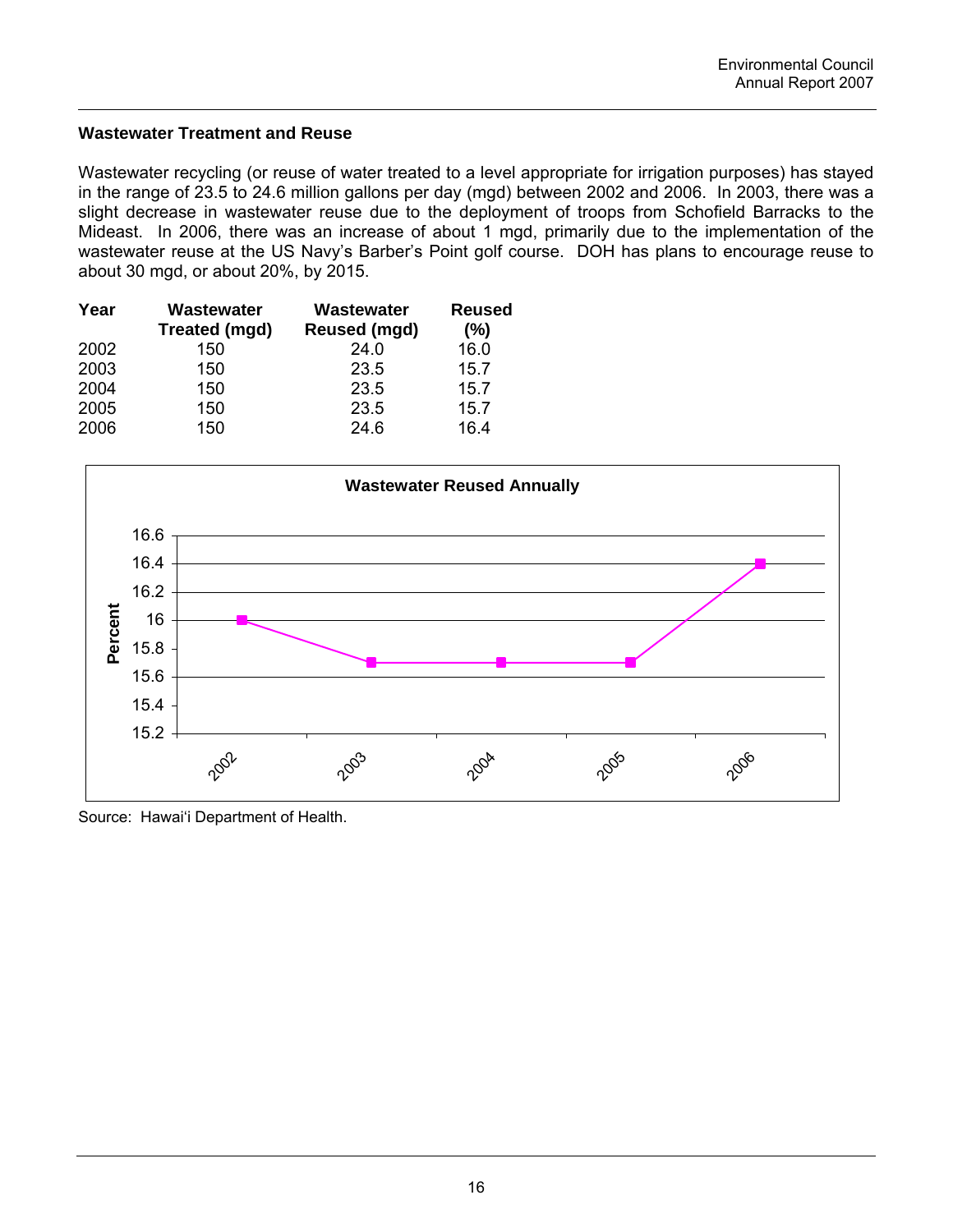### **Solid Waste Generation and Diversion**

The amount of waste being landfilled has been increasing over the past seven to eight years. The percentage of solid waste diverted from landfills for recycling or reuse in Hawaii has also slowly increased over the past several years.

The State's current diversion rate stands at 36% and is in line with the most recent national statistics. The Environmental Protection Agency (EPA) data indicates a national recycling rate of 28% in 1999. The State's goal of 50% waste diversion was set in 1991 and mirrored the EPA's recycling goal at the time. The EPA has since revised its recycling goal to 35%. This change was made in recognition of the fact that states and municipalities needed a broader time frame in which to reach higher waste reduction levels.

Some mainland states and municipalities have taken great strides in increasing recycling rates, while Hawaii's commercial recyclers continue to deal with long-standing issues. Most notable is the high cost of shipping to the Far East or the mainland U.S. where most recycling markets are located. Volatility in recycled materials markets, combined with the relatively small amounts of materials generated in Hawaii, also continues to challenge recyclers.

| Year | <b>Produced</b>  | <b>Disposed</b>  | <b>Diverted</b>  | <b>Diverted</b> |
|------|------------------|------------------|------------------|-----------------|
|      | <b>Statewide</b> | <b>Statewide</b> | <b>Statewide</b> | (%)             |
| 2001 | 1,971,336        | 1,478,668        | 492,668          | 25.0            |
| 2002 | 2,115,313        | 1,489,974        | 625,339          | 29.6            |
| 2003 | 2,140,648        | 1,517,915        | 622,733          | 29.1            |
| 2004 | 2,116,724        | 1,427,904        | 688,820          | 32.5            |
| 2005 | 2,227,124        | 1,425,752        | 801,373          | 36.0            |

![](_page_21_Figure_6.jpeg)

Source: Hawai'i Department of Health.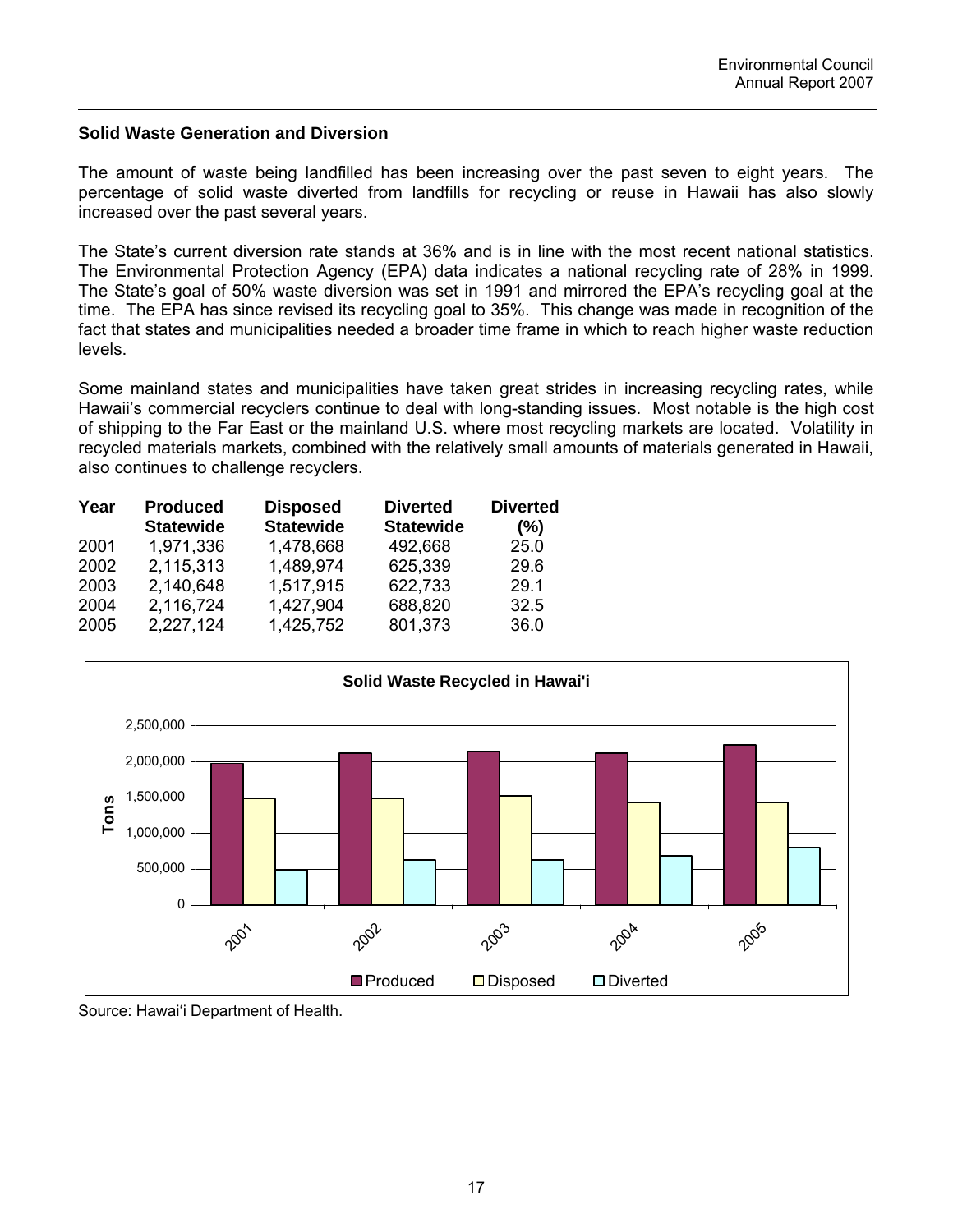### **Hazardous Waste Generated**

Hazardous waste generation, as presented in this indicator, is reported to EPA by "large quantity generators" biennially in odd years. Data from the last reporting cycle for 2005 is available on the EPA website (www.epa.gov). Overall, the quantity of waste generated has ranged from about 780 to 1700 tons annually during the period from 1997 to 2005. Hazardous wastes in wastewater have been excluded from the indicator because the data quality for wastewater volumes is particularly questionable, especially since volume was removed as an EPA reporting requirement in 1997\*. The majority of hazardous wastes in Hawai'i are sent to permitted commercial treatment storage disposal facilities on the mainland, while the recyclable solvents are processed in state. Hazardous waste is defined in 40 CFR 261.3 as waste having any of the four hazardous characteristics: ignitability, corrosivity, reactivity, or toxicity, or a waste specially listed as a substance to be regulated as a hazardous waste. Common examples include paint, battery acid, oil, lead, and waste bleaches.

Compared to other states, hazardous waste generation is relatively low in Hawai'i. During the previous eight-year period, hazardous waste generation appears to be decreasing after a slight increase in 1997. The significant decrease in waste generation for 2001 is linked to the efforts of the waste minimization coordinator and a stronger inspection and enforcement presence. The increases in 2003 and 2005 may be due to a one-time generation for clean-up of contaminated sites.

#### **Year Waste Generated (tons)**  $1,499$

| ı JOJ | כט ד.ו |
|-------|--------|
| 1991  | 1,343  |
| 1993  | 1,702  |
| 1997  | 1,669  |
| 1999  | 1,456  |
| 2001  | 781    |
| 2003  | 1,139  |
| 2005  | 1,458  |

![](_page_22_Figure_6.jpeg)

Source: Hawai'i Department of Health.

Note: 1995 is not included because the data collected by the Department of Health includes both **large and small** quantity generators.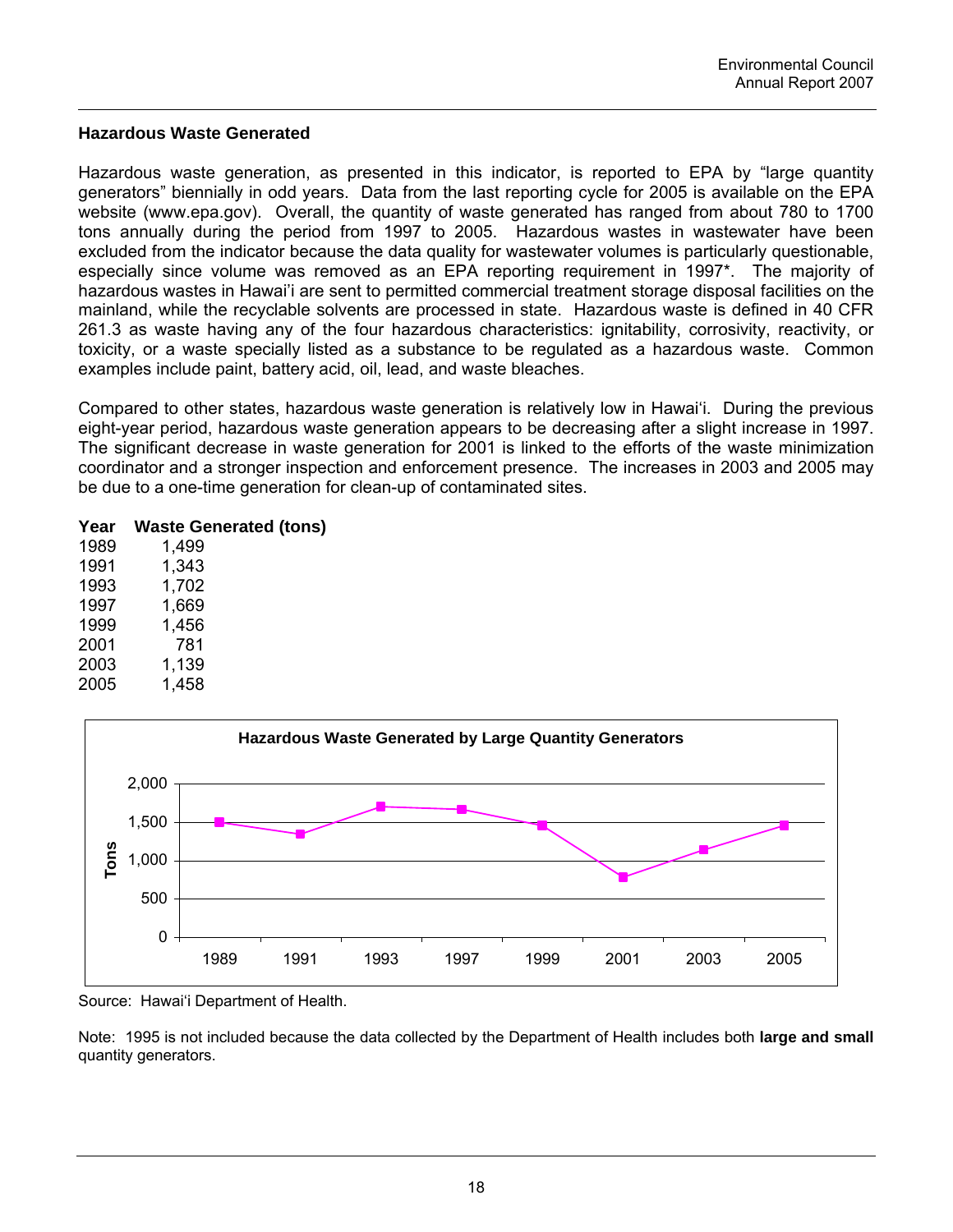# **Noise Complaints**

Loud noises can lead to health problems such as stress and hypertension. Noise also causes distress to wildlife and disrupts people's enjoyment of nature and wilderness. Usually, increase in urbanization results in more noise.

The following table shows the number of noise complaints received by the Department of Health.

| Year | <b>Noise Complaints</b> |
|------|-------------------------|
| 1995 | 487                     |
| 1996 | 457                     |
| 1997 | 461                     |
| 1998 | 427                     |
| 1999 | 372                     |
| 2000 | 536                     |
| 2001 | 523                     |
| 2002 | 455                     |
| 2003 | 363                     |
| 2004 | 432                     |
| 2005 | 453                     |

![](_page_23_Figure_5.jpeg)

Source: Department of Health - Noise, Radiation and Indoor Air Quality Branch.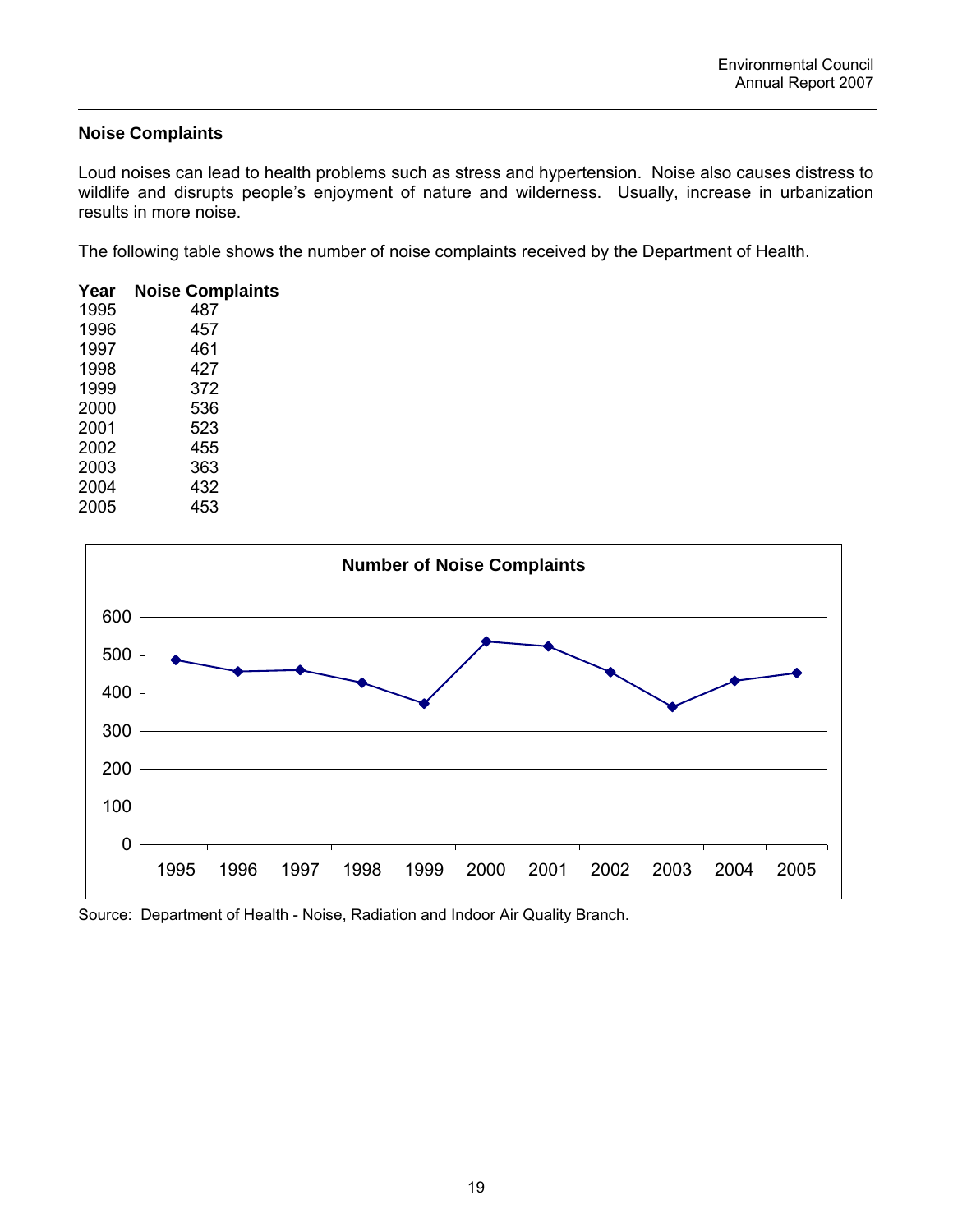### **Number of Bicycles and Mopeds**

| Year | Hawaii | <b>Maui</b> | Lanai | <b>Molokai</b> | Oahu    | Kauai |
|------|--------|-------------|-------|----------------|---------|-------|
| 2004 | .223   | 750         | 15    | ົາ 1           | 176.848 | 264   |
| 2005 | .485   | 709         | 44    | 35             | 200.240 | 437   |
| 2006 | .357   | 3540        | 30    | 19             | 229,135 | 278   |
|      |        |             |       |                |         |       |

Source: State Data Book, 2006.

### **Registered Motor Vehicles**

Exhaust from motor vehicles contains many air pollutants, including carbon monoxide, ozone and particulates. We breathe these toxic pollutants. Reducing the number of motor vehicles on our roads and improving emission control technology will improve air quality. We can help reduce air pollution by walking, biking or taking the bus instead of riding gas-powered cars. The table below shows the total number of registered motor vehicles in Hawai'i.

# **Year Registered Motor Vehicles**

| 1993 | 880,152   |
|------|-----------|
| 1994 | 875,144   |
| 1995 | 877,756   |
| 1996 | 884,617   |
| 1997 | 884,267   |
| 1998 | 893,427   |
| 1999 | 906,935   |
| 2000 | 941,242   |
| 2001 | 967,146   |
| 2002 | 987,598   |
| 2003 | 1.030.845 |
| 2004 | 1,072,211 |
| 2005 | 1,119,838 |
| 2006 | 1,127,467 |

![](_page_24_Figure_8.jpeg)

Source: DBEDT Databook 2006.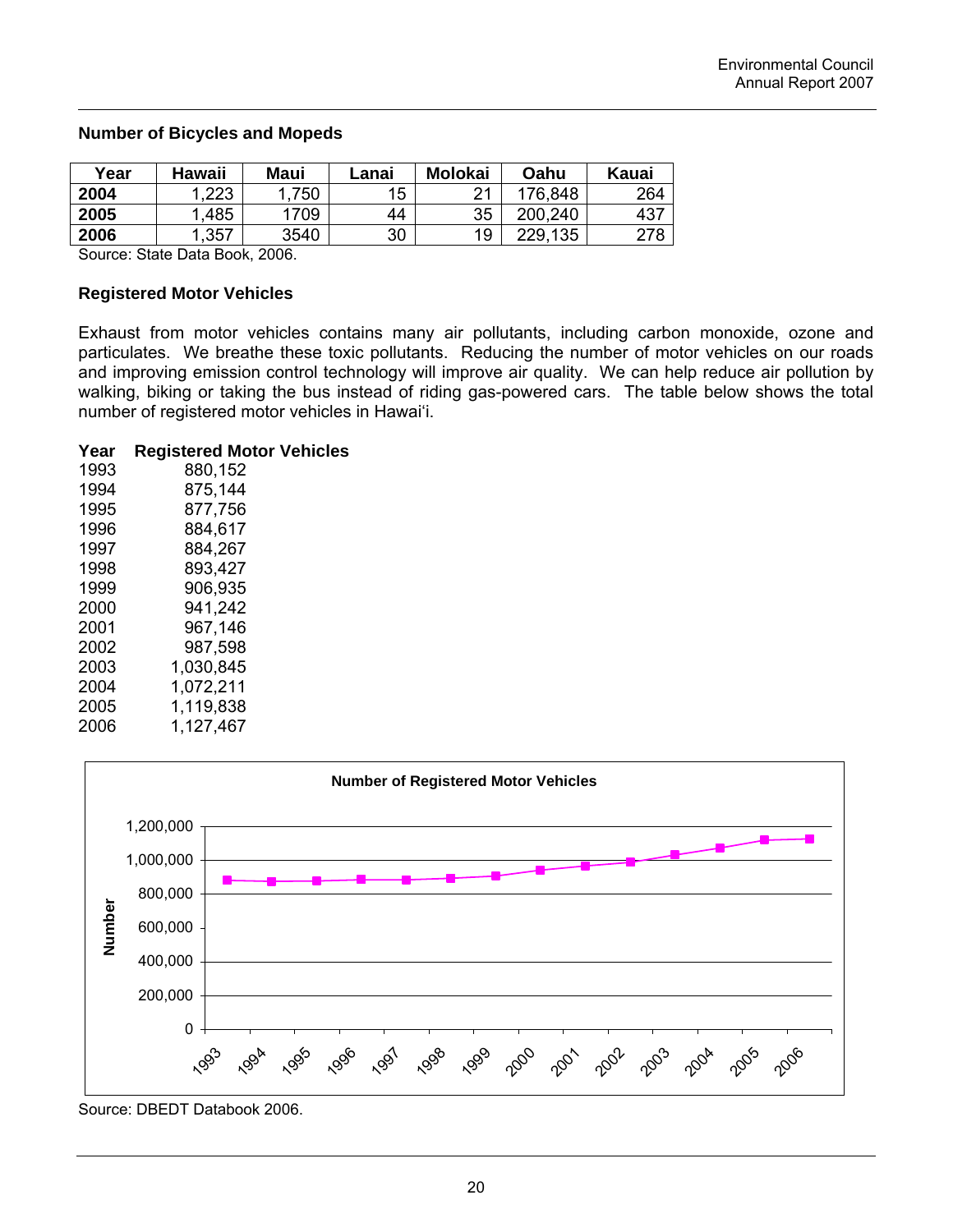# **Inventory of Bikeways**

Alternate transportation modes such as bicycling and mass transit systems conserve energy, alleviate traffic congestion, reduce air pollution, and support physical fitness and recreation. Overall, they improve environmental quality and the urban landscape. The table below shows the inventory of bikeways miles in Hawai'i as of 2007.

| <b>Island</b>    | <b>Signed Shared</b><br>Road<br>Length (mi.) | <b>Bike Lane</b><br>Length (mi.) | <b>Shared Use</b><br>Path<br>Length (mi.) | All<br><b>Facilities</b><br>Length (mi.) |
|------------------|----------------------------------------------|----------------------------------|-------------------------------------------|------------------------------------------|
| Kauai            | 10.7                                         | 1.2                              | 6.5                                       | 18.4                                     |
| Oahu             | 34.1                                         | 40.0                             | 37.6                                      | 111.7                                    |
| <b>Maui</b>      | 37.9                                         | 21.6                             | 3.8                                       | 63.3                                     |
| Hawaii           | 15.0                                         | 3.3                              | 5.6                                       | 23.9                                     |
| <b>Statewide</b> | 97.7                                         | 66.1                             | 53.5                                      | 217.3                                    |

Notes:

1) Bikeway miles are those within State and County jurisdiction.

2) Bikeway miles are provided only for those that are designated as such through

signage. The State and Counties have installed many miles of improved paved shoulders, 4 feet or wider, on roadways which can accommodate bicycles but are not designated as such.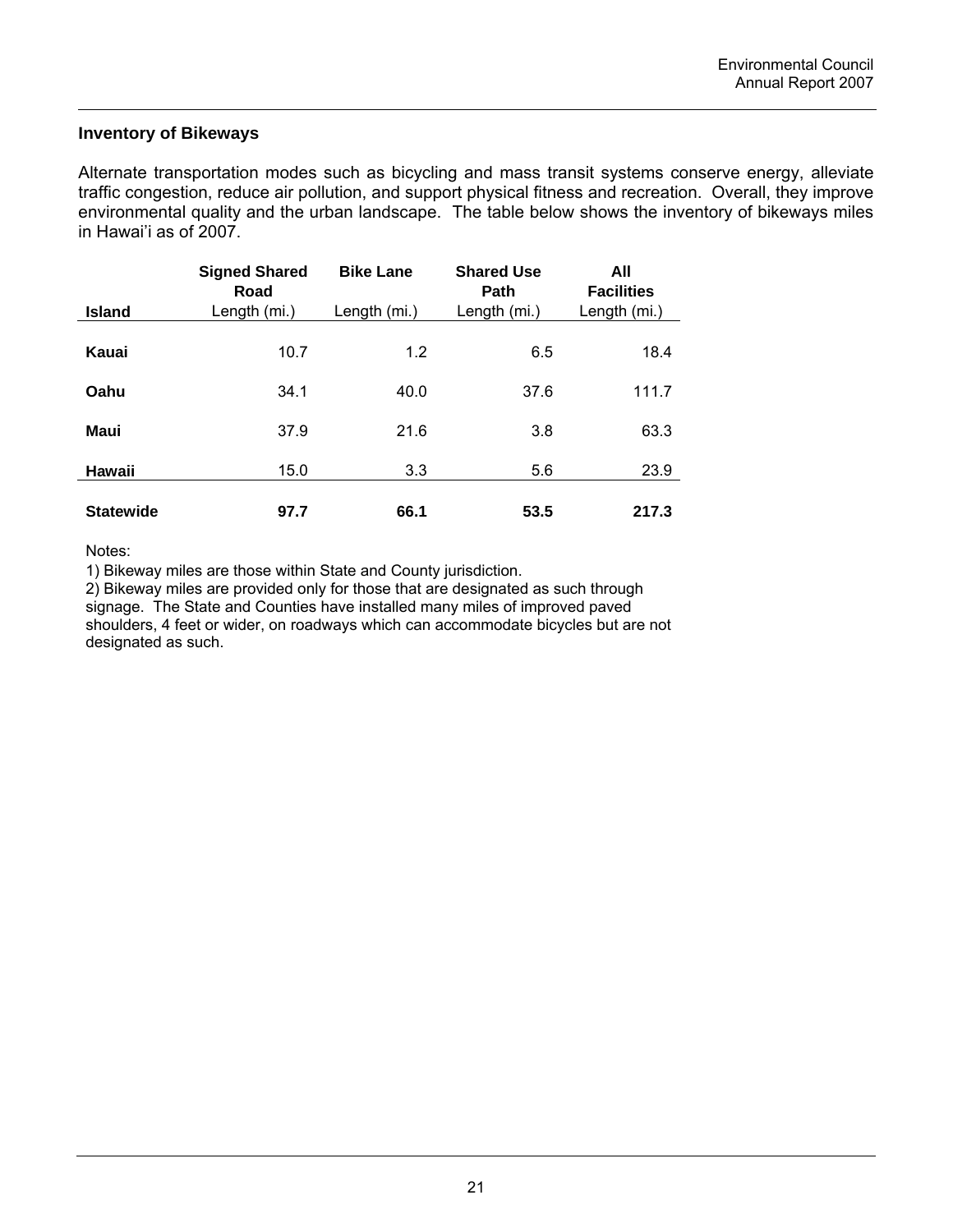# **Number of Bus Boardings on O'ahu**

The data below are estimates of the number of boardings on O'ahu for TheBus. An effective mass transit system can reduce traffic congestion and improve the quality of life in a city. These estimates are calculated based on the amount of money in the fare box, number of monthly passes sold, and random samples.

| Year | <b>Number of Boardings</b> |
|------|----------------------------|
| 1994 | 77,338,147                 |
| 1995 | 72,745,086                 |
| 1996 | 68,923,459                 |
| 1997 | 68,634,884                 |
| 1998 | 71,822,553                 |
| 1999 | 66,236,147                 |
| 2000 | 66,602,820                 |
| 2001 | 70.384.025                 |
| 2002 | 73,524,474                 |
| 2003 | 69,100,627                 |
| 2004 | 61,297,980                 |
| 2005 | 67,406,827                 |

![](_page_26_Figure_4.jpeg)

Source: DBEDT Databook 2005.

Note: i) Figures include residents and visitors.

ii) The figures are calendar year estimates of total passengers for TheBus calculated from reports to the American Public Transit Association.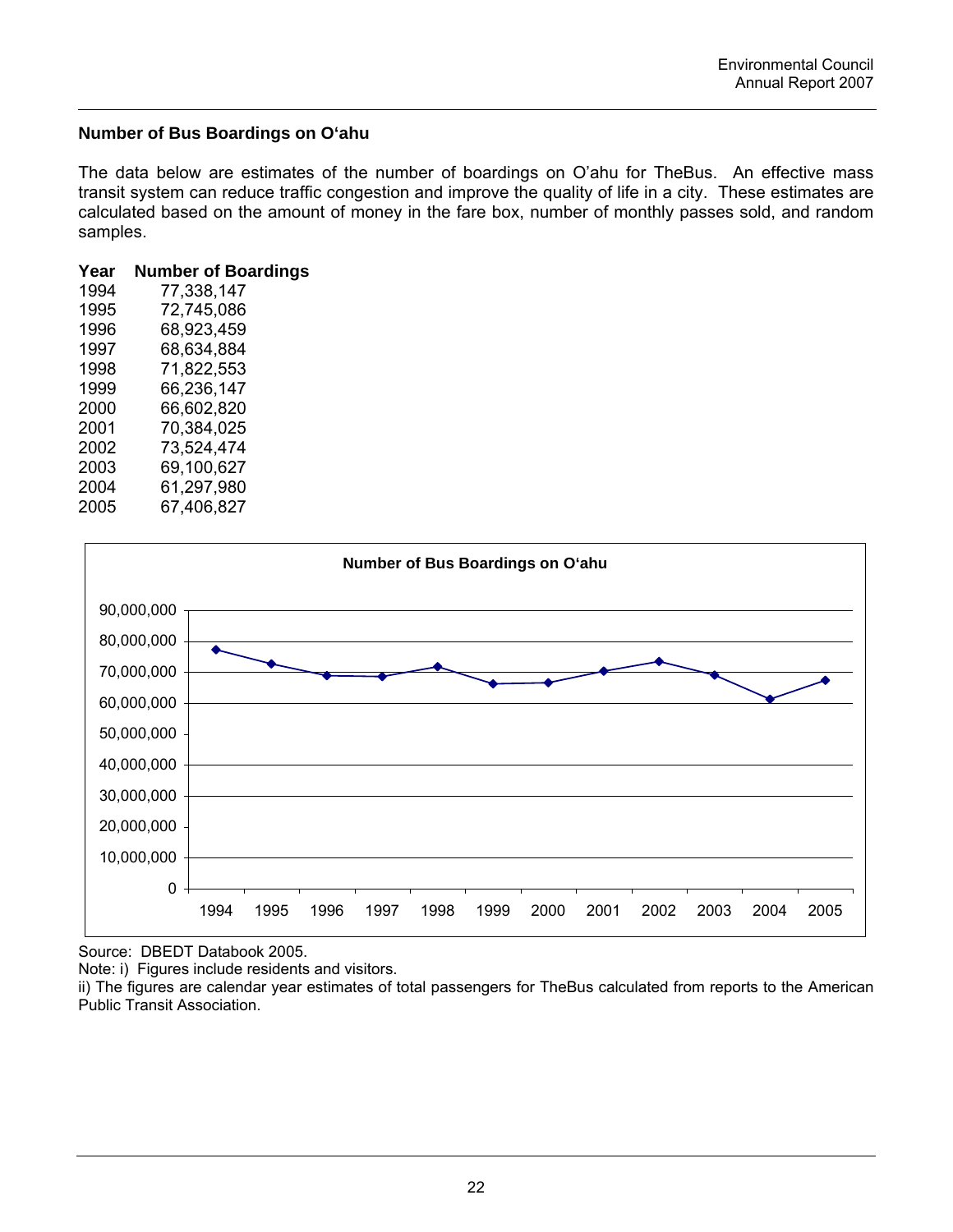# **Statewide Land Use District Acreage**

There are four land use districts designations for all lands in the state: urban, rural, agricultural, and conservation. With the decline of sugar cane and pineapple, there may be less productive agricultural land in Hawai'i than in previous years. The table shows the change in acreage of each state land use district.

| Year | Urban   | <b>Rural</b> | <b>Conservation</b> | <b>Agricultural</b> |
|------|---------|--------------|---------------------|---------------------|
| 1995 | 190,257 | 9,918        | 1,976,016           | 1,936,197           |
| 1996 | 191,941 | 9,927        | 1,974,994           | 1,935,526           |
| 1997 | 192,158 | 9,931        | 1,974,994           | 1,935,305           |
| 1998 | 193,001 | 9,970        | 1,974,994           | 1,934,423           |
| 1999 | 194,592 | 10,010       | 1,974,994           | 1,932,792           |
| 2000 | 193,308 | 10,010       | 1,976,004           | 1,933,066           |
| 2001 | 194,556 | 10,039       | 1,974,106           | 1,933,687           |
| 2002 | 195,495 | 10,058       | 1,973,973           | 1,932,862           |
| 2003 | 196,215 | 10,108       | 1,973,636           | 1,932,429           |
| 2004 | 196,991 | 10,383       | 1,973,636           | 1,931,378           |
| 2005 | 197,085 | 10,870       | 1,973,636           | 1,930,797           |

![](_page_27_Figure_4.jpeg)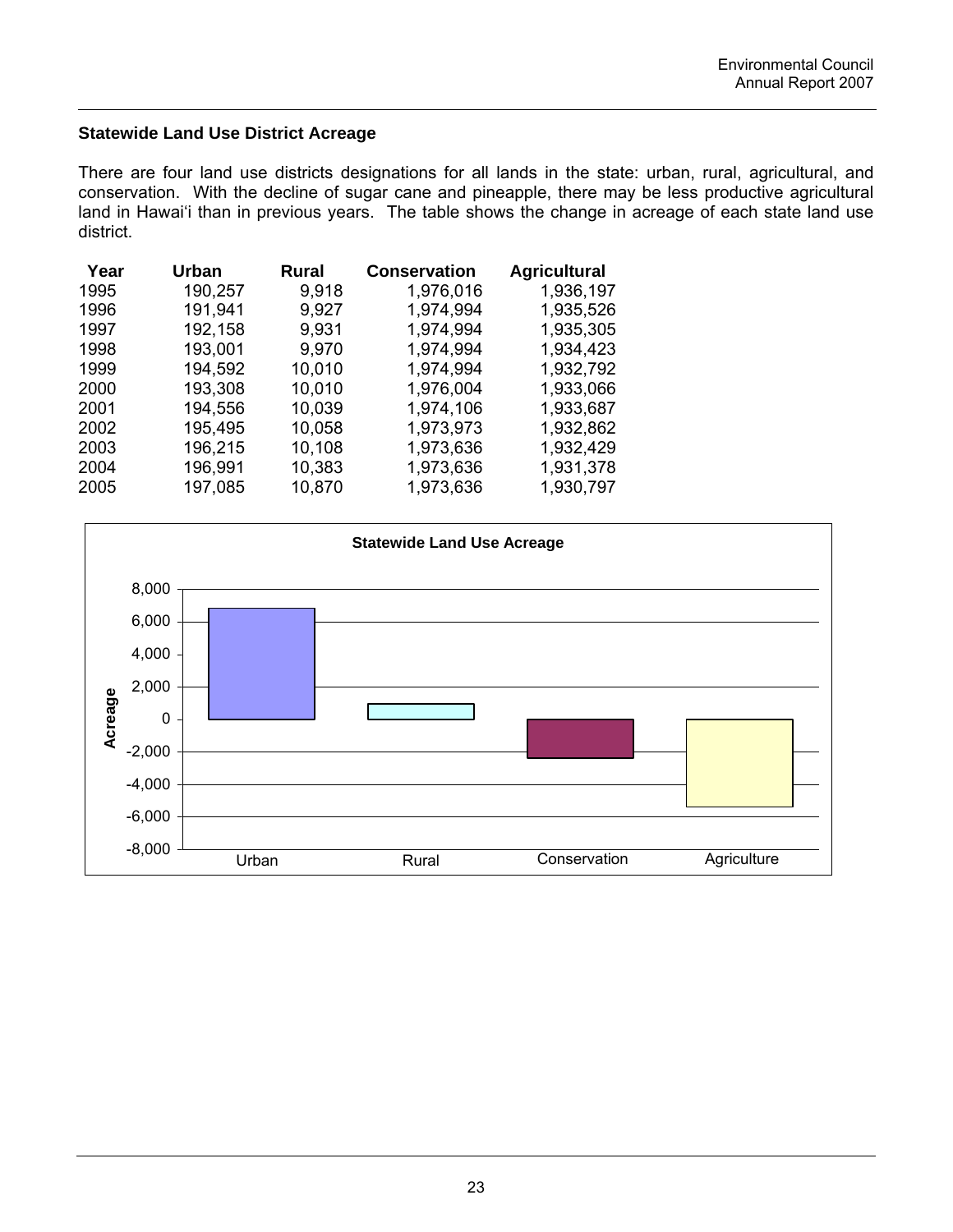### **Acreage of Forest Lands, Natural Areas, State and National Parks in Hawai'i**

The table below shows the acreage in public and private forest land, natural areas, state and national parks in Hawai'i. In general, this acreage has increased. However, the acreage in the Natural Area Reserve System (State) and the number of trees in City and County Parks has decreased.

| Year | <b>Public</b><br><b>Forest</b> | <b>Private</b><br><b>Forest</b> | <b>Natural</b><br>Acreage of<br><b>State Parks</b><br><b>Areas</b> |        | Acreage of<br><b>National Parks</b> |  |
|------|--------------------------------|---------------------------------|--------------------------------------------------------------------|--------|-------------------------------------|--|
|      | Land                           | Land                            |                                                                    |        |                                     |  |
| 1996 | 622,339                        | 328,742                         | 122,703                                                            | 26,784 | 247,349                             |  |
| 1997 | 643,134                        | 328,742                         | 109,164                                                            | 26,554 | 247,349                             |  |
| 1998 | 643,134                        | 328,742                         | 109,164                                                            | 26,814 | 247,349                             |  |
| 1999 | 643,134                        | 328,742                         | 109,164                                                            | 26,815 | 249,001                             |  |
| 2000 | 643,134                        | 328,742                         | 109,164                                                            | 26,815 | 249,001                             |  |
| 2001 | 643,134                        | 328,742                         | 109,164                                                            | 27,626 | 249,001                             |  |
| 2002 | 643,134                        | 328,742                         | 109,164                                                            | 27,626 | 249,042                             |  |
| 2003 | 643,134                        | 328,742                         | 109,164                                                            | 28,002 | 365,830                             |  |
| 2004 | 643,134                        | 328,742                         | 109,164                                                            | 27,116 | 365,830                             |  |
| 2005 | 643,134                        | 328,742                         | 109,164                                                            | 27,164 | 365,830                             |  |
| 2006 | 643,134                        | 328,742                         | 109,164                                                            | 27,164 | 364,999                             |  |

Source: State of Hawai'i Data Book 2006.

Public Forest Land State-owned and privately-owned lands under surrender agreement in forest reserve system Private Forest Land Private forest land within conservation district. Most lands were previously in the forest reserve system Natural Area Reserves System NARS were created to preserve and protect representative samples of the Hawaiian biological ecosystems and geological formations. In 1937, 1,027,299 acres were in forest reserves

### **Number of Street Trees or in City and County of Honolulu Parks**

| Year | <b>Streets and</b> | <b>City and</b>     |
|------|--------------------|---------------------|
|      | <b>Highways</b>    | <b>County Parks</b> |
| 2001 | 141,237            | 106,179             |
| 2002 | 135,712            | 102,380             |
| 2003 | 142,915            | 95,276              |
| 2004 | 142,837            | 95,224              |
| 2005 | 141,999            | 94,666              |
| 2006 | 141,480            | 94,230              |

Source: State of Hawai'i Data Book 2006.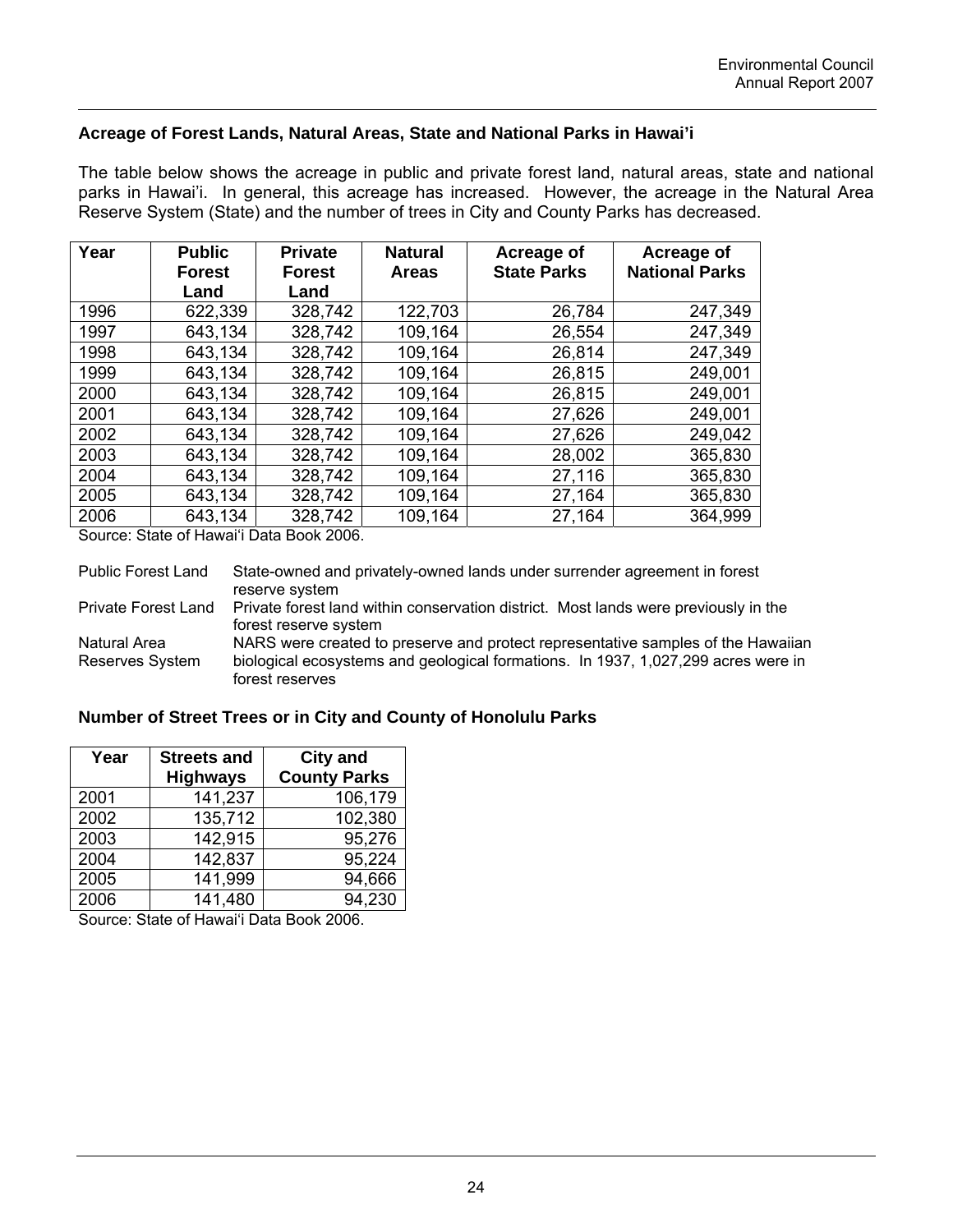### **Watershed Partnerships**

Forested watersheds provide us with nearly all of our state's fresh water. Watershed Partnerships are voluntary alliances of public and private landowners committed to the common value of protecting large areas of forested watersheds for water recharge and other values. As of 2006, more than 725,000 acres of important watershed areas have been placed within these unique public-private partnerships.

#### **East Moloka'i Watershed Partnership (5,000 acres)**

Kamehameha Schools Kapualei Ranch Ke Aupuni Lokahi Enterprise Community Hawai'i Department of Health Department of Land and Natural Resources Kalaupapa National Historical Park Maui County Maui Board of Water Supply Moloka'i-Lana'i Soil and Water Conservation District USDA Natural Resource Conservation Services US Fish & Wildlife Service US Geological Services The Nature Conservancy of Hawai'i

#### **Lanai Watershed Partnership (3,580 acres)**

Castle & Cooke Maui County Board of Water Supply Hui Malama Pono O Lana'i Department of Land and Natural Resources US Fish & Wildlife Service USDA Natural Resources Conservation Service Molokai-Lanai Soil and Water Conservation District The Nature Conservancy of Hawai'i

#### **Ola'a-Kilauea Watershed Partnership (420,000 acres)**

Kulani Correctional Facility - State, Public Safety Puu Maka'ala NAR - State, DLNR DOFAW Kamehameha Schools USDI - Hawaii Volcanoes National Park Service USDA - Forest Service USGS - Biological Resources Division

#### **Kohala Watershed Partnership (31,325 acres)**

Parker Ranch Kahua Ranch Ponoholo Ranch Kamehameha Schools The Queen Emma Foundation Department of Hawaiian Homelands Department of Land and Natural Resources

#### **Kaua'i Watershed Alliance (75,000 acres)**

Ben A. Dyre Family Limited Partnership Kaua'i Department of Water Kamehameha Schools Kaua'i Ranch, LLC Lihue Land Company McBryde Sugar Company, Ltd. Princeville Corporation Department of Land and Natural Resources Grove Farm Company, Incorporated

Source: DLNR, DOFAW

#### **West Maui Watershed Partnership (50,000 acres)**

The Maui County Board of Water Supply Kamehameha Schools C. Brewer and Company Limited Amfac/JMB Hawai'i, L.L.C. The Nature Conservancy of Hawai'i Maui Land & Pineapple Co., Inc. Department of Land and Natural Resources The County of Maui

#### **East Maui Watershed Partnership (100,000+ acres)**

State Department of Land and Natural Resources The Nature Conservancy of Hawai'i The Maui County Board of Water Supply Haleakala Ranch Co. East Maui Irrigation Co., Ltd. Haleakala National Park Hana Ranch The County of Maui

#### **Leeward Haleakala Watershed Partnership (43,175 ac.)**

Department of Hawaiian Home Lands James Campbell Estate Haleakala National Park Haleakala Ranch Kaonoulu Ranch Nu'u Mauka Ranch Department of Land and Natural Resources Ulupalakua Ranch John Zwaanstra

#### **Ko'olau Watershed Partnership (50,000+ acres)**

Kamehameha Schools Department of Land and Natural Resources Department of Hawaiian Home Lands Agribusiness Development Corporation U.S. Army Honolulu Board of Water Supply Queen Emma Foundation Bishop Museum Manana Valley Farm LLC Tiana Partners Dole Food Co., Inc. The Nature Conservancy of Hawai'i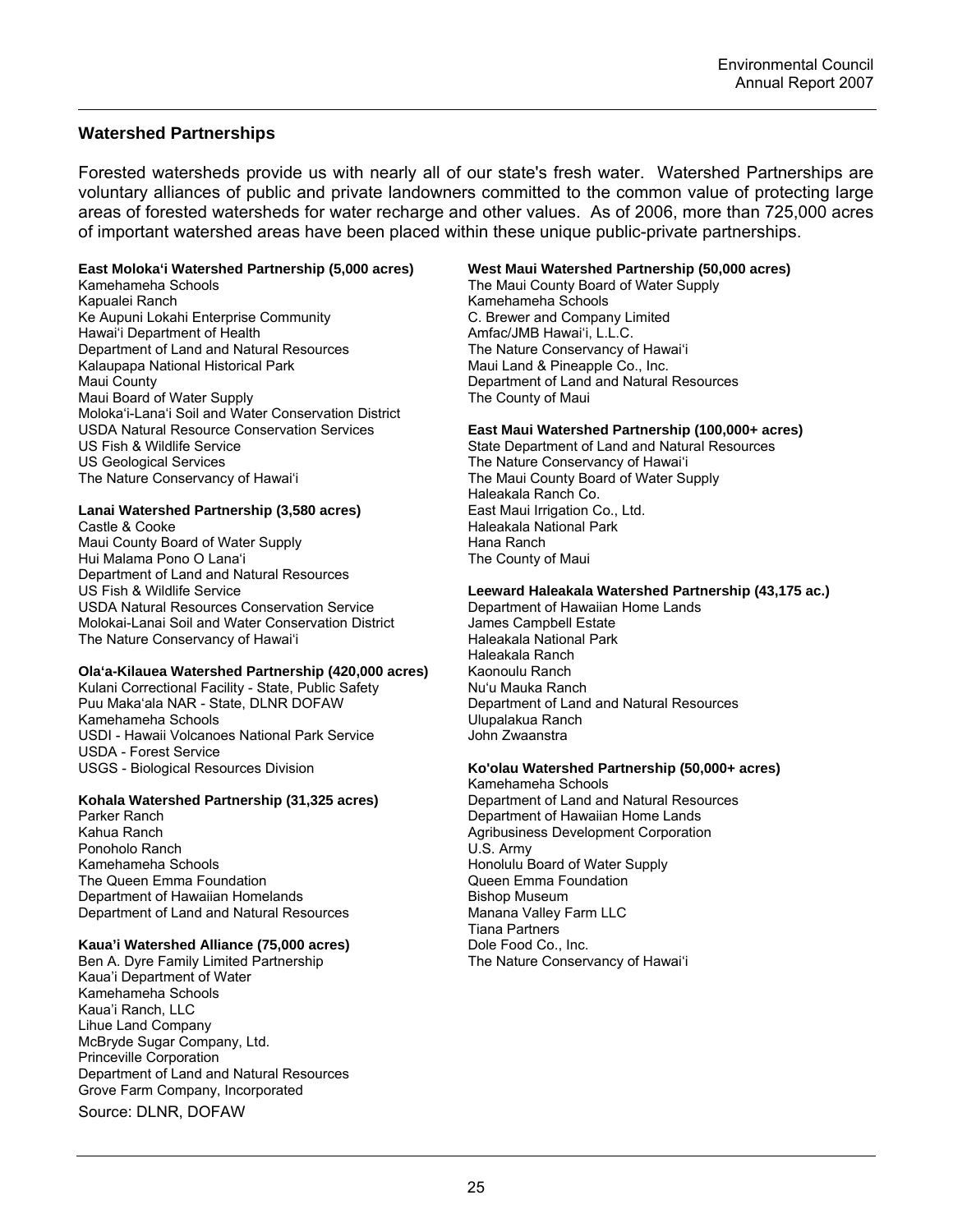### **Hawai'i Endangered Bird Conservation Program**

The Hawaiian Islands are home to species of birds that are found nowhere else on the planet, exhibiting a staggering array of adaptations to life in their unique habitats. Prior to human disturbance, Hawaiian birdlife was abundant from the montane cloud forests to the dry forests by the sea in what are thought to have been the highest densities of any birds on earth. Of the more than 140 native breeding species and subspecies present prior to the colonization of the islands by humans, more than half have been lost to extinction. The DOFAW collaborates broadly with government and private researchers, managers, and landowners to implement programs designed to protect and recover Hawai'i's unique forest bird species and their habitats.

| Year          | <b>Alala</b> | <b>Amakihi</b> | Omao           | liwi           | <b>Nene</b> | Puaiohi | <b>Palila</b>  | <b>Totals</b>  |
|---------------|--------------|----------------|----------------|----------------|-------------|---------|----------------|----------------|
| 1993          | 5            |                |                |                |             |         |                | 5              |
| 1994          | 7            | 16             |                |                |             |         |                | 23             |
| 1995          |              |                | $\overline{2}$ |                |             |         |                | $\overline{2}$ |
| 1996          | 4            |                |                | $\overline{2}$ | 49          |         |                | 55             |
| 1997          | 8            |                | 23             |                | 14          |         |                | 45             |
| 1998          | 3            |                |                |                | 17          |         |                | 20             |
| 1999          |              |                |                |                | 14          | 14      |                | 28             |
| 2000          |              |                |                |                | 34          | 5       |                | 39             |
| 2001          |              |                |                |                | 68          | 15      |                | 83             |
| 2002          |              |                |                |                | 34          | 8       |                | 42             |
| 2003          |              |                |                |                | 48          | 18      | 10             | 76             |
| 2004          |              |                |                |                | 31          | 17      | 5              | 53             |
| 2005          |              |                |                |                | 24          | 17      | $\overline{7}$ | 48             |
| 2006          |              |                |                |                | 20          | 21      |                | 41             |
| <b>Totals</b> | 27           | 16             | 25             | $\overline{2}$ | 353         | 115     | 22             | 560            |

Endangered Bird Releases

Source: DLNR, DOFAW.

![](_page_30_Figure_6.jpeg)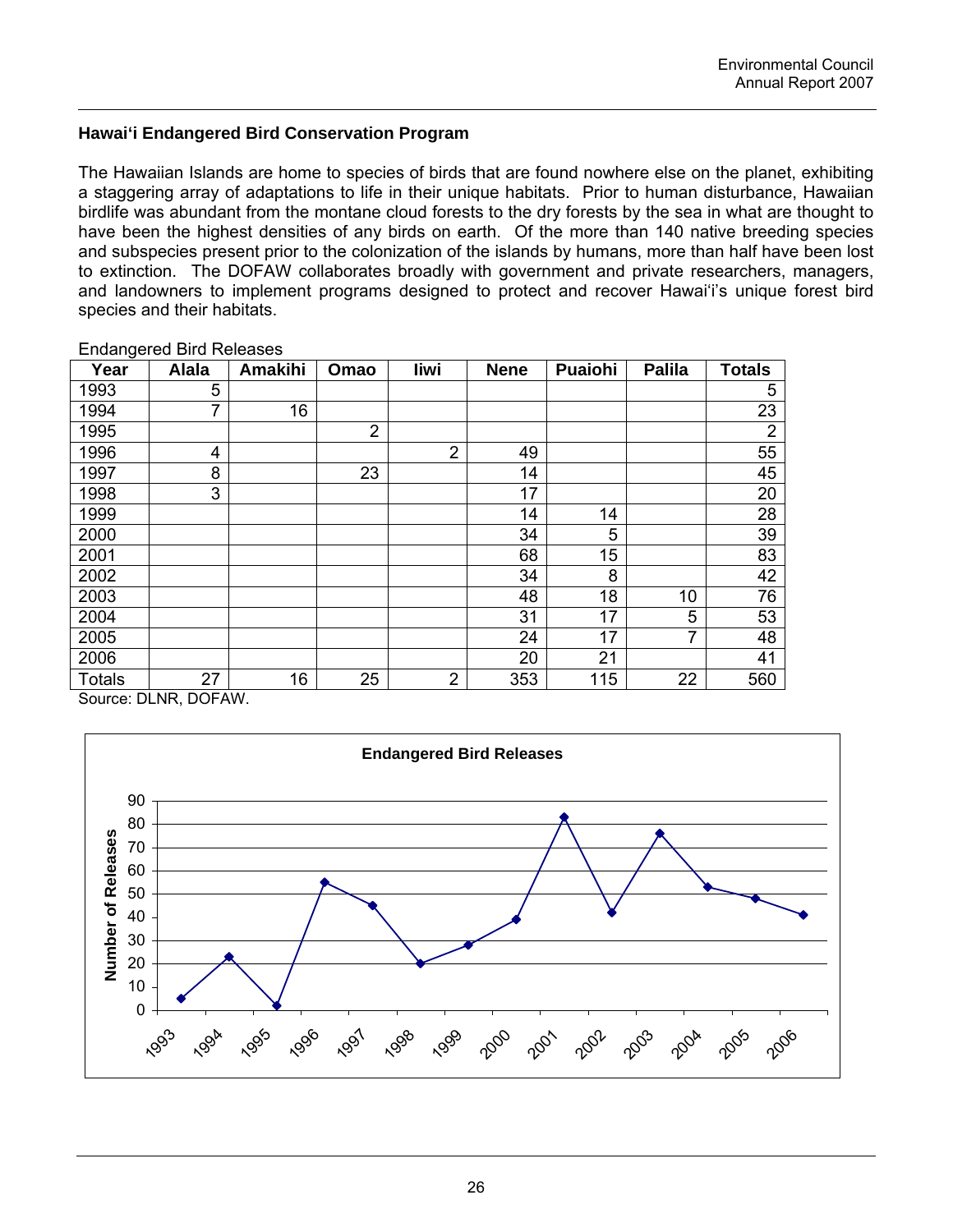# **Estimated Number of Humpback Whale Sitings in Hawaiian Waters**

The following Humpback whale abundance estimates were based on corrected densities for 1993-2003 survey results. Based on these results, the numbers of humpback whales peaked in 2000 with an estimated abundance of 4,615. If the increasing density trend described above had continued, we would have expected approximately 5,275 whales by 2003. However, the current estimate of 3,558 is a full 33% below that estimate. It is not clear whether this represents a reliable downturn in abundance, or whether this was simply an anomalous estimate. More surveys are needed to determine the robustness of this trend.

| Year | <b>Estimated Abundance</b> |
|------|----------------------------|
| 1993 | 2,815                      |
| 1995 | 3,570                      |
| 1998 | 3,946                      |
| 2000 | 4,615                      |
| 2003 | 3.558                      |

![](_page_31_Figure_4.jpeg)

Source: NOAA. Results of Marine Mammal Surveys on US Navy Underwater Ranges in Hawai'i, 2004.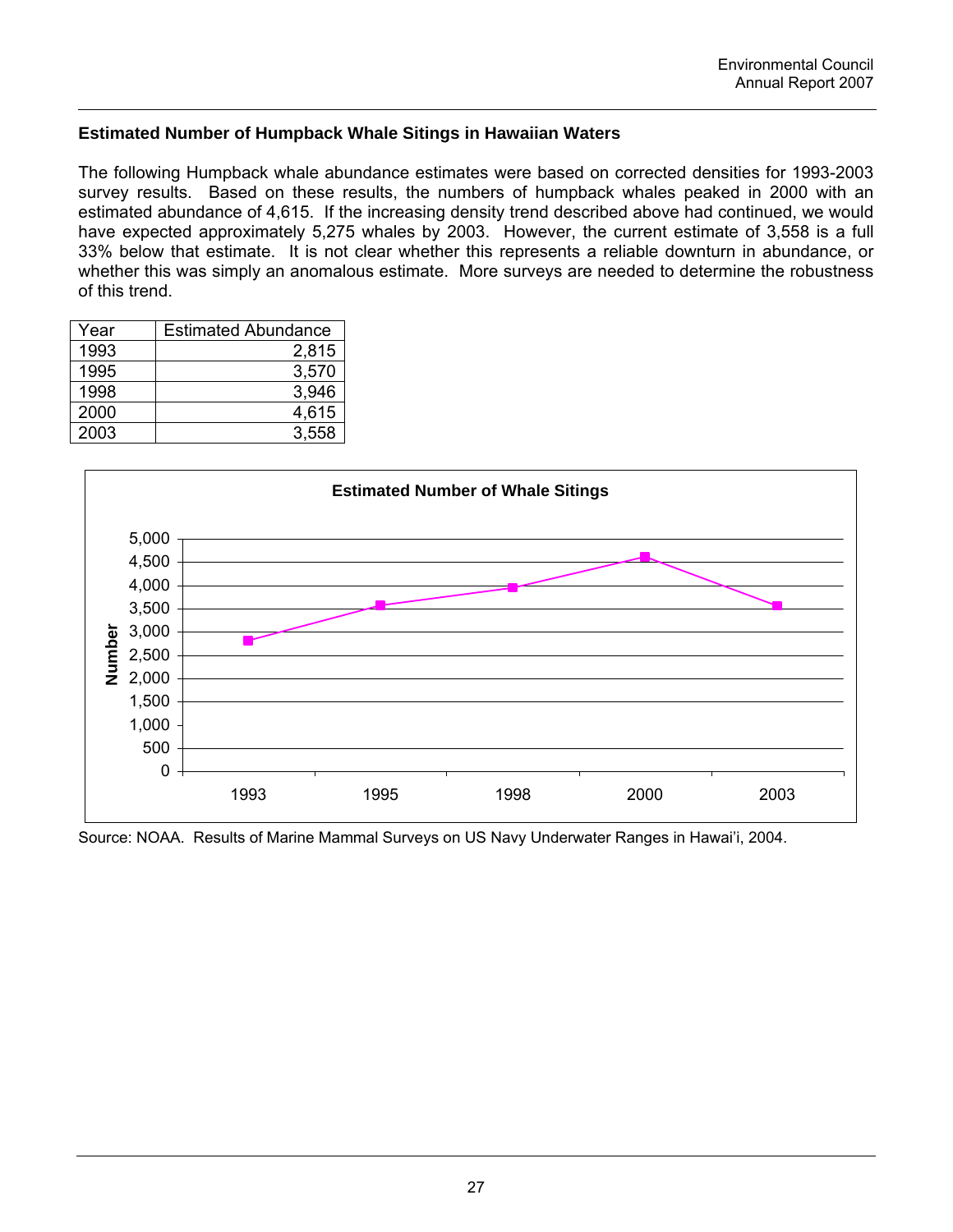# **Commercial Fisheries**

Commercial fishers are required to obtain commercial marine licenses and submit fishing reports to DLNR-DAR. The commercial marine landings summary trend report only contains catch data or pounds landed. The data shows that tuna is the favorite fish with commercial longline fisherman.

| <b>SPECIES</b>              | 2001       | 2002       | 2003       | 2004       | 2005       |  |
|-----------------------------|------------|------------|------------|------------|------------|--|
| Tuna                        | 13,012,132 | 14,984,882 | 14,059,039 | 13,314,259 | 14,596,986 |  |
| <b>Bill &amp; Swordfish</b> | 2,577,817  | 2,263,181  | 3,030,082  | 2,295,488  | 4,655,440  |  |
| <b>Misc. Pelagic</b>        | 2,966,447  | 3,501,554  | 4,110,796  | 4,645,777  | 4,405,774  |  |
| <b>Deep Bottomfish</b>      | 573,815    | 557,084    | 558,601    | 613,374    | 522,797    |  |
| Akule/Opelu                 | 944,260    | 939,372    | 847,465    | 1,003,583  | 887,225    |  |
| <b>Inshore Fish</b>         | 258,277    | 301,162    | 295,184    | 296,418    | 256,586    |  |
| <b>All Other</b>            | 332,419    | 359,674    | 380,083    | 321,160    | 446,259    |  |
| <b>TOTAL</b>                | 20,665,167 | 22,906,909 | 23,281,250 | 22,490,059 | 25,771,067 |  |

# **Sea Landings by Species (in Pounds)**

![](_page_32_Figure_5.jpeg)

Source: Commercial Marine Landings Summary Report, 2005. DLNR, DAR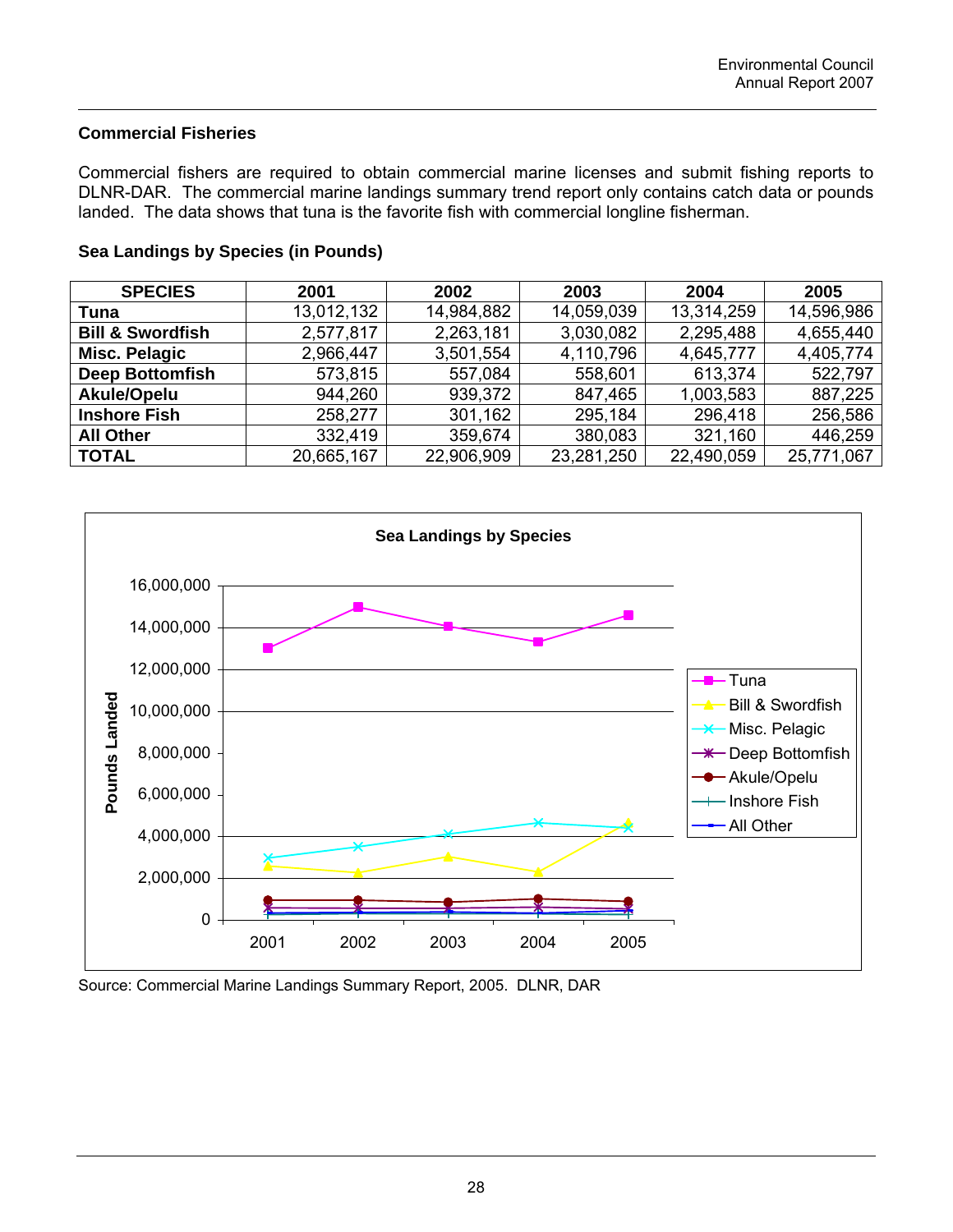# **Sea Landings by Fishing Method (in Pounds)**

The commercial marine landings summary trend report only contains catch data or pounds landed. The data shows that longline fishing is the preferred method with commercial longline fisherman.

| <b>Fishing Method</b>    | 2001       | 2002       | 2003       | 2004       | 2005       |  |
|--------------------------|------------|------------|------------|------------|------------|--|
| Longline                 | 12,570,081 | 15,580,447 | 16,396,779 | 14,759,339 | 18,793,030 |  |
| <b>Aku Pole and Line</b> | 990,621    | 675,754    | 905,939    | 578,171    |            |  |
| <b>Deep Bottom HL</b>    | 558,545    | 557,038    | 546,468    | 587,689    | 496,822    |  |
| <b>Tuna HL</b>           | 2,454,367  | 2,292,894  | 1,419,894  | 1,914,037  | 1,632,844  |  |
| <b>Trolling</b>          | 2,700,032  | 2,376,941  | 2,638,362  | 3,129,947  | 2,505,381  |  |
| <b>All Other</b>         | 1,391,521  | 1,423,835  | 1,373,808  | 1,520,876  | 2,342,990  |  |
| <b>Total</b>             | 20,665,167 | 22,906,909 | 23,281,250 | 22,490,059 | 25,771,067 |  |

![](_page_33_Figure_4.jpeg)

Source: Commercial Marine Landings Summary Report, 2005. DLNR, DAR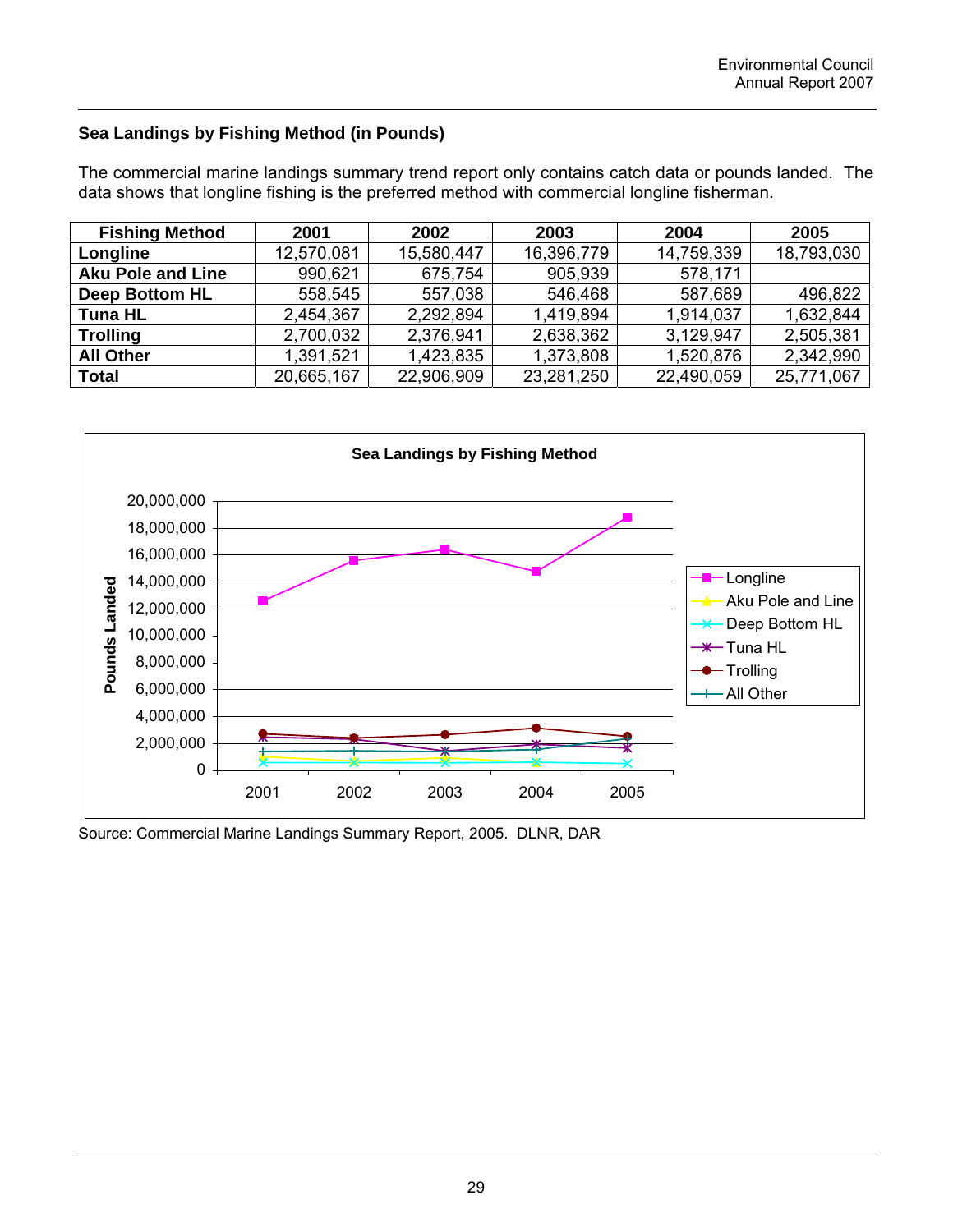# **State Environmental Expenditures**

Environmental protection is one of 11 primary objectives of state government. Programs under the purview of environmental protection include:

Department of Health Environmental Management Office of Environmental Quality Control Environmental Health Administration

Department of Land and Natural Resources Aquatic Resources Native Resources and Fire Protection Program Water Resources Conservation and Resources Enforcement Natural Area Resources and Watershed Management Natural Physical Environment

Department of Agriculture **Pesticides** 

More funding to promote the goals of Hawai'i's environmental programs will result in better overall state environmental quality. The portion of expenditures for environmental protection reflects the priority given to environmental programs relative to other functions.

The table below shows the sum of money and the percentage of total state expenditures spent on environmental protection programs. The increase in expenditures is mainly due to filling vacant positions.

### **State Expenditures on Environmental Protection Programs by Fiscal Year**

| <b>Fiscal Year</b>        | 1998  | 1999  | 2000  | 2001  | 2002  | 2003  | 2004  | 2005  | 2006  | 2007  |
|---------------------------|-------|-------|-------|-------|-------|-------|-------|-------|-------|-------|
| <b>State Expenditures</b> |       |       |       |       |       |       |       |       |       |       |
| (million \$)              | 5,395 | 5,315 | 5,538 | 6,175 | 6,700 | 7,198 | 7,367 | 7,564 | 8,293 | 9,212 |
| Environmental             |       |       |       |       |       |       |       |       |       |       |
| <b>Expenditures</b>       |       |       |       |       |       |       |       |       |       |       |
| (million \$)              | 60    | 69    | 69    | 51    | 64    | 66    | 56    | 85    | 201   | 249   |
| Environmental             |       |       |       |       |       |       |       |       |       |       |
| Spending as % of State    |       |       |       |       |       |       |       |       |       |       |
| <b>Expenditures</b>       | 1.11  | 1.30  | 1.24  | 0.83  | 0.95  | 0.92  | 0.76  | 1.12  | 2.42  | 2.70  |

Source: The Variance Report, State of Hawai'i, compiled by the Department of Budget and Finance. This report is prepared annually and submitted to the state Legislature.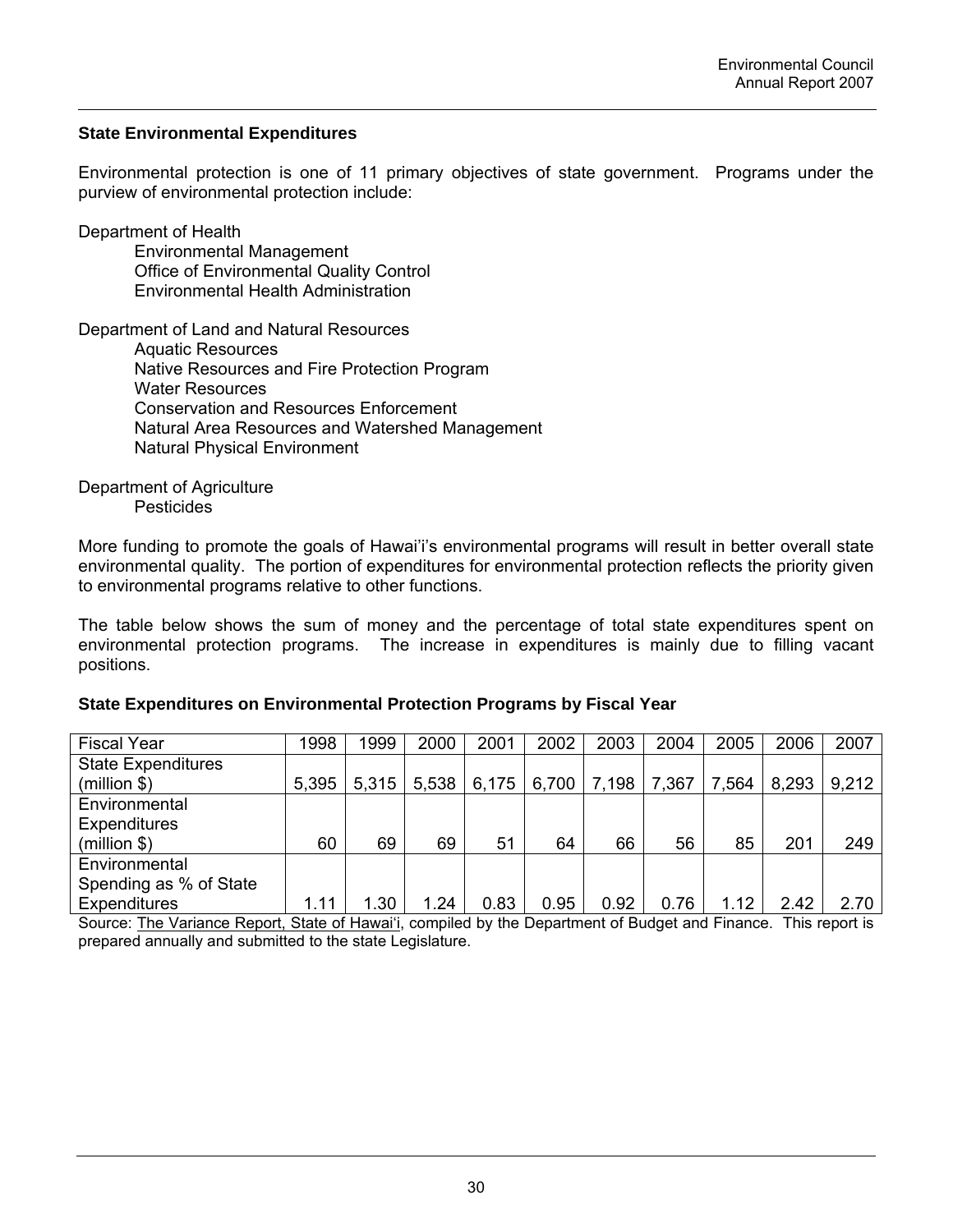# **ENVIRONMENTAL GOALS OF STATE AND COUNTY AGENCIES**

The Environmental Council asked selected state and county agencies the three questions listed below. Responses by the agencies are reprinted in the following pages.

- 1. Environmental goals for fiscal year FY 2007 (July 1, 2006 to June 30, 2007).
- 2. Environmental achievements in fiscal year FY 2007 (July 1, 2006 to June 30, 2007).<br>3. Environmental goals for fiscal year FY 2008 (July 1, 2007 to June 30, 2008).
- Environmental goals for fiscal year FY 2008 (July 1, 2007 to June 30, 2008).

The following is a list of agencies invited to submit their environmental goals. Agencies that submitted their goals are indicated with an asterisk (\*).

### **State Agencies**

Department of Accounting and General Services\* Department of Agriculture Department of the Attorney General Department of Business, Economic Development and Tourism\* Department of Defense\* Department of Education Department of Hawaiian Home Lands\* Department of Health\* Department of Land and Natural Resources\* Department of Public Safety Department of Transportation

# **City and County of Honolulu**

Board of Water Supply\* Department of Design and Construction Department of Environmental Services Department of Facility Maintenance Department of Parks and Recreation\* Department of Planning and Permitting\* Department of Transportation Services\* Honolulu Fire Department\* Oahu Civil Defense Agency

# **County of Kauai**

Department of Planning\* Department of Public Works Department of Water Fire Department Office of Economic Development

### **County of Hawaii**

Department of Environmental Management\* Department of Parks and Recreation Department of Public Works Department of Water Supply Fire Department Office of Housing and Community Development Planning Department\*

# **County of Maui**

Department of Fire Control Department of Housing & Human Concerns Department of Parks and Recreation Department of Planning Department of Public Works and Env. Management\* Department of Water Supply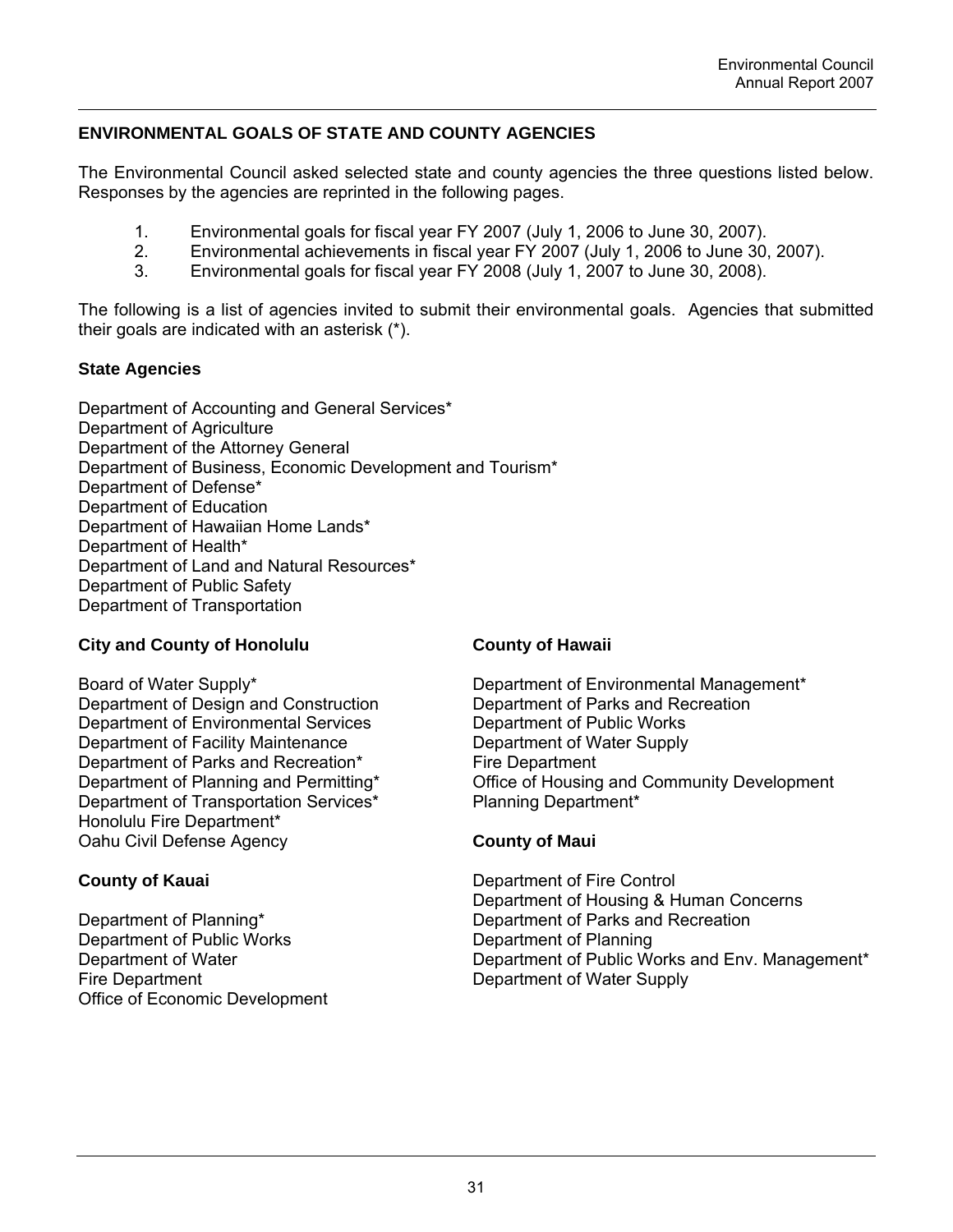# **Department of Accounting and General Services - Central Services Division**

- 1. Environmental goals for FY 2007
	- a. Implement energy conservation measures as provided for in Act 96 and the Governor's Executive Directive No. 06-01.
	- b. Convert to the use of environmentally preferable custodial cleaning products, herbicides, pesticides and fertilizers.
	- c. Complete the retrofit of restroom toilet flush valve and basin valves with automatic sensor valves.
	- d. Replace conventional light switches with occupancy sensors to conserve electricity.
	- e. Increase the awareness of building occupants on steps that they as individuals can conserve energy in the workplace.
	- f. Improve the quantity of recycled material collected from state office buildings.
- 2. Environmental achievements in FY 2007
	- a. Initiated projects to replace T-12 fluorescent lamps in selected State Office Buildings on the neighbor islands with energy efficient electronic ballasts and T-8 lamps.
	- b. Designated "retro-commissioning (R-Cx) pilot projects" for selected State Office Buildings on Oahu, Hawaii, Maui and Kauai. The designated "R-Cx pilot projects" will include intensive field assessments on the existing building operations and subsequent identification of work task needed to "optimize operations (in accordance with the Act 96, SLH 2006 requirements)" for the State Office Buildings.
	- c. Conducted "cost-benefit analyses" and worked with DAGS-Public Works Division (PWD) staff to determine the feasibility of replacing existing energy efficient electronic ballasts and T-8 lamps for State Office Buildings on Oahu with the new Super T-8 lighting ballasts and lamps.
	- d. Initiated repair and renovation upgrade projects for the landscape irrigation systems in the downtown civic center (on Oahu) to increase water conservation. DAGS-Central Services Division (CSD) staff worked with the Board of Water Supply to determine the feasibility of using leak detection loggers to locate and repair "phantom" plumbing leaks.
	- e. Initiated a project to install a "non-chemical filter system" for the air-conditioning (AlC) chiller units at the State Capitol Building. This will be the first of this type of system installed at a DAGS managed facility that should decrease domestic water usage and provide the option of using the treated AlC waters for other purposes.
	- f. Started field testing custodial cleaning products that are environmentally friendly. The goal for FY2006-2007 was to increase the use of such products by 70%.
	- g. Researched the availability of environmentally friendly products for landscape maintenance application.
	- h. Continued to purchase paper and other products that are recycled or have a recycledcontent whenever such products are available.
- 3. Environmental goals for FY 2008
	- a. Initiate repair and renovation upgrade projects for landscape irrigation systems (similar to what is being done for the downtown civic center) for DAGS managed Sate buildings outside of the downtown civic center on Oahu.
	- b. Specify "low-flow plumbing fixtures" for all new State construction and major renovation projects and replace existing fixtures with low-flow fixtures whenever replacement is required.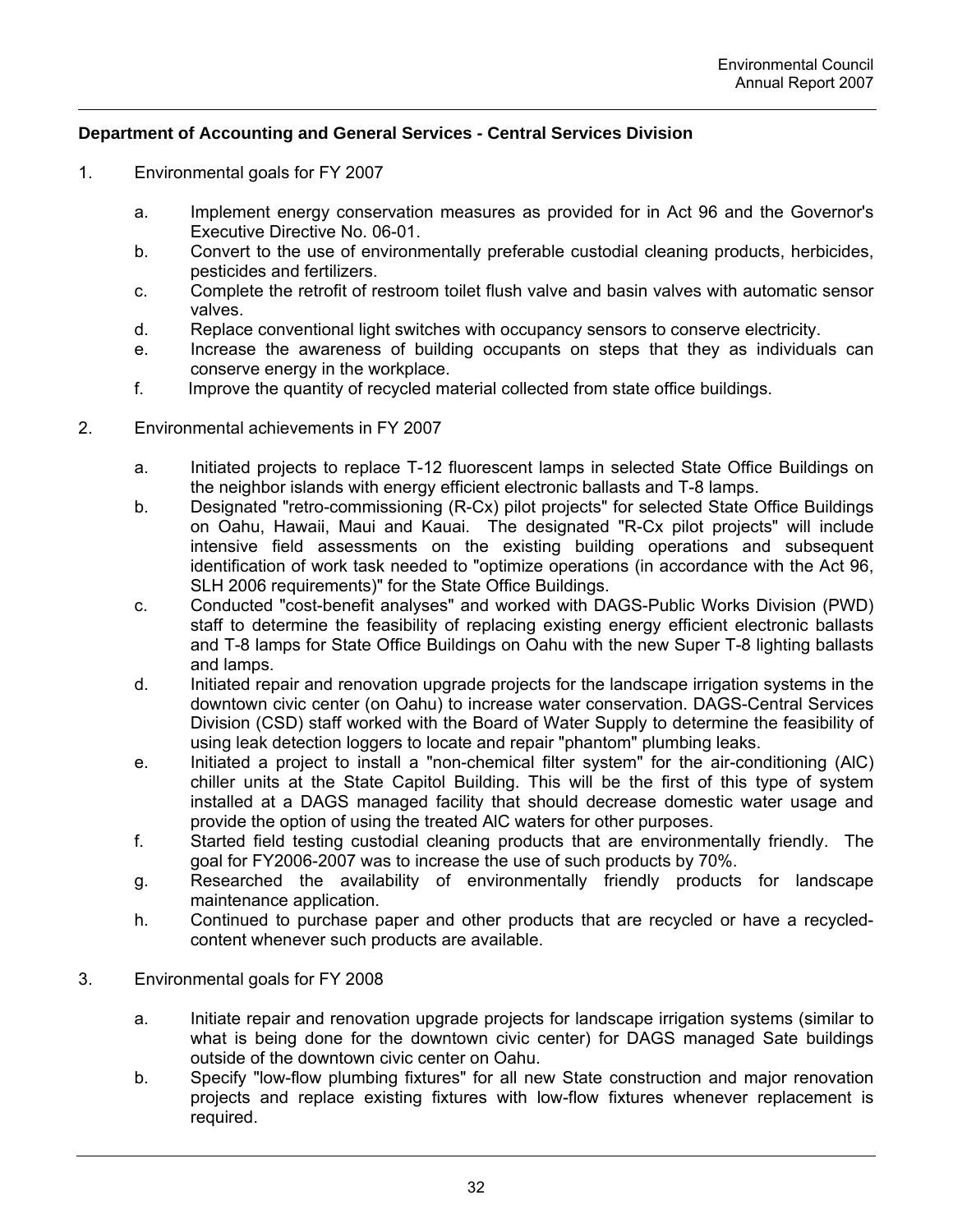- c. Install sensor-type flush valves and faucets in public restrooms (starting FY07-08).
- d. Investigate the feasibility of alternative water conservation measures, such as the installation of waterless urinals in public restrooms.
- e. Integrate Green Seal or equal certification into the DAGS-CSD custodial program. Continue to purchase paper and other products that are recycled or have a recycledcontent whenever such products are available.

### **Department of Accounting and General Services - Public Works Division**

1. Environmental goals for FY 2007

DAGS - Public Works Division is actively participating in the "Lead by Example" program to implement Administrative Directive No. 06-01 and Act 96 SLH 2006 Omnibus Energy Bill. Our efforts include developing a LEED application guideline for State agencies, providing LEED and commissioning programmatic support, pilot projects to apply for LEED silver certification at Manoa Library and Kohala Library, and a pilot retro-commissioning project at the State Capitol.

- 2. Environmental achievements in FY 2007
	- a. Participated in a DBEDT-Energy Division created working group that reviewed and evaluated the results of the Department of Education (DOE) designated "LEED pilot project" at the Waipahu Intermediate School New Cafeteria project. The DAGS Public Works Division (PWD) staff managed the design and bidding phase and the DOE staff managed the construction phase work for project. The project did receive a LEED Certification award (the first State building to receive any type of LEED Certification award).
	- b. The experience gained and lessons learned from the "Waipahu Intermediate School, New Cafeteria" project made DAGS-PWD staff more familiar with:
		- The LEED certification process and sustainable design criteria.
		- Potential impacts on overall project cost (say about 10%) to attain at least a LEED Certification award.
		- Potential challenges in trying to attain LEED Silver Certification awards for all future State projects.
	- c. Started design phase work for the following DAGS designated "LEED pilot projects":
		- Kamamalu Building, Asbestos Removal and Renovation DAGS Job No. 12-10- 935.
		- Manoa Public Library, Expansion and Site Improvements DAGS Job No. 12-36- 6364.
			- Kohala Public Library DAGS Job No. 11-36-6367.
	- d. Worked with Hawaiian Electric Company (HECO) staff to develop a preliminary "DAGS/HECO process flow" with the objective to increase the number of DAGS managed projects on Oahu applying for available HECO rebates on energy-efficiency or energyconservation measures. This program will be expanded to the neighbor islands.
	- e. Initiated approximately \$3,000,000 in projects (using available FY2006-2007 CIP funds) for DAGS Energy Plan work in selected State Office Buildings on each island. The projects included:
		- Replacement of existing T -12 lamps with energy efficient electronic ballasts and T-8Iamps.
		- DAGS designated "retro-commissioning (R-Cx) pilot projects" for the State Capitol Building and Keelikolani Building on Oahu; Lihue State Office Building on Kauai; Hilo State Office Building on Hawaii; and Wailuku State Office Building on Maui.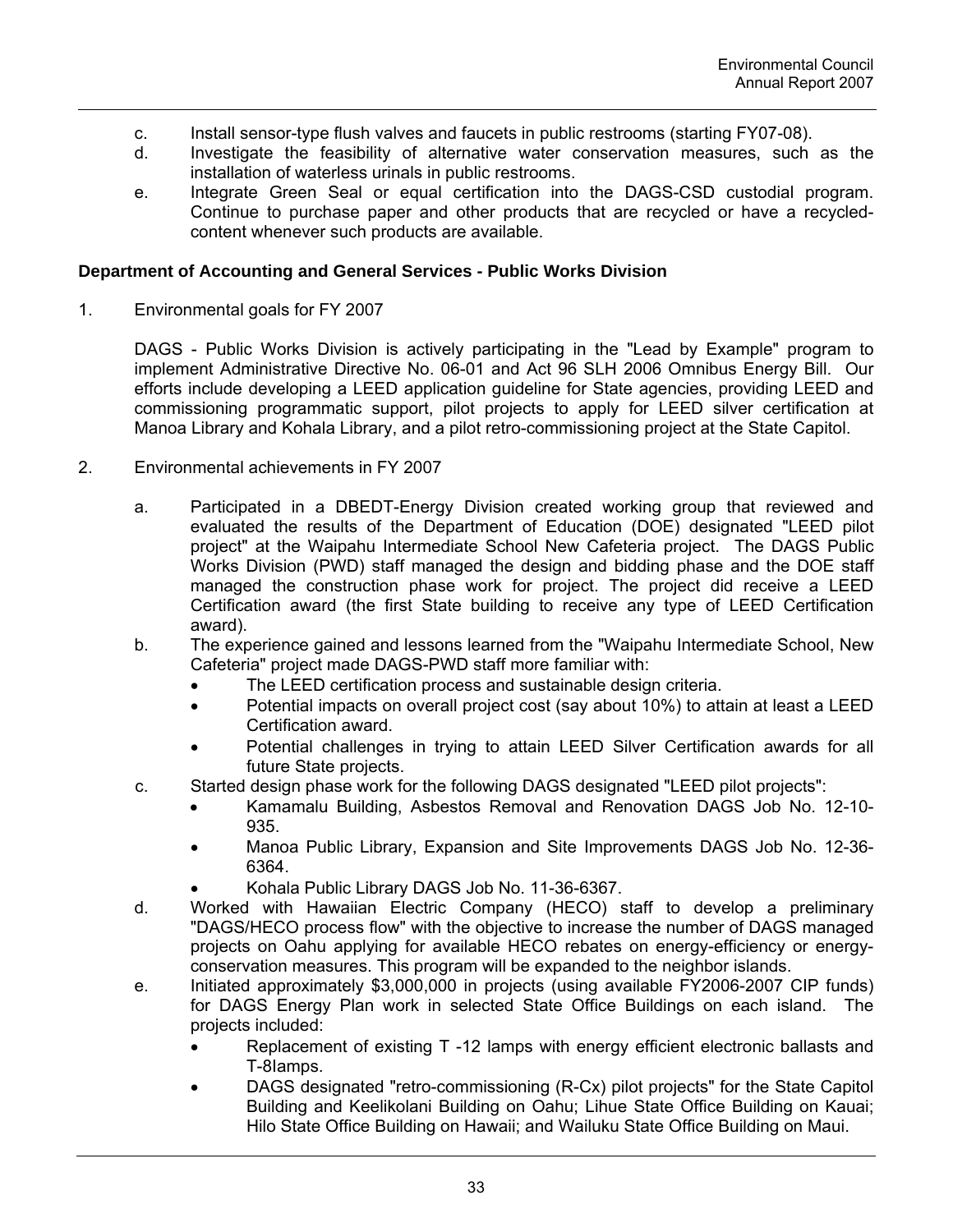- f. Incorporated sustainable design criteria ("LEED like" process) during the design phase of the Kapolei Judiciary Complex project within the project funding constraints.
- g. Worked with DAGS-Central Services Division (CSD) staff, DBEDT-Energy Division staff, and DBEDT funded consultant firms on:
	- ENERGY STAR re-certification of the Kakuhihewa Building (aka Kapolei State Office Building) and ENERGY STAR certification for the Leiopapa A Kamehameha Building (aka State Office Tower) and the Abner Paki District Court Building (aka Ko'olaupoko District Court Building).
	- Identifying and evaluating various sources of reference information for development of preliminary application guidelines that DAGS staff (and other State agency staff) could use for future:

[1] Implementation of the LEED certification process under projects involving new State buildings or major renovations, in accordance with Act 96, SLH 2006. This also includes incorporation of commissioning (Cx) requirements that are needed for the LEED certification process plus proper coordination of the design phase and construction phase work.

[2] ENERGY STAR certification process or assessments and retrocommissioning (R-Cx) assessments on State buildings.

[3] Consideration of "energy saving performance contracts (ESPC)" for State buildings.

[4] Consideration of photovoltaic (PV) array installations and "power purchase agreements" for installation of PV arrays on State buildings.

- h. Advertised for qualified consultant firms interested in doing:
	- DAGS managed projects involving new State buildings or major renovations that incorporate the LEED certification process.
	- DAGS managed Cx work for projects involving new State buildings or major renovations.
	- ENERGY STAR certification process or assessments and R-Cx assessments on State buildings.
- i. Started preliminary discussions with the General Contractors' Association (GCA) on proposed changes to the typical DAGS design specifications for construction waste recycling requirements and posted a draft "Construction Waste Management Guide Specification (CWMGS)" on the DAGS website.
- 3. Environmental goals for FY 2008

DAGS - Public Works Division continues to actively participate in the "Lead by Example" program to implement Administrative Directive No. 06-01 and Act 96 SLH 2006 Omnibus Energy Bill. Our efforts include developing a LEED application guideline for State agencies, providing LEED and commissioning programmatic support, pilot projects to apply for LEED certification at Manoa Library and Kohala Library, and a pilot retro-commissioning project at the State Capitol.

# **Department of Business, Economic Development and Tourism - Office of Planning**

- 1. Environmental goals and achievements for FY 2007
	- a. Conduct statewide planning activities to promote the orderly future growth and development of the State pursuant to Chapter 225M, HRS.
	- b. Administer a comprehensive system of public planning on a statewide basis to enhance the overall effectiveness of the Hawaii State Planning Act, Chapter 226, HRS.
		- Community and Rural Economic Development Strategies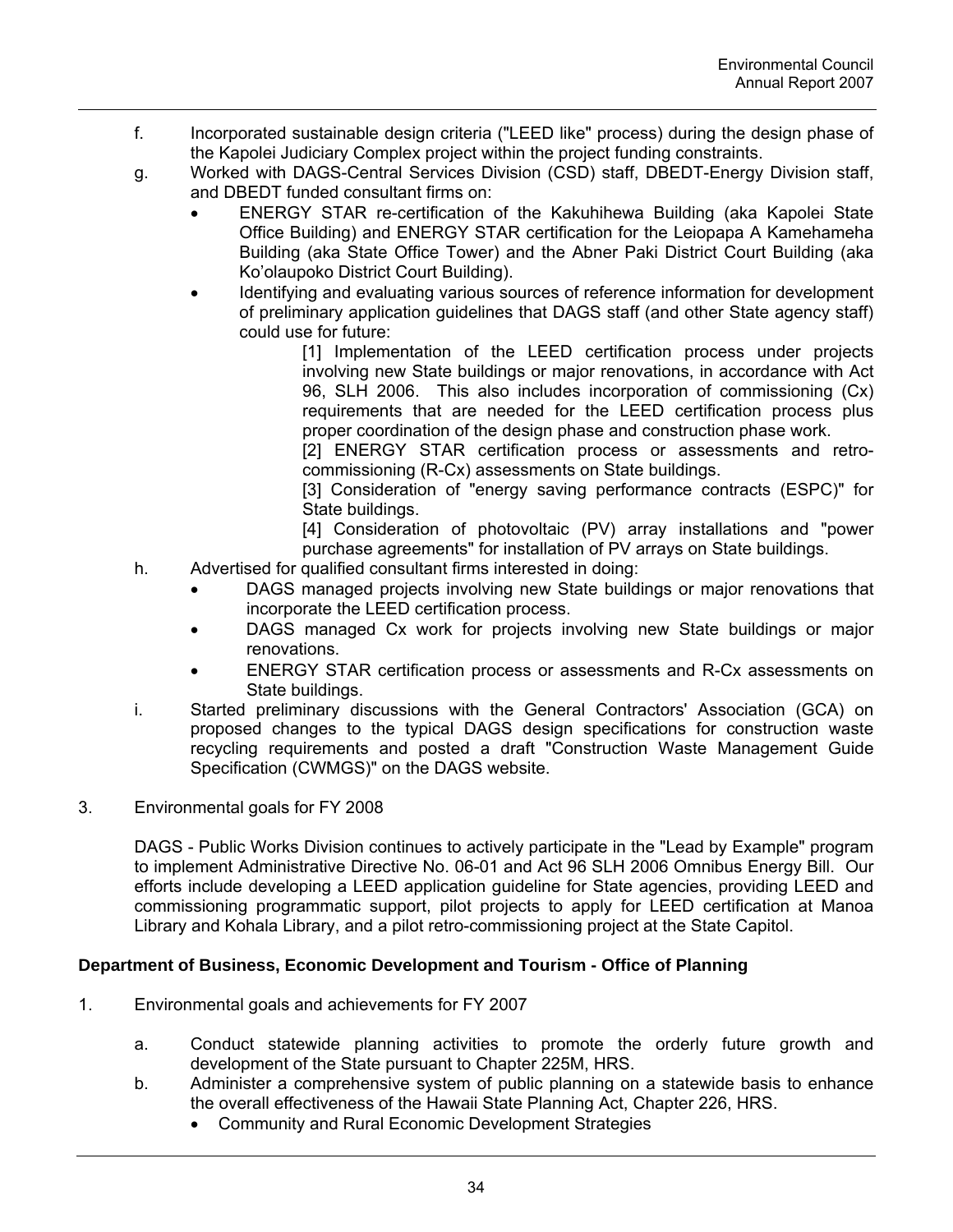- *Promoted new models for engaging rural and distressed communities in planning for community-based economic development by*: coordinating the Governor's Leeward Coast Initiative, which involved identifying the range of State programs and assistance provided to the Leeward Coast of Oahu, and conducting community outreach to identify strategies to promote sustainable community economic development and improve community participation in the regional/State economy.
- **Brownfields** 
	- *Promoted reuse and redevelopment of contaminated or underutilized sites to contain growth and ease pressure on undeveloped land* by: conducting environmental site assessment activities for three sites planned for redevelopment on Oahu.
- State Comprehensive Economic Development Strategy
	- *Promoted programs to increase environmental awareness and enhance outreach in support of sustainability and environmental resource management* by: Planning assistance for site selection for the development of the Kohala Center's environmental education center.
- Planning Legislation
	- *Promoted and advocated for planning and land use policy and practices for sustainable growth and development* by: preparing three Administration bills that were introduced in the 2007 legislative session, which were intended to: (1) strengthen the effectiveness and importance of county adopted general plans and community plans in effectuating sustainable growth and land use patterns; (2) simplify the State land use district boundary amendment process for petitions based on adopted county plans; and (3) redefine the State Rural District in the State Land Use Law to be able to direct non-farm uses away from agricultural lands and to ensure that rural development does not become rural sprawl.
- c. Administer a State land use program that reflects public policies and concerns and presents guidance and recommendations before the State Land Use Commission for land use decisions affecting the development and growth of the State pursuant to Chapter 205, HRS.
- *Promoted sustainable growth patterns, mitigation of the environmental and societal impacts of proposed new growth, and protection of environmental quality and natural and cultural resources for petitions before the State Land Use Commission* through: Participation in approximately 10 petitions statewide.
- Advocated for incorporation of best practices to reduce resource use, increase sustainability, and mitigate development impacts in the projects proposed in the petitions heard by the State Land Use Commission by: incorporating discussion and consideration of certification of proposed projects using the Leadership in Energy and Environmental Design (LEED) rating system.
	- d. Carry out lead agency responsibilities for the Hawaii Coastal Zone Management Program pursuant to Chapter 205A, HRS.
		- Hawaii Ocean Resources Management Plan (ORMP)
			- Act 104, Session Laws of Hawaii (SLH) 1995, provided for the integration of the Hawaii Ocean Resources Management Plan (ORMP) into the State's CZM Program. The CZM Program worked with numerous groups and agencies to shape an innovative three-perspective framework to update the Hawaii ORMP. This framework is accompanied by concrete management goals and strategic actions to address them in five-year implementation phases over the next 30 years.
			- Input was obtained from governmental agencies before producing a second ORMP draft at the end of August 2006. The second draft was circulated publicly via the CZM website, email, and to all 51 public libraries across the State. A series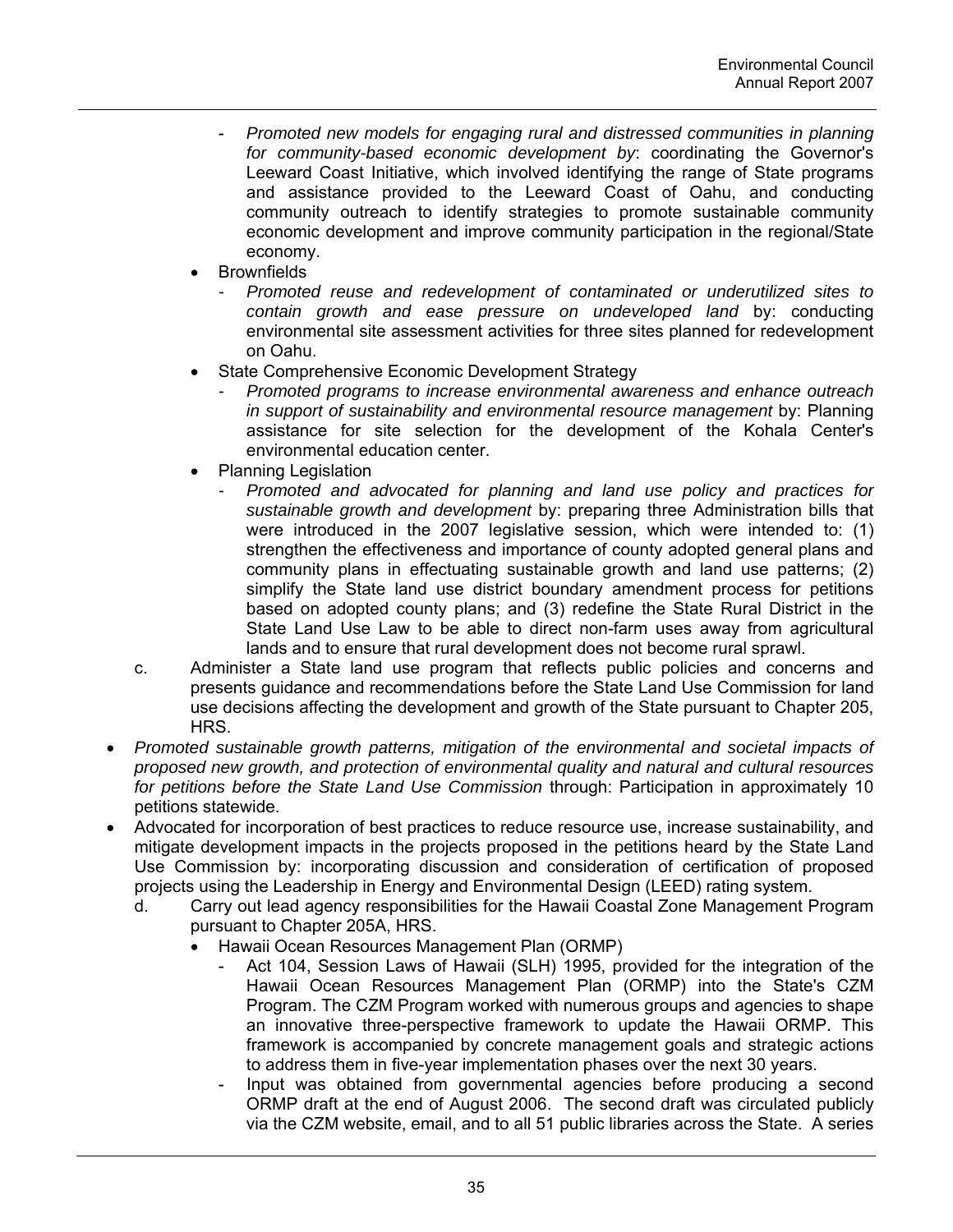of eight statewide public meetings were held to obtain public feedback on the draft ORMP. The public comments emphasized the need for inter-agency collaboration, strong funding support for implementation and stressed the need for strong enforcement of existing laws. One hundred twenty-two (122) members of the public attended the meetings statewide. Public comments were compiled and incorporated into the ORMP and the final plan was completed in December 2006.

- The final ORMP was transmitted to the Governor and the  $24<sup>th</sup>$  session of the State Legislature and is available on the CZM website at www.hawaii.gov/dbedt/czm/.
- By incorporating the ORMP into the newly completed strategic plan and operational plan, the CZM Program will focus on facilitating comprehensive ocean resources management in coordination with the Marine and Coastal Zone Advocacy Council (MACZAC). During this reporting period, the CZM Program established an ORMP Policy Group and an ORMP Working Group, consisting of representatives from DLNR, OHA, DOA, DOH, DOT Harbors, the county planning departments, and other agencies with large ORMP implementation responsibilities. The University of Hawaii, MACZAC, and the Association of Hawaiian Civic Clubs are also represented in these Groups. The Groups will help develop annual agency work plans based upon the ORMP recommendations, further develop the management aspects of the ORMP, and continue increased interagency collaboration.
- Coastal Hazards Mitigation
	- Implementation of the Section 309 Wind Speed Mapping and Building Code Project began in 2006. Work took place on development of specialized wind speed-up maps in geographic information system (GIS) format and building code amendments for use in Hawaii and Maui counties. The building code amendments will be prepared as amendments to the latest International Building Code, and provide localized wind mitigation standards for the two counties, based on topography and directionality. Three workshops on the City and County of Honolulu's newly adopted IBC were held in May 2007 for 260 government and industry professionals. This training is essential to the development of a highly qualified public/private building industry.
- **Federal Consistency Reviews** 
	- Conducted 79 Federal Consistency reviews of Federal actions for consistency with Hawaii Coastal Zone Management Program objectives and policies in fiscal year 2007.
	- The Hawaii CZM Program hosted an intern from the Naval Facilities Engineering Command Pacific. The Navy's intern program is intended to give Navy civilian employees an in-depth working perspective of the federal and state agencies that the Navy interacts with. OP has hosted Navy interns in the past with significant benefits to the Federal Consistency program. The primary benefit is that the Navy interns gain an understanding and working knowledge of the federal consistency process, which results in improved federal agency working relations. This most recent Navy intern took on a project during his three weeks with the Hawaii CZM Program. The intern developed, in conjunction with CZM, a *"de minimis"* list of Navy activities that are expected to have negligible coastal effects. The CZM Program approved the *de minimis* list which will streamline the federal consistency process for both the Navy and OP.
- Coastal and Estuarine Land Conservation Plan
	- Prepared and submitted for approval to the National Oceanic and Atmospheric Administration a plan for the identification and selection of priority coastal and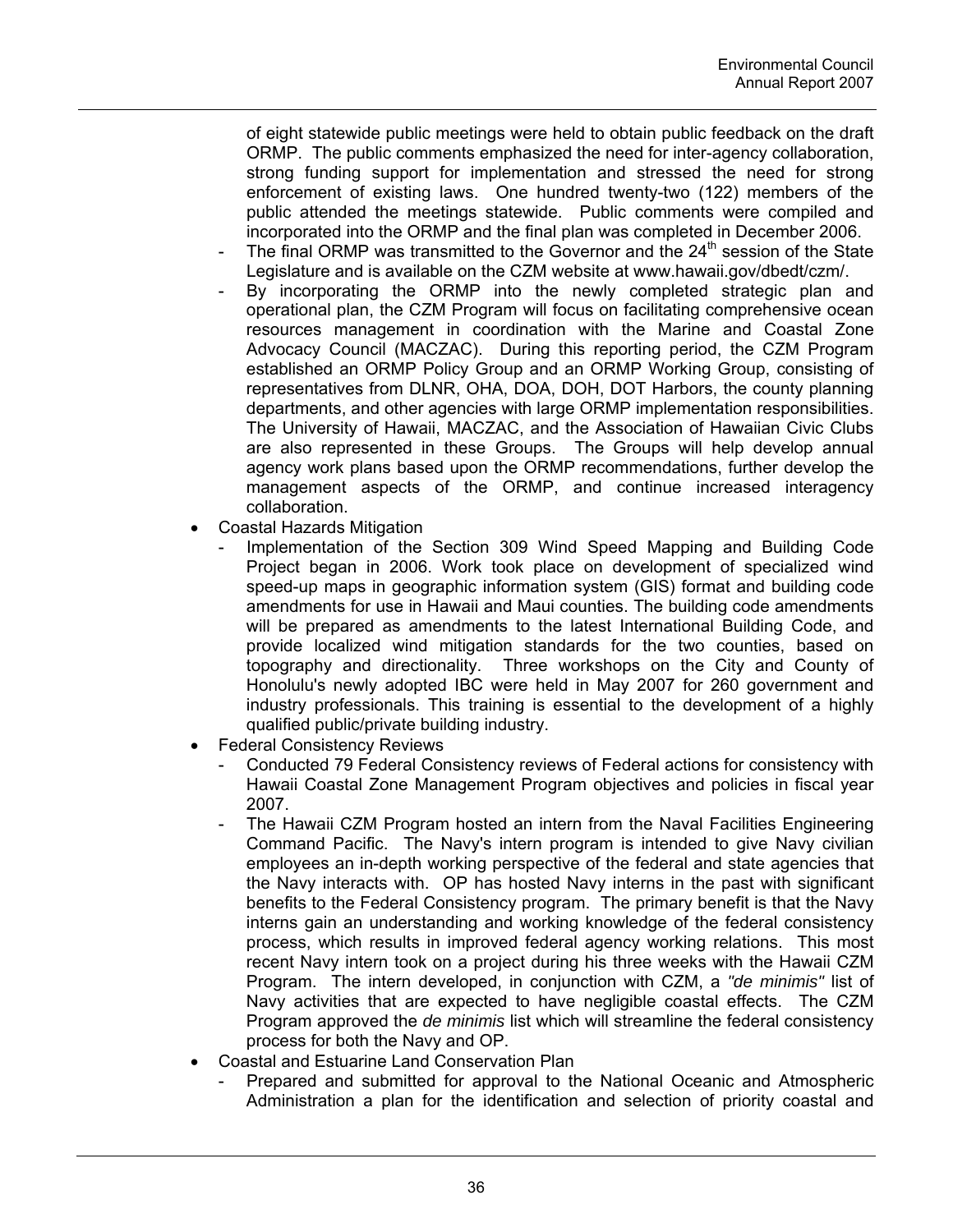estuarine lands to be protected through acquisition of easements, purchase, or donation throughout the State.

- 2. Environmental goals for FY 2008
	- a. Conduct statewide planning activities to promote the orderly future growth and development of the State pursuant to Chapter 225M, HRS.
	- b. Administer a comprehensive system of public planning on a statewide basis to enhance the overall effectiveness of the Hawaii State Planning Act, Chapter 226, HRS.
		- **Brownfields** 
			- *Continue to promote reuse and redevelopment of contaminated or underutilized sites to contain growth and ease pressure on undeveloped land* by: approving loans from the Brownfields Cleanup Revolving Loan Fund for the remediation or cleanup of contaminated sites statewide.
		- State Comprehensive Economic Development Strategy-Planned for FY 08
			- *Continue to enhance rural economic development strategies* by: conducting a survey of best practices for rural economic development that enhance and is consistent with host culture, low impact design, and rural planning principles.
			- *Continue to promote clean knowledge-based industries that increase job skills and job quality of residents* by: providing planning assistance for master plan for University of Hawaii film and media center.
	- c. Administer a State land use program that reflects public policies and concerns and presents guidance and recommendations before the State Land Use Commission for land use decisions affecting the development and growth of the State pursuant to Chapter 205, HRS.
	- d. Carry out lead agency responsibilities for the Hawaii Coastal Zone Management Program pursuant to Chapter 205A, HRS.

### **Department of Defense**

- 1. Environmental goals for FY 2007
	- a. Conservation. Continue endangered species recovery, noxious weed eradication and awareness training and education of Hawaii's youth, Guard members and the public.
	- b. Compliance. Continue to monitor for regulatory compliance and implement pollution prevention initiatives, affirmative procurement actions and enhance waste stream diversion.
	- c. Land Management. Continue to implement restoration and geographic information system (GIS) projects and integrated training area management to protect and enhance the natural resources of ARNG training lands. Attain sustainability in our training lands. Improve in the way we design, manage and use our lands to ensure long-term sustainability.
- 2. Environmental achievements for FY 2007
	- a. Measurable progress has been made in the areas of invasive species eradication while continuing to protect and recover endangered species while introducing native plant species. We continue to conduct awareness training via events such as National Public Lands Day, Earth Day and by working directly with Hawaii's youth. Ongoing projects to sustain and enhance our valuable training lands have increased this past year.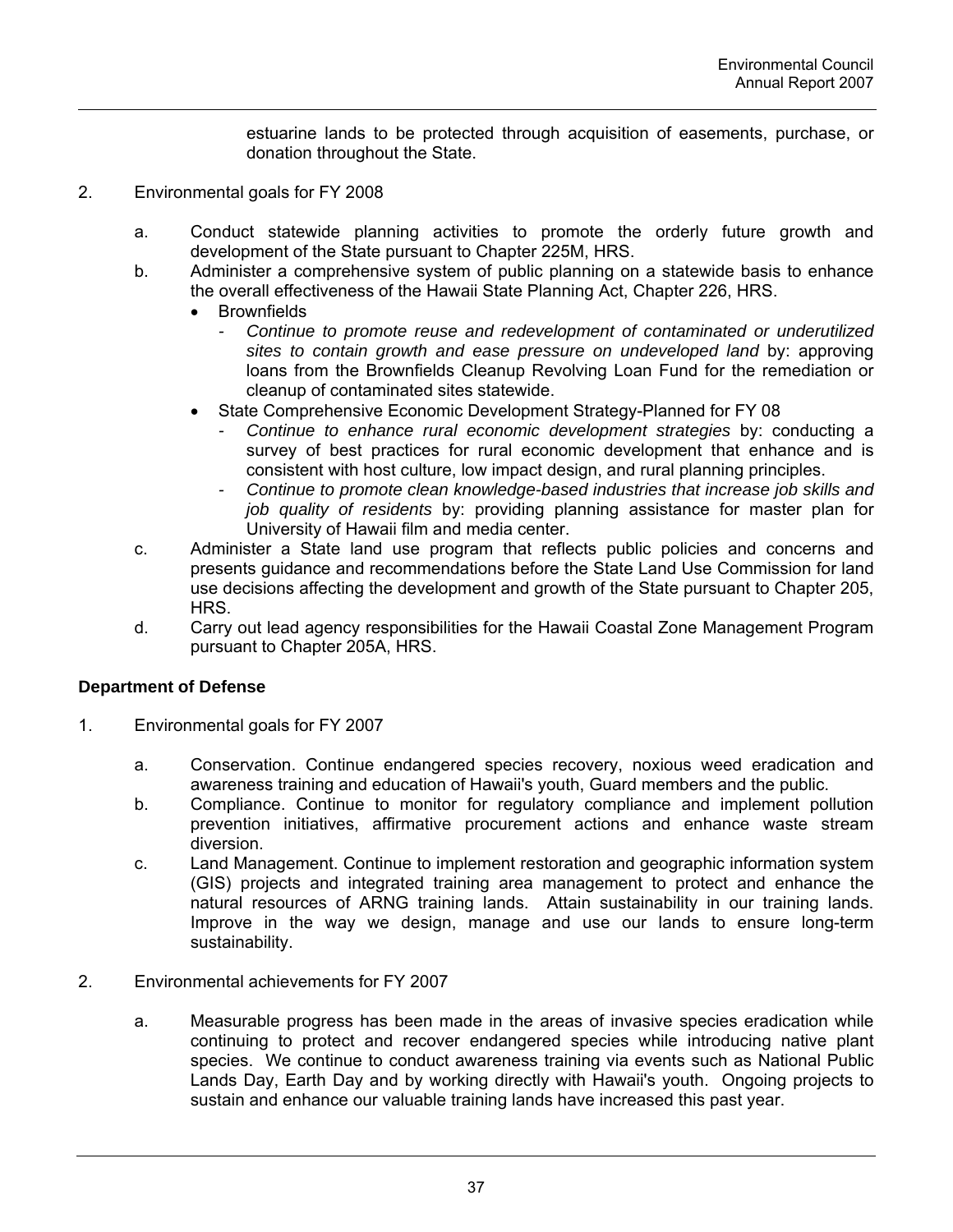- b. Training and implementation of the Affirmative Procurement Plan has been instituted this past year. Significant clean-up projects throughout the state have been conducted this past year. Continual monitoring has been programmed to sustain and enhance the compliance level. The integration of new pollution prevention methods and training is ongoing. Remediation of our training sites has begun and in one instance has been completed.
- 3. Environmental goals for FY 2008

Implement effective policies and practices that safeguard the environment and our quality of life in a manner that is expected of us. Our strategy is to sustain our resources (land, air & water) to secure our future. While continuing to implement our previous year's goals, we will enhance training of our Soldiers, members of the Department of Defense and our neighbors. We will integrate sustainability into all activities by using the ISO 14001, (Environmental Management Systems) to implement our strategy and to assist this department in attaining its goals. Our goals are to foster an ethic that takes us beyond environmental compliance to sustainability. Strengthen our operations by employing sustainable practices such as water conservation, and fuel and energy efficiency. Training land management by maintaining the resiliency and buffering needed to protect the environment and our surrounding communities from impacts of training. We will continue to favor environmentally sustainable products to reduce the introduction of pollutants. We will sustain our natural resources for our Soldiers, their families our workforce and our neighbors. Celebrate our heritage through responsible management of our cultural resources. Seize upon opportunities brought about by technological advancements. Continue to seek tools and solutions that improve efficiency and reduce cost while protecting our environment.

Barriers that prevented you from achieving any of your environmental goals and recommendations for removing the barriers.

For 2006 through 2007 our major barrier has been human resource and funding constraints. We will strive to acquire and maintain 100% of our authorized manning. The reduction of administrative requirements will allow our staff more time to conduct field work.

Recommendations to change land use planning and management in Hawaii to improve environmental quality.

Recommend that an environmental staff member who is knowledgeable in all environmental pillars be included through out the entire process to provide insight and recommendations.

# **Department of Hawaiian Home Lands**

- 1. Environmental goals for FY 2007
	- a. Sustainable Growth. Develop self-sufficient and healthy communities by improving trust lands through building energy efficient/saving, "green" systems into its projects, forestbased economics, environmental and/or cultural preservation.
	- b. Partnering. Partner with government agencies, non-profit organizations, community groups and private landowners to promote sustainable forestry, conservation and protection of natural and/or historic resources through prudent land stewardship practice.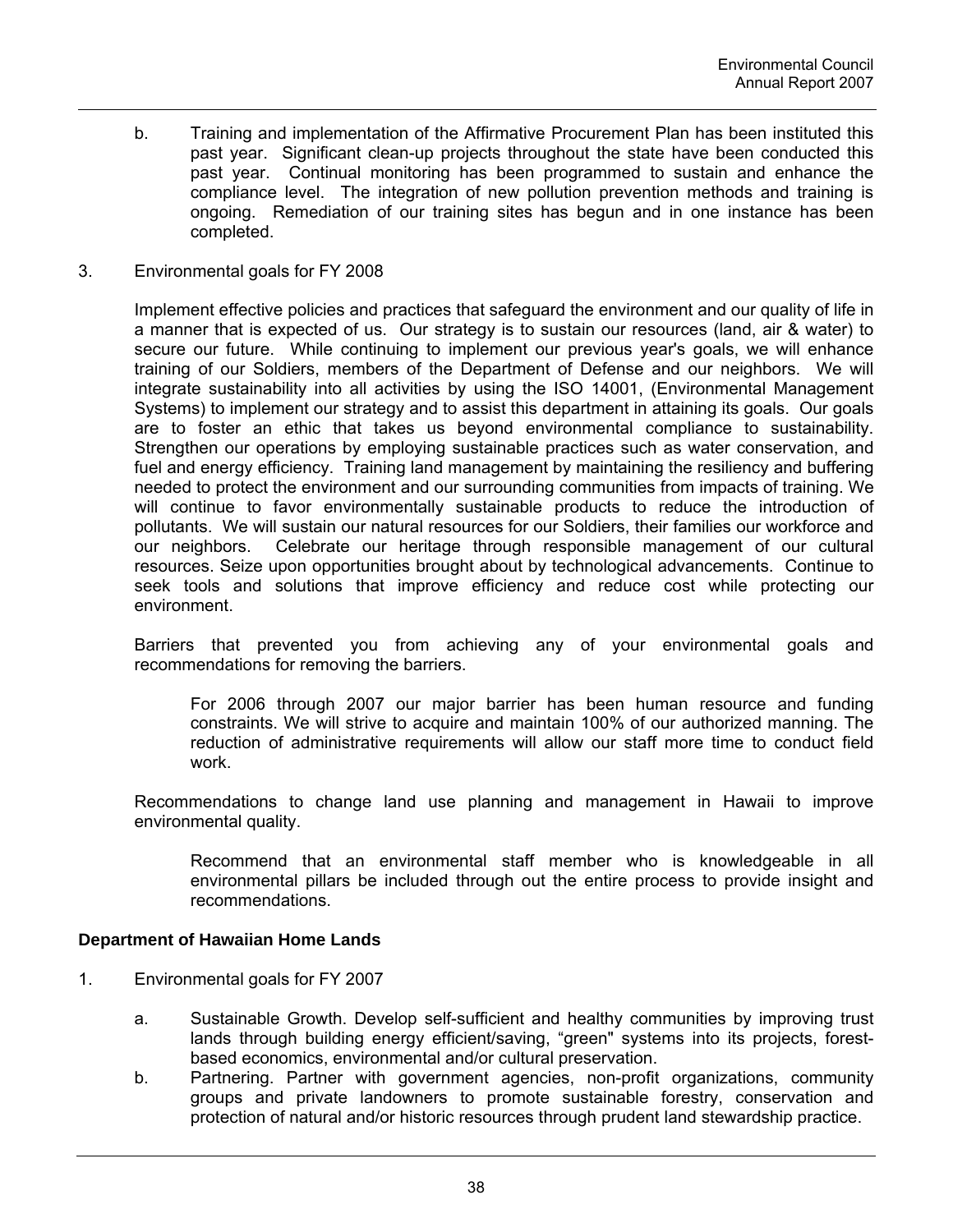c. Conservation. Improve trust lands by controlling invasive plants, removing feral ungulates, improving habitat of endangered species, and re-establishing the forest in degraded pastures. Prevent the destruction of natural or historic resources.

# 2. Environmental achievements for FY 2007

- a. Sustainable Growth. In developing self-sufficient and healthy communities, we design communities that offer a high quality of life, promote pride of home ownership that ensures the safety of residents from natural or man-made hazards by incorporating energy efficient features, mitigating rockfalls, and removing boulders and other appurtenances. Through continued restoration of our koa forest lands and restoration of the lands ecosystem by mitigating invasive plant species endangered species, our forestry program adds to the agricultural sector by job creation with fencing, salvage harvesting, milling, tree plantings and providing wood to craftsmen.
- b. Partnering. Working with Parker Ranch, DLNR, National Park Service, Department of Defense, U.S. Fish and Wildlife Service, the University of Hawaii, community groups and private parties on projects to control gorse and other invasive species, create fire plans, construct fire breaks, research projects to better understand the native ecosystem of a land, watershed and other partnerships, the Department seeks to achieve better and more sensitive resource management by integrating education, recreation, cultural and native plant propagation into stewardship programs.
- c. Conservation. Degraded pasture, forest, and fallow sugar/pineapple lands are transitioning into forest and agricultural productive lands by fencing, removing feral ungulates, scarification, hand-planting, and salvaging and recycling wood products; improving watersheds through reduced use of herbicides; improving air quality by reduced burning in our invasive species management plan.
- 3. Environmental goals for FY 2008
	- a. Sustainable Growth. Continue to develop self-sufficient and healthy communities by improving trust lands through building energy efficient/ saving, "green" systems into its projects, forest based economics, environmental and/or cultural preservation.
	- b. Partnering. Continue partnering with government agencies, non-profit organizations, community groups and private landowners to promote sustainable forestry, conservation and protection of natural and/or historic resources through prudent land stewardship practice.
	- c. Conservation. Continue to improve trust lands through prudent land stewardship practice by controlling invasive plants, removing feral ungulates, improving habitats of endangered species, re-establishing the forest in degraded pastures and preventing destruction of natural or cultural resources.

# **Department of Health**

- 1. Environmental goals for FY 2007
	- a. To ensure that Hawaii's coastal waters are safe and healthy for people, plants and animals.
	- b. To protect and restore the quality of Hawaii's streams, wetlands, estuaries and other inland waters for fish & wildlife, recreation, aesthetic enjoyment and other appropriate uses.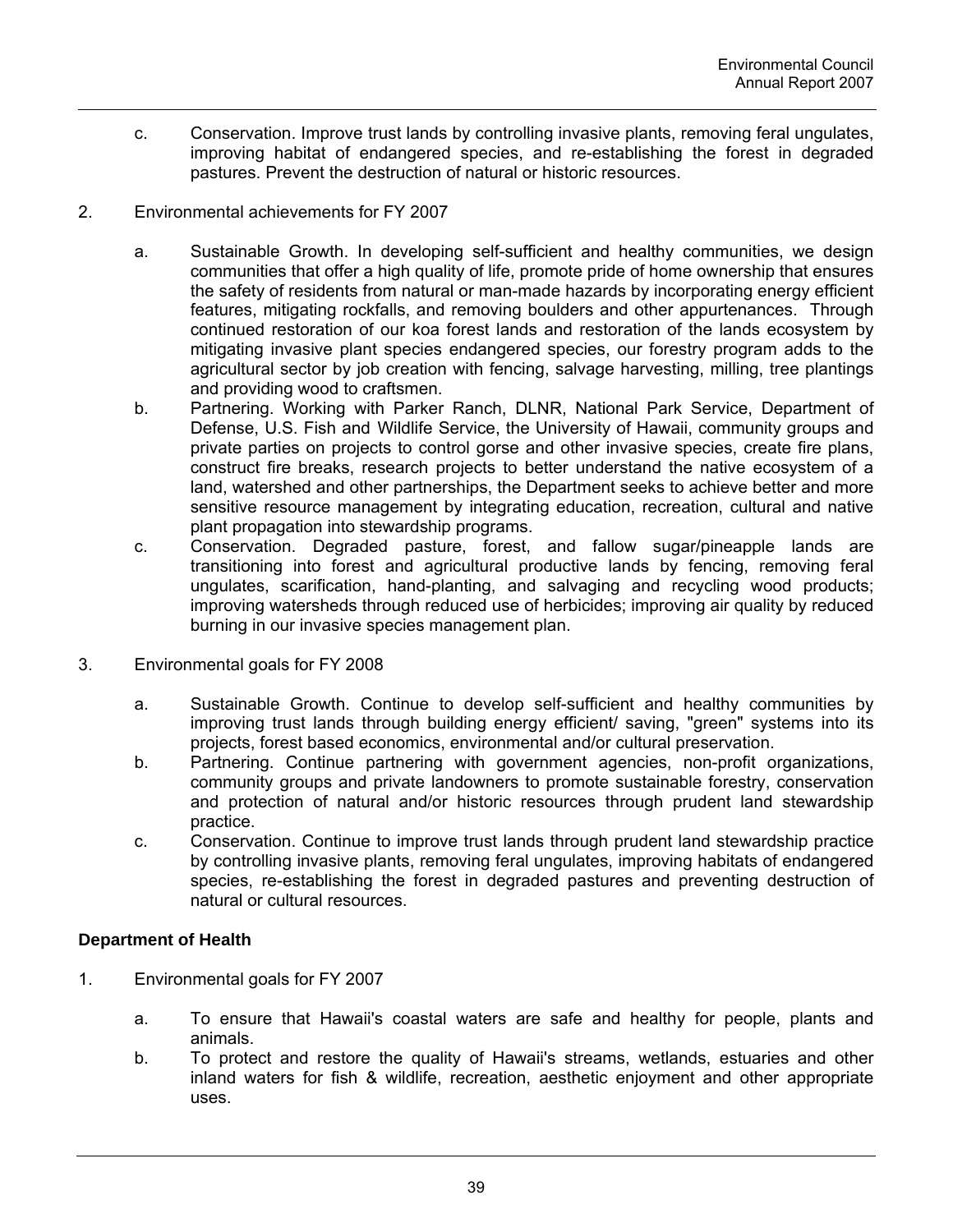- c. To protect Hawaii's groundwater from contamination for drinking, irrigation, and other appropriate uses.
- d. To protect Hawaii's lands from pollutants that endanger people and the environment; and to rehabilitate contaminated lands.
- e. To protect and enhance Hawaii's indoor and outdoor air quality for the health of our people.
- 2. Environmental achievements for FY 2007
	- a. Safe and Healthy Coastal Waters
		- Ala Wai Sewage Discharge. The City and County of Honolulu (CCH) have completed the installation of a temporary by-pass sewer line after the failure of the Beachwalk force main. DOH established a permit condition that the CCH conduct weekly sampling of the Ala Wai Canal for indicator bacteria to ensure that there is no leak from the newly installed by-pass sewer line. DOH continues its outreach programs with Surfrider Foundation-Oahu Chapter, Oahu Hawaiian Canoe Racing Association (OHCRA), Hui Wa'a, Na Opio, University of Hawaii, John A. Burns School of Medicine (JABSOM), and others. These programs include surf site and shoreline monitoring for staph and indicator bacteria at Ala Moana Beach and Waikiki Beach. DOH monitors three surf sites, three shoreline sites in Waikiki, and three shoreline sites at Ala Moana Beach Park as part of a larger project with the JABSOM. While DOH looks at current indicator bacteria in relation to number of beach goers, surf height, and tidal cycle, JABSOM looks at staph bacteria issues.
		- Vigorous Enforcement. DOH inspected 25 individual permit facilities, 30 general permit facilities, and 114 facilities without permits. Nine Notices of Findings Violation and Order (NFVO), 73 Notices of Apparent Violation and 9 Requests for Information were issued. Among the NFVO, one was issued to the CCH for wastewater from the Kualoa Regional Park restrooms going into the ocean. DOH also partnered with the U.S. Environmental Protection Agency (EPA) to file in court a proposed interim settlement with the CCH on sewage force mains, including repairs to the Beachwalk Force Main that discharged into the Ala Wai Canal in March 2006.
		- Extensive and New Monitoring. DOH continues to increase the number of samples collected under the BEACH monitoring program and coastal water monitoring in support of Polluted Runoff Control 319(h) projects. In FY 2007,5114 bacterial samples and 75 chemistry samples were collected. DOH with support from the U.S. Geological Survey (USGS) is developing a Wastewater and Nutrient Source Tracking methodology (the "Kualoa Protocol") to determine whether high indicator bacterial levels are due to wastewater systems leaking into coastal waters. The protocol is being refined and will be used in support of BEACH Act and the On-Site Disposal Systems Program.
	- b. Protect and Restore Inland Waters
		- Total Maximum Daily Loads (TMDLs, which are pollution budgets for impaired waters) are progressing. EPA approved TMDLs for Kapaa Stream (Oahu); DOH completed draft TMDLs for Hanalei Stream and four estuaries (Hanalei, Waioli, Waipa, Waikoko) in the Hanalei Bay watershed (Kauai). DOH completed bioassessment supporting TMDL development for Kauai and Oahu streams.
		- DOH is finalizing the Draft Water Quality Monitoring and Assessment Report for the federal 2006 reporting cycle, including proposed changes to the Clean Water Act Section 303(d) List of Impaired Waters. This report will be sent to EPA for approval of the 303 (d) list.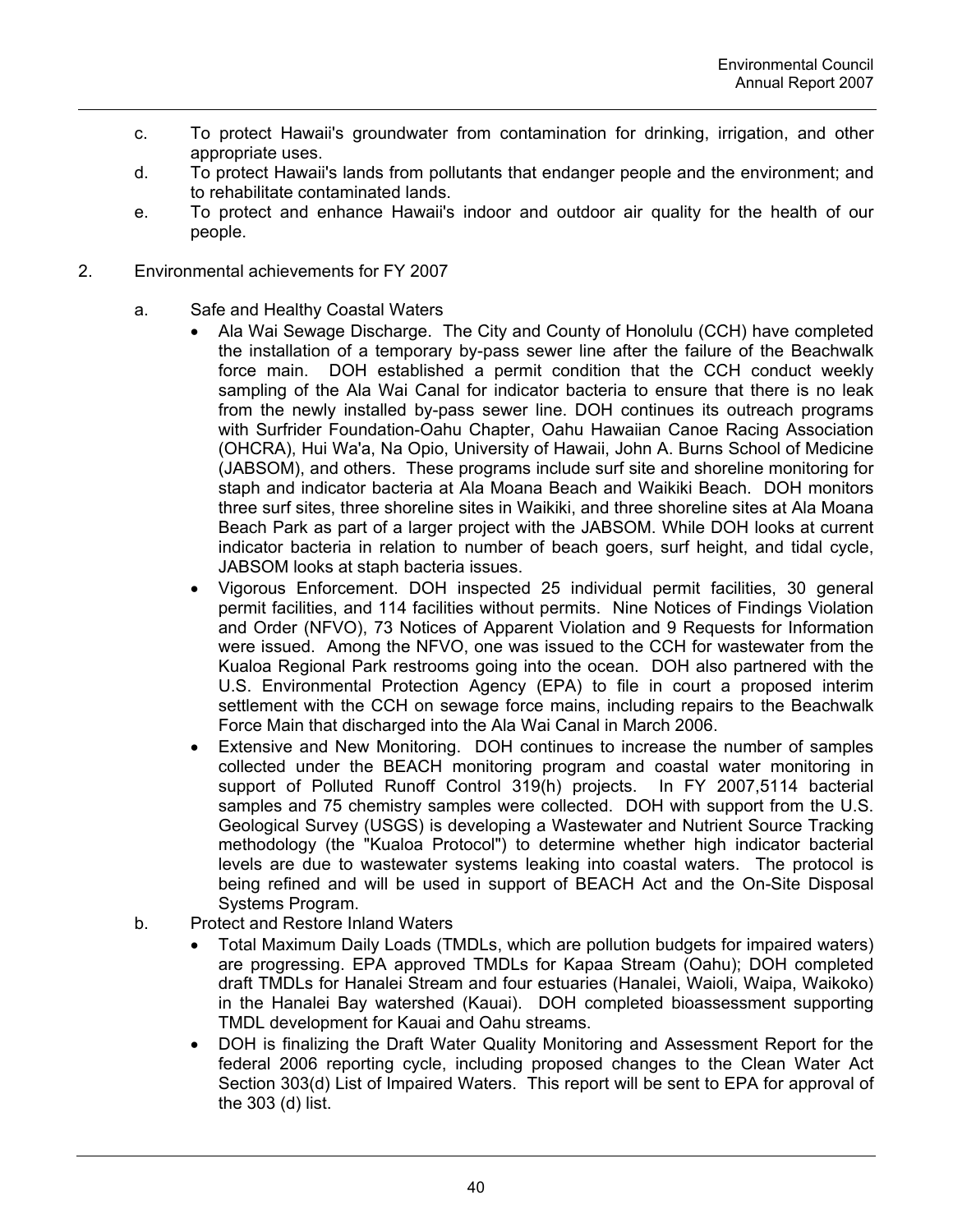- DOH and USGS completed Year One (20 sites) and are finishing up the second (and final) year of sampling for the
- EPA national Ecoregion Monitoring and Assessment Program (EMAP Wadeable Streams) project.
- DOH collaborated with the Department of Land and Natural Resources to initiate fish sampling for Phase 2 of Wahiawa Reservoir fish tissue toxicity screening.
- DOH initiated a collaborative monitoring program with the National Park Service and the University of Hawaii-Hilo to assess the water quality of streams in Haleakala National Park.
- c. Protect Groundwater
	- Hawaii's regulated drinking water systems met all health-based standards throughout the year for 97.5% of their customers.
	- DOH loaned \$16.8 million to the counties for better drinking water systems in FY 2007.
	- DOH has taken initial actions to develop and implement a stronger groundwatermonitoring program.
	- DOH has been working with the counties to ensure source water protection planning remains a priority in the development of county water plans.
	- DOH has initiated work to develop contracts to extensively test public school, private school and child care facilities' drinking water for lead.
- d. Protect and Rehabilitate Lands
	- Arsenic Studies. DOH began development of a statewide Arsenic Strategy, completed its exposure monitoring project in Kea'au on Hawai'i Island, issued new cleanup guidance, and initiated a research partnership with the University of Hawaii to evaluate the feasibility of innovative remediation technologies to reduce soil arsenic risks.
	- New Guidance for safe remediation and reuse of contaminated lands. DOH initiated a major revision of its Technical Guidance Manuals (TGMs) for the investigation of contaminated lands and Underground Storage Tanks. The new TGMs will be complete and available on-line to the public in 2008. In addition, DOH released updated Environmental Action Levels and individual guidance for:
		- long term management of petroleum contaminated soils;
		- investigating historic pesticide use on agricultural lands;
		- addressing historic termiticide use in demolition of old homes;
		- interim rules with guidelines for decontamination of clandestine methamphetamine drug labs; and
		- updated Environmental Action Levels reflecting current scientific knowledge.
		- Uniform Environmental Covenants Act (UECA). The Governor this act on July 6, 2006, and it provides a framework for covenants that will be enforceable and, if needed, perpetual institutional controls on property where complete removal of contamination is not necessary or feasible. The first actual covenants are now in progress.
	- Honolulu Harbor. An enforceable agreement with a detailed cleanup schedule was signed between DOH and Iwilei Development Participating Parties (IDPP), the group of responsible parties who are conducting the investigation and cleanup of the areawide petroleum contamination in the Iwilei District. Significant remedial work is underway at the site including pipeline tapping and draining, product removal, pilot testing and additional detailed characterization.
	- Affordable Housing in East Kapolei. DOH and the Office of Planning have completed two important environmental site investigations on 400 acres of land to assist the Department of Hawaiian Homelands with the development of approximately 2500 affordable housing units in East Kapolei. Except for a localized one-half acre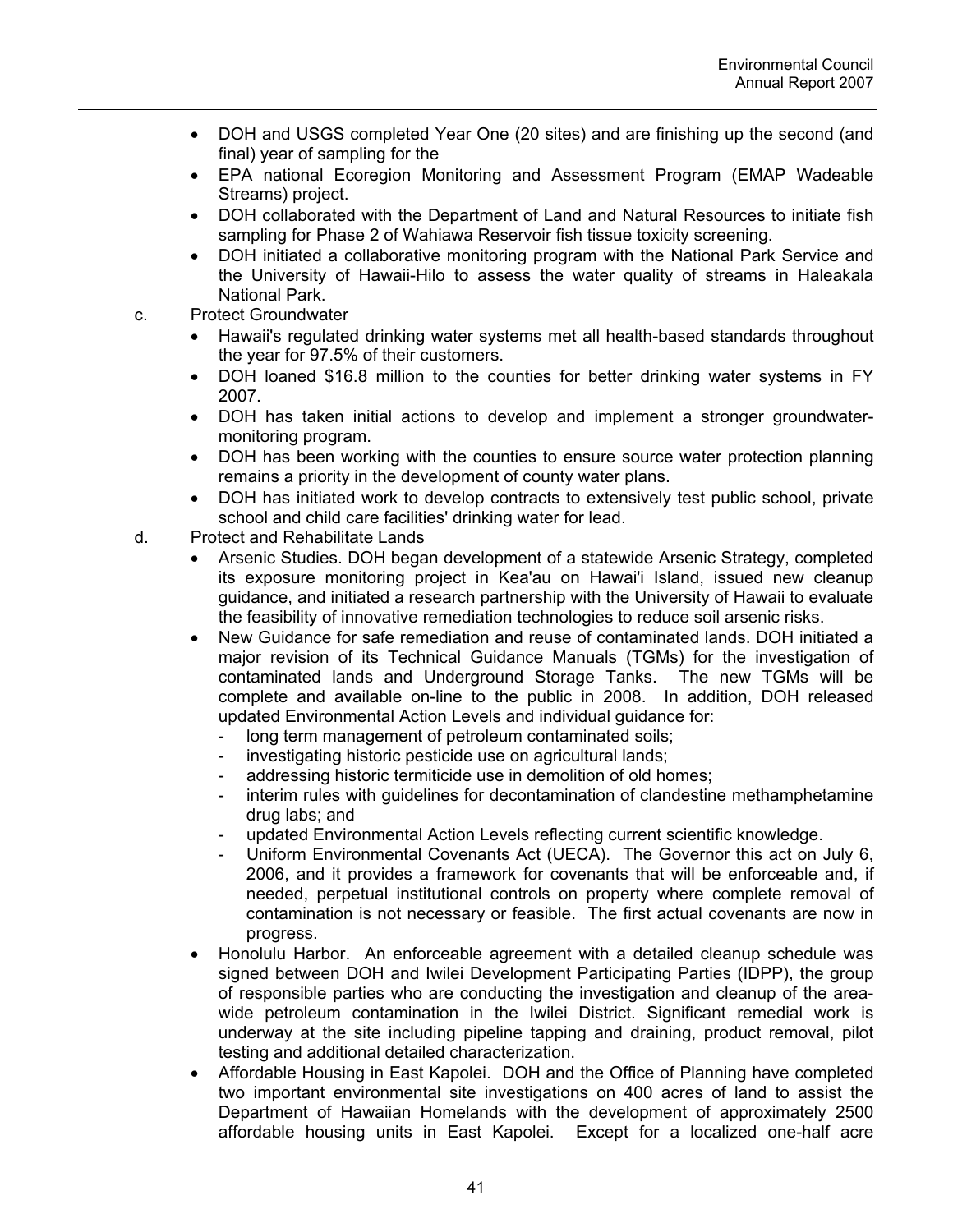contaminated site, the property meets all applicable standards regarding potential soil contaminants.

- Hazardous Waste. DOH conducted 179 inspections, issued 67warning letters, issued 3 notices of violations, and assessed penalties of \$70,000. DOH also conducted compliance assistance audits at four military installations and two hotels. On the DOH website, the program highlighted four facilities that are examples of the RCRA Brownfields revitalization program and provided guidance for industries that deal with fluorescent bulbs, automobile repair, commercial painting, hotels, janitorial services, dentist, and commercial printing.
- Underground Storage Tank. On August 22, 2006, the Underground Storage Tank Program received the FY2005 Government Performance and Results Act (GRPA) award from the U.S. EPA for achieving remediation of 53 leaking underground storage tank (LUST) sites. In FY 2007:
	- DOH inspected 43 LUST sites undergoing cleanup and issued 61 no further actions letters.
	- DOH conducted 501 inspections at operating facilities and 62 field citations were issued to the owners/operators (an overall compliance rate for facilities was nearly 88%).
	- DOH developed a new UST database system called USTRAC that will assist the staff in monitoring UST activities statewide.
	- DOH improved public access to cleanup reports from facilities with leaking USTs. Nearly 2,700 documents are now available in an electronic format.
- Deposit Beverage Container. Deposit Beverage Container program maintained a 68 percent redemption rate, which resulted in the recycling of 634,410,034 deposit beverage containers total.
- Solid Waste. DOH received 104 applications and issued 96 permits, handled 267 complaints, issued 114 warning letters, and 3 notices of violations, assessing penalties of almost \$29,000.
- e. Protect and Enhance Indoor and Outdoor Air
	- Overall air quality. Hawaii's air quality remained far better than national and state standards.
	- Vog. Monitoring stations are being established in Pahala (operational) and Mountain View (will be operational by the end of the year). Later, near-real-time data from these stations will be made available via the DOH website.
	- Permits and enforcement. DOH issued 90 air permits for stationary sources and 227 permits for agriculture burning. DOH conducted 1,443 complaint investigations and 545 air permit and agricultural burning permit inspections. DOH operated 13 monitoring stations statewide.
	- Data. DOH is in the process of developing a statewide emissions inventory system and also completing the relational database for the permitting, compliance monitoring, and enforcement sections.
	- Indoor Air: Lanakila Elementary School has indicated interest in participating in the EP A "Tools for Schools" Program. If the school decides to participate, it would be the first school in Hawaii under the assistance of the Indoor Air Quality Program.

# **Department of Land and Natural Resources – Commission of Water Resources Management**

- 1. Environmental goals for FY 2007
	- a. Continue efforts of setting in-stream flow standards for Maui streams & other streams statewide.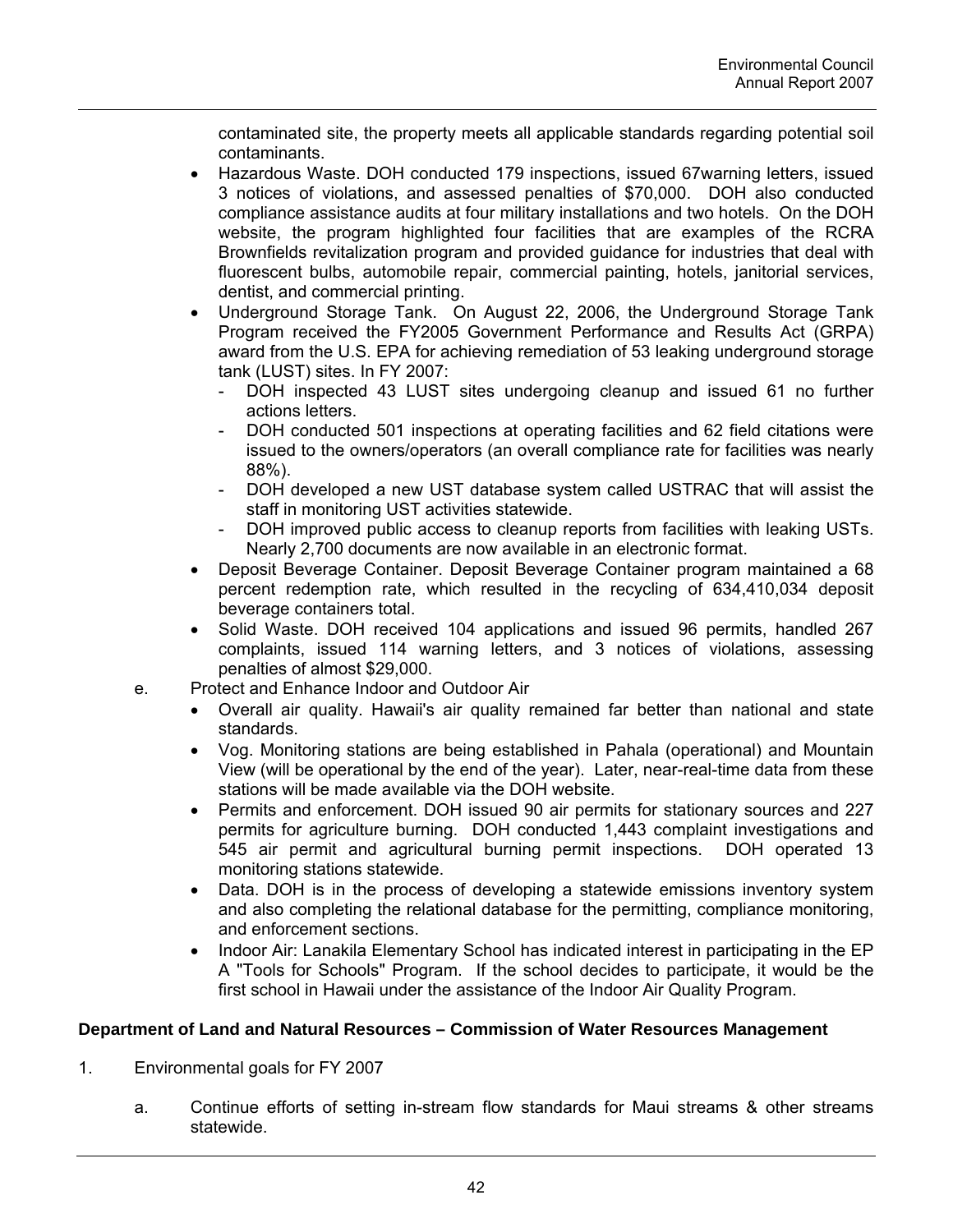- b. Expand statewide deep monitor well network in order to gather more data that can be analyzed to provide information on the sustainability of basal aquifer systems.
- 2. Environmental achievements for FY 2007
	- a. In August 2006, the United States Geological Survey (USGS) conducted the last stakeholder group meeting in Wailuku, Maui, and presented the findings of the second USGS East Maui report entitled, Effects of Surface-Water Diversions on Habitat Availability for Native Macrofauna, Northeast Maui, Hawaii. An earlier report entitled Median and Low-Flow Characteristics for Streams under Natural and Diverted Conditions, Northeast Maui, Hawaii, was released in mid-2005. The Commission staff also provided a brief overview of the IPS process as part of the stakeholder group meeting. In December 2006, the Commission authorized staff to initiate and conduct public fact gathering to amend interim in stream flow standards (IPS), with the intent to initiate the process for East Maui in late 2007. In considering a petition to amend an interim IFS, the Commission must weigh the importance of the present or potential in stream values with the importance of the present or potential uses of water for mainstream purposes, including the economic impact of restricting such uses. An interim IFS may be amended on a stream-by-stream basis or may consist of a general in stream flow standard applicable to all streams within a specified area. The process for setting interim IPS shall first involve the compilation and inventory of best available stream information through agency review and comments and incorporation of a public fact gathering process to amend interim IFS. The fact gathering process will include an agency interested persons review and the holding of a duly noticed public fact gathering meeting on the island of interest. The public meeting for the interim IPS would not be a formal public hearing but rather an informal meeting to gather additional facts and input from interested persons in the affected area. The additional agency/interested persons review and opportunity for additional public participation will be beneficial in seeking out best available information necessary for setting measurable interim IPS statewide. Following this process, the staff will reevaluate all information in order to prepare a recommendation for Commission approval. The Commission anticipates initiating this process for selected streams in East Maui in October 2007. In addition, the Commission has initiated the Statewide Field Investigations Project to verify and inventory surface-water uses and stream diversions, and update existing surface water information. This is one of the key requisite steps towards establishing IFS statewide. A Notice to Proceed was issued to R.M. Towill in April 2007, and initial work will focus on those surface-water hydrologic units affected by the pending IFS petitions for East Maui, Na Wai Eha (Waihee, Waiehu, lao, and Waikapu Streams), and West Maui (Honokohau and Honolua). The completion of this project is not required to continue moving forward with the interim IPS process, however the verification of diversion and water use information may considerably impact future revisions to the interim IFS.
	- b. Collected quarterly monitoring data from a network of 54 monitoring wells on the Big Island, Maui and Oahu. Put out to bid, and selected a contractor, for the design and installation of a new deep monitoring well in Waihee, Maui.
- 3. Environmental goals for FY 2008
	- a. Complete the update of the Water Resource Protection Plan component of the Hawaii Water Plan. This important planning document identifies the Commission's policies, framework, and programs to protect and sustain resources, watersheds, and natural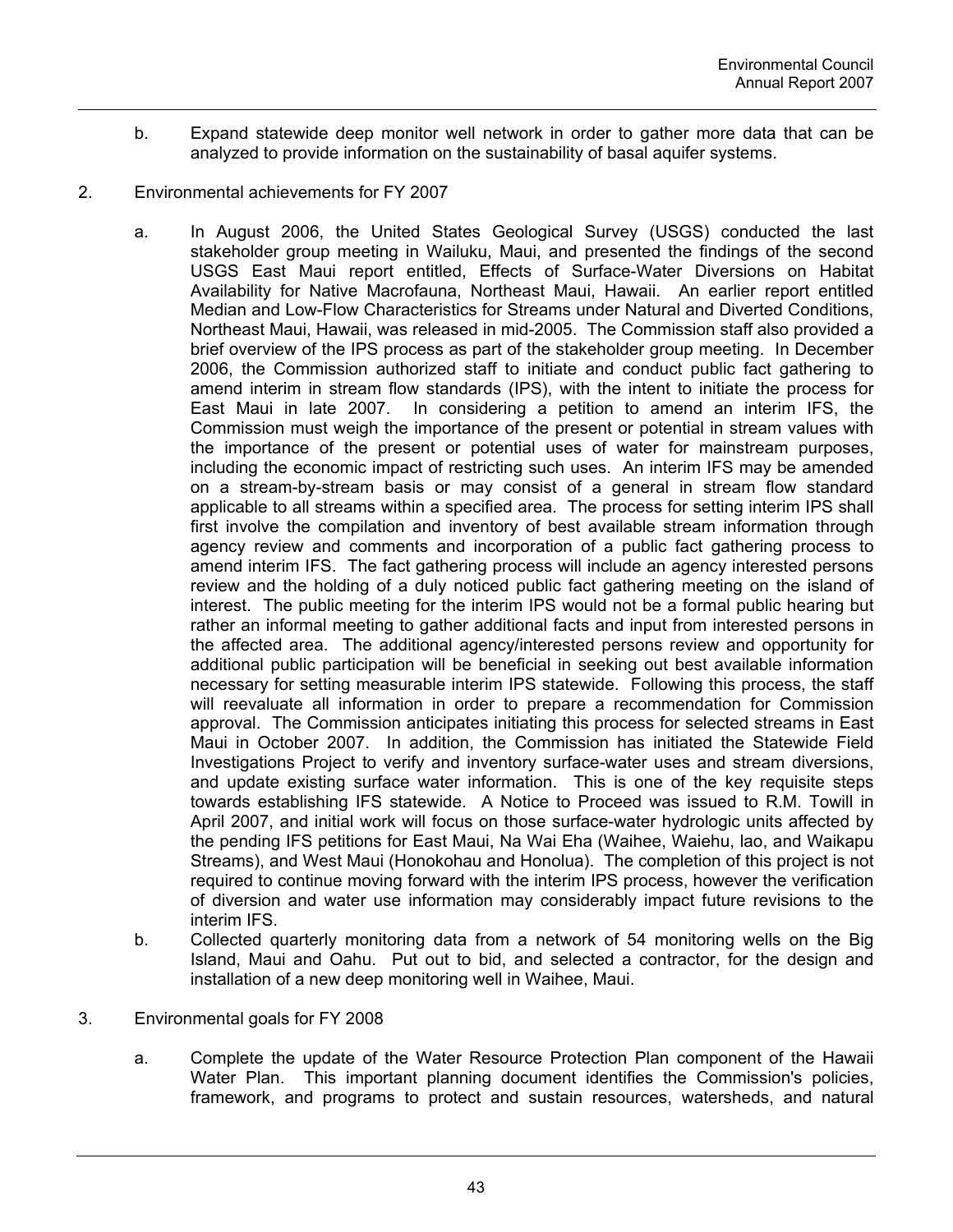stream environments through a comprehensive study of occurrence, sustainability, conservation, augmentation, and other management measures.

- b. Continue interim IFS process for selected East Maui streams and initiate process for other priority surface water hydrologic units statewide.
- c. Complete and implement the use of an irrigation model that will help to establish reasonable and beneficial quantities necessary for irrigation. In conjunction with University of Hawaii at Manoa and the United States National Resources Conservation Service, staff has been working on an Irrigation Water Requirement Estimation Decision Support System irrigation model to support staff review of the updated water use permit application process. It is anticipated that this model can be additionally used by the public and by the Department of Agriculture in support of their planning activities for the Agricultural Water Use and Development Plan, which is a component of the Hawaii Water Plan.

# **Department of Land and Natural Resources – Engineering Division**

- 1. Environmental goals for FY 2007
	- a. Develop water and land resources to provide support to the programs which are designed to achieve the State's economic, agricultural, environmental and social goals, with priority given to State-sponsored projects.
	- b. Provide engineering services to other divisions of the Department and other State agencies to execute Capital Improvements Program and/or operating, maintenance and repair projects, utilizing environmentally acceptable and sound engineering practices.
	- c. Protect people, property and natural resources from natural hazards through planning, management, mitigative efforts and regulatory programs.
	- d. Seek partnerships with Federal agencies to conduct projects that will improve watershed function, provide flood control measures and restore ecosystems.
- 2. Environmental achievements for FY 2007
	- a. Provision of engineering services to other divisions to provide individual wastewater system improvements at various DLNR facilities within available capital improvement funding constraints.
	- b. Provision of engineering services to other divisions to mitigate environmental hazards on State-owned lands.
	- c. Entered agreement with the US Army Corps of Engineers for the Ala Wai Watershed project to identify and formulate potential alternative plans to improve water quality within the Ala Wai Watershed for recreational uses, address ecosystem restoration and flood mitigation.
- 3. Environmental goals for FY 2008
	- a. Develop water and land resources to provide support to the programs which are designed to achieve the State's economic, agricultural, environmental and social goals, with priority given to State-sponsored projects.
	- b. Provide engineering services to other divisions of the Department and other State agencies to execute Capital Improvements Program and/or operating, maintenance and repair projects, utilizing environmentally acceptable and sound engineering practices.
	- c. Protect people, property and natural resources from natural hazards through planning, management, mitigative efforts and regulatory programs.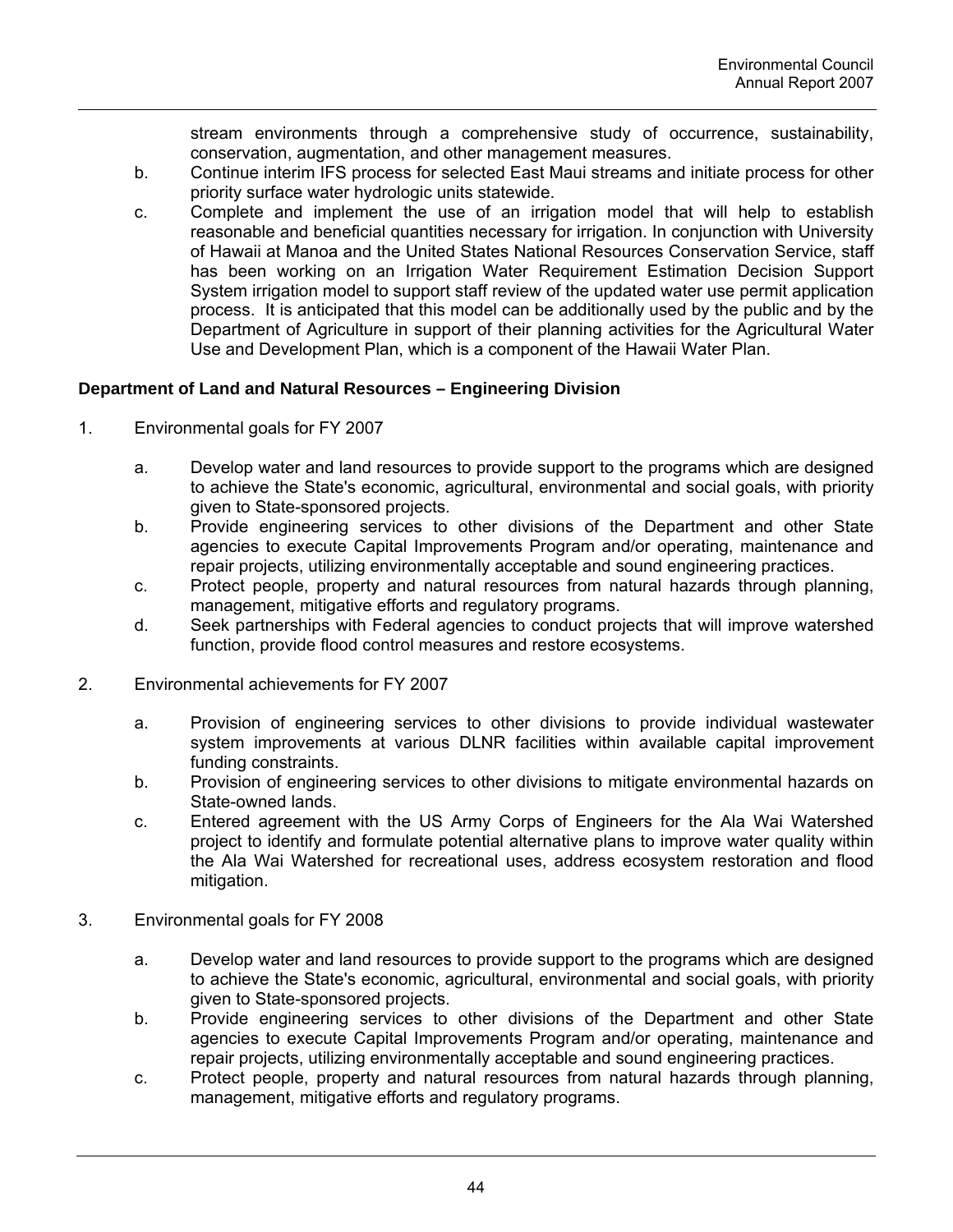d. Seek partnerships with Federal agencies to conduct projects that will improve watershed function, provide flood control measures and restore ecosystems.

# **Department of Land and Natural Resources – Division of Forestry and Wildlife**

- 1. Environmental goals for FY 2007
	- a. Develop and implement a coordinated approach for invasive species management and control through an integrated program of prevention, response and control, research, and applied technology and public outreach.
	- b. Plan and administer commercial forest management activities on state land including resource inventory, forest product sales, and reforestation of commercial forest resources. Implement Waiakea management plan and issue timber permits and licenses on state land.
	- c. Administer state and federal cost-sharing urban forestry and forest stewardship programs to landowners and residents of Hawaii.
	- d. Prevent and suppress forest and range fires on key watersheds in forest reserves, public hunting areas, and natural area reserves.
	- e. Insure viable populations of native species and increase populations of endangered species by protecting and managing their natural habitats through a system of state and private cooperative agreements.
- 2. Environmental achievements for FY 2007
	- a. Forest health monitoring and aerial surveys for invasive species, tree dieback, and forest species composition is necessary for resource managers to better prioritize management actions, but mapping these changes has always been a technical challenge. A pilot project is underway to test new technologies for conducting aerial surveys of Hawaii's forested areas. The project is a multi-agency collaboration including DLNR, USDA Forest Service, USGS, and the Carnegie Institution. The project's objective is to evaluate these survey methods for effectiveness and affordability and to make recommendations for a long-term forest-monitoring program for Hawaii.

The Division closed the Manuka State Park and a portion of the Manuka Natural Area Reserve, on the island of Hawaii's southwest side on March 2007 while crews implemented another round of aerial treatments for coqui frogs. The parking lot was used as a staging area for helicopter operations while crews continue to treat the outer limits of the population in hopes of preventing further spread of the frogs, mauka and south of Hawaiian Ocean View Estates. Active control of invasive species is a division's priority. Since 2005, six treatments at Manuka have showed significant reductions of the coqui population in this area. It is necessary to continue controls of isolated populations of coqui in remote natural areas where the native ecosystem is threatened. Further monitoring and spot treatment will follow.

- b. On June 22,2007, Board of Land and Natural Resources approved a timberland license to Hawaii Island Hardwoods, LLC to harvest non-native timber in the Waiakea Timber Management Area, near Hilo, Hawaii. About 1,100 acres of timber will be harvested with revenues of up to \$2 million over 5-10 years are anticipated to help the division fund and sustain continued forest management in timber plantations and forest reserves across the State.
- c. Through considerable planning and diligence, the Division negotiated and closed on the purchase of over 25,000 acres of private land at Wao Kele 0 Puna on the Island of Hawaii.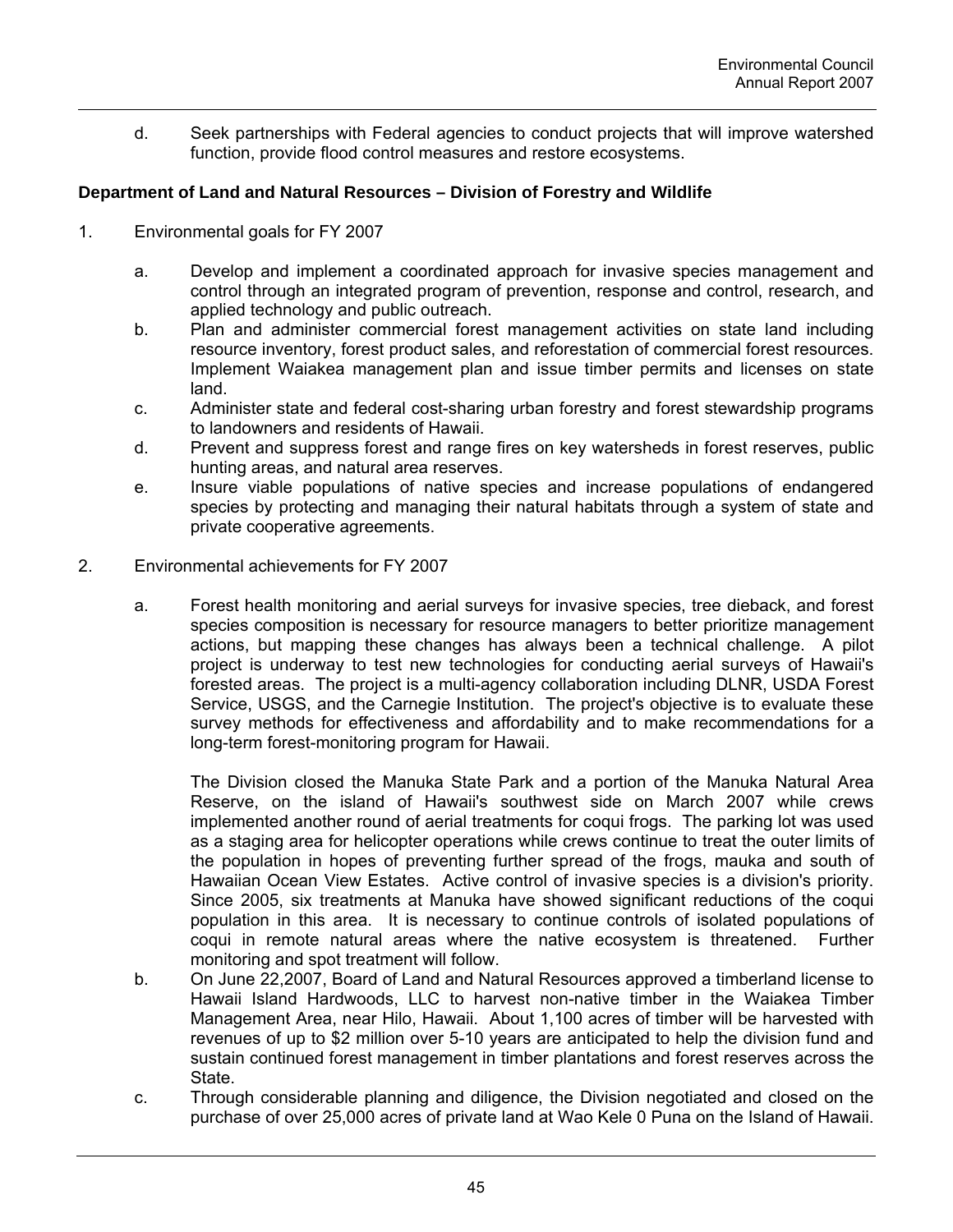Funding for the purchase came collectively from the Division, USDA, Forest Service's Forest Legacy Program and the Office of Hawaiian Affairs who will hold title to this property. The Division will provide initial technical management assistance to OHA up until a time where they will be able to develop their own resource management team to manage the area.

- d. Collaborative efforts between the Division, West Maui Mountain Watershed Partnership, East Molokai Watershed Partnership, and Olaa-Kilauea Partnership to develop a fire task force and fire management plans are continuing. In February 2007, a stubborn wild land fire scorched 1,350 acres on West Maui; twenty-nine (29) acres of the West Maui Forest Reserve and ninety-one (91) acres in the Pana'ewa section of the Natural Area Reserve. Another brush fire occurred in June and burned 2,600 acres near Olowalu; 400 acres burned in the Lihau section of the Natural Area Reserve. Because of public safety concerns, local fire officials closed Honoapiilani highway, the main highway to resort areas of Lahaina, Kaanapali and Kapalua which literally shut down local businesses and commerce including the tourism industry on the west side.
- e. Lanai Hawaiian Petrel Project. Last year a significant breeding population of the federally endangered Hawaiian Petrel (Pterodroma sandwichensis) was discovered in the remaining native forests of Lanai. The Division and Pacific Cooperative Studies Unit have established a management and research program to protect this breeding colony. Work includes predator control, efforts to enhance the visibility of structures (i.e., fences) that pose a collision risk to the petrels, mapping of the breeding colony, monitor breeding burrows to determine nest success, establishing artificial burrows, and providing information of the project to the residents of Lanai. Researchers also placed satellitetracking devices on two petrels from Lanai of which the birds were tracked flying to the north central Pacific, traveling approximately 10,000 km in less than 2 weeks and then returning to Lanai to care for their chicks.

Dry Forest Restoration on Mauna Kea - As part of mitigation to offset the impacts of the re-alignment of Saddle Road through Palila (Loxioides bailleui) critical habitat, the Division and Pacific Cooperative Studies Unit successfully implemented forest restoration work in fenced parcels of the northern and western slopes of Mauna Kea totaling an estimated 2,500 ha. Volunteers with the Division planted 8,000 native trees aimed at converting pastureland into native forest habitat for the palila and other rare and endangered plants and birds. Work will expand to include predator control and habitat restoration efforts in the "core population" area of western slope of Mauna Kea. This area supports nearly 100% of the Palila population found on the mountain.

# **City and County of Honolulu - Board of Water Supply**

- 1. Environmental goals for FY 2007
	- a. Water Conservation: Develop a program to pilot the top three most effective water conservation measures and best practices as part of the water conservation program development study. Continue to expand our year-round media campaign on conservation methods, messages, surveys and educational outreach.
	- b. Alternative Resource Development: Expand recycled and brackish water use in Ewa and advance planning for reuse in Central Oahu to reduce use of potable water for irrigation. Expand seawater district cooling in Ko Olina as a water and energy conservation measure and business development program
	- c. Watershed Management Planning: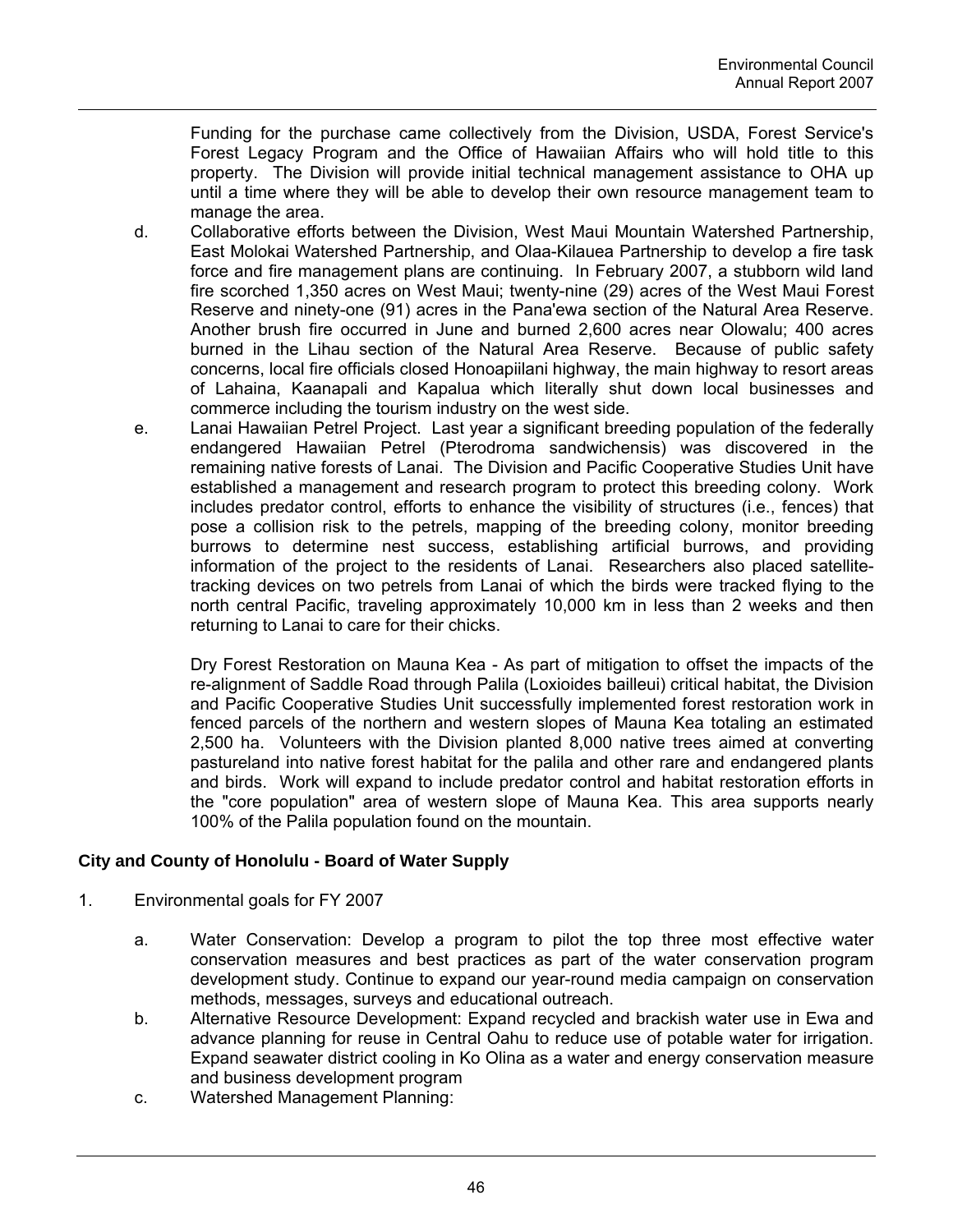- Seek new opportunities for Watershed Management Planning such as partnerships, education and forestry management projects using in-kind services.
- Secure funding for the Ko'olaupoko and the North Shore Watershed Management Plans to fulfill the next increment of the Oahu Water Management Plan.

# 2. Environmental achievements in FY 2007

- a. Water Conservation:
	- The water conservation program development study is progressing. Water efficiency measures and drought strategies for Oahu have been identified. Several pilot programs have been developed but have not been implemented. Phase II of the water conservation study has been funded to develop a benefit cost model to evaluate new programs and provide a program implementation plan.
	- Our infrastructure conservation program to reduce water loss within the existing Board of Water Supply (BWS) distribution system is continuing with the acquisition of new leak detection and advanced metering equipment to assist field crews.
- b. Alternative Resource Development:
	- The Hono'uliuli Water Recycling Facility continues to expand. BWS has partnered with Haseko (Hawaii), Inc., and Gentry Companies to construct new pipelines along Geiger Road, Kapolei Parkway and Keaunui Street to expand our distribution system to Fort Weaver Road, increasing flows and pressures to existing and new developments. The Ocean Pointe Golf Course and the City of Kapolei should be using recycled water by the end of the year. Design to connect the reverse osmosis demineralized system to Hawaiian Electric Company Kahe Plant and the proposed Campbell Industrial Park power plants have started. Contracts are being prepared.
	- BWS funded the design of the Wahiawa/Central Oahu Recycled Water System and a consultant is being procured. This project will provide 2 million gallons per day of recycled water to Central Oahu Regional Park and the Waiawa Golf Courses while reducing discharge of treated effluent into Wahiawa Reservoir.
	- The Ko Olina seawater cooling project has been cancelled; however, Ko Olina Development has drilled a deep seawater well and is master-planning its use in their development.
- c. Watershed Management Planning:
	- The Waianae and Ko'olauloa Watershed Management Plans have obtained the endorsement of the neighborhood boards and will initiate the final approval process with the City Council and the Commission on Water Resource Management.
	- The BWS and the Army Corps of Engineers completed their joint Central Oahu Watershed Study identifying several watershed protection projects for groundwater, surface water and land management. This watershed study will provide the basis for the Ewa and Central Oahu Watershed Management Plans scheduled for appropriation in FY 2011.
	- The BWS appropriated partial funding to initiate the North Shore and Ko'olaupoko Watershed Management Plans.

# 3. Environmental goals for FY 2008

- a. Water Conservation:
	- Complete the Water Conservation Program study. Initiate work on the program implementation plan including the top three water conservation pilot programs and eventual rollout of these programs on a broader scale. Obtain approval of the Water Conservation Section organizational plan and fill needed positions.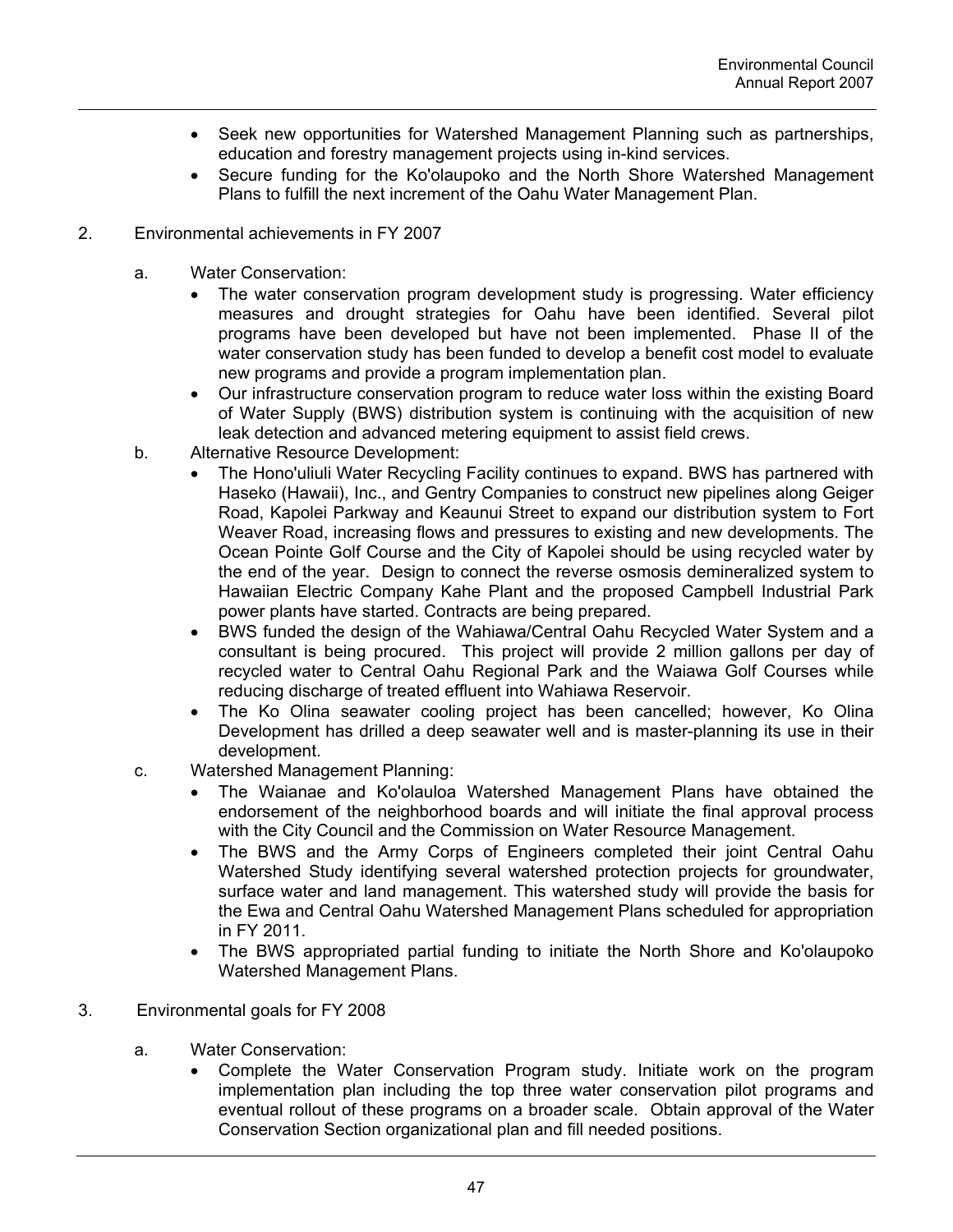- b. Alternative Resource Development:
	- Expand new recycled water users in Ewa including the Ocean Pointe District Park, Department of Hawaiian Home Land projects in East Kapolei and extend a pipeline to the proposed University of Hawaii West Oahu Campus.
	- Review and approve non potable water master plans for the East Kapolei Hoopili Development and the Campbell Properties Harborside and West Kapolei developments. With this master plan, the entire Ewa district will have a dual water system, providing drought-resistant irrigation water and extending our potable water resources to meet projected growth.
	- Continue the design of the Wahiawa/Central Oahu Recycled Water System to reduce use of potable water for irrigation and complete the Memorandum of Agreement between the State Department of Health, City Department of Environmental Services and BWS. Funding for a design/build contract is scheduled for FY 2010.
- a. Watershed Management Planning:
	- Secure the remaining funds and continue the North Shore and Ko'olaupoko Watershed Management Plans to fulfill the next increment of the Oahu Water Management Plan required by the State Water Code.

### **City and County of Honolulu - Department of Parks and Recreation**

- 1. Environmental goals for FY 2007
	- a. Complete upgrading of all remaining cesspool and cavitette wastewater systems at beach parks.
	- b. Plan, design and construct improvements at park facilities to ensure compliance with the requirements of the National Pollution Discharge Elimination System.
- 2. Environmental achievements in FY 2007
	- a. The Department continued closing cesspools and upgrading the wastewater systems at beach parks. The few remaining parks with existing cesspools are either in the final stages of design and or under construction. Money to design and or construct upgraded wastewater systems at Kualoa Regional Park with an existing cavitette wastewater systems in the City's Capital Budget and is under design.
	- b. The City has worked closely with the State Department of Health in developing a City wide Storm Water Management Plan and Spill Prevention, Control and Countermeasure Plans as necessary for specific sites. In addition, the City has trained hundreds of personnel in best management practices related to the NPDES.
- 3. Environmental goals for FY 2008
	- a. Purchase and distribution of spill prevention kits and related materials as required by the NPDES to applicable Island wide park sites.
	- b. Implement pilot project where the Department will permit recycling companies to place portable, HI 5 reverse vending machines in 3 to 4 park sites during the day Monday thru Friday. In exchange for providing greater accessibility to encourage the public's participation in recycling beverage containers, the recycling companies will also be placing recycling containers in these parks for other recyclable products and will be responsible for the maintenance and emptying of the containers.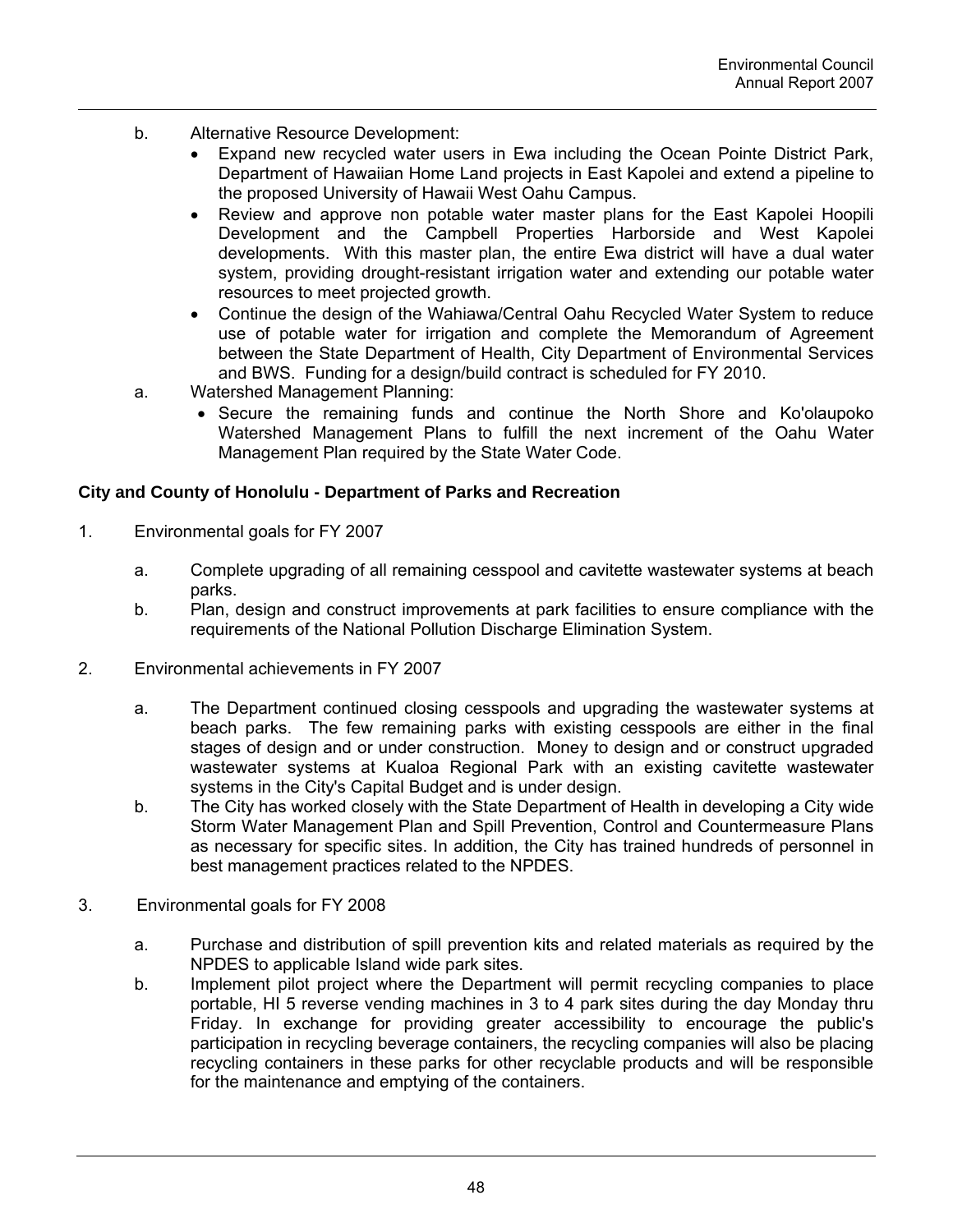# **City and County of Honolulu - Department of Planning and Permitting**

- 1. Environmental goals for FY 2007
	- a. To support the Board of Water Supply in the preparation of the Oahu Water Use and Development Plan.
	- b. To participate in the Oahu Metropolitan Planning Organization planning process, in particular, to assure coordination of transportation planning with county land use and population planning.
	- c. To develop community and neighborhood plans that help to promote adopted regional plans and meet specific neighborhood goals.
- 2. Environmental achievements in FY 2007
	- a.- c. We have met this goal.
- 3. Environmental goals for FY 2008
	- a. The above-mentioned goals are the same and continue for the period from July 2007 to June 2008.

### **City and County of Honolulu – Department of Transportation Services**

- 1. Environmental goals for FY 2007
	- a. To promote programs to reduce dependence on the use of automobiles
	- d. To evaluate the social, economic, and environmental impact of additions to the transportation system prior to construction.
	- e. To improve the safe and efficient operation of City transportation and other facilities under the jurisdiction of the department.
- 2. Environmental achievements for FY 2007
	- a. Awarded contract for ferry demonstration project to provide two ferry vessels to perform three trips in the morning and three trips in the afternoon between Kalaeloa and Aloha Tower Pier 9. Completed and submitted Honolulu High-Capacity Transit Corridor Project Alternatives Analysis Report to City Council for use in decision making to proceed with planning and engineering of a fixed guideway transit system between Kapolei, and UH-Manoa and Waikiki. Conducted community meetings as part of the Bus Service Improvement Plan. Construction of Mililani Transit Center and Waianae Transit Center commenced. TheBus provided special services for the Mayor's Memorial Day Service at Punchbowl, Easter Sunrise Service, Great Aloha Run, Veteran's Day Service, Aloha Stadium Football Express for all UH home games, and the Pro Bowl football game. Constructed Waialae Kahala Bicycle Staging Area and miscellaneous bikeway improvements - Meheula Parkway, Waialae Avenue, Kapahulu Avenue, Dole Street and Wilder Avenue. Purchased and distributed various bicycle safety education materials to the public, including bicycle rental agencies in Waikiki. Conducted four bicycle traffic safety training sessions with new TheBus drivers. Served as grant manager for Hawaii Bicycling League's Bike Ed Program for 4th graders. Purchased, relocated, replaced and/or installed 15 bike racks.
	- b. Reviewed, coordinated and processed approximately 43 environmental impact and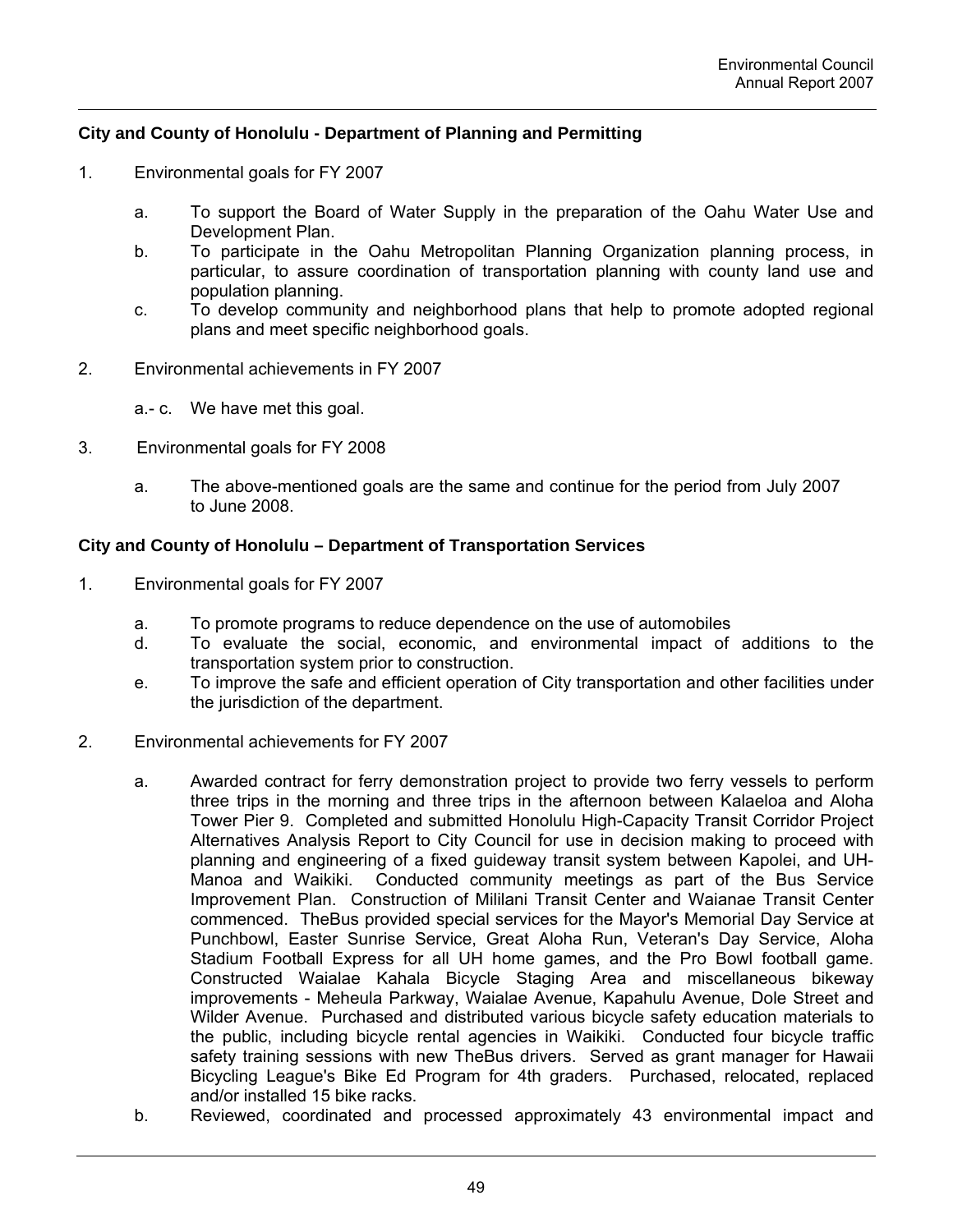assessment documents. Initiated work on the environmental impact statement for the Honolulu High-Capacity Transit Corridor Project. Administered the contract for professional services to prepare environmental documents for the North-South Road Project. Completed environmental documentation for the Waipio Point Access Road Study and final EA fro Kamokila Boulevard Extension Project. Procuring contract to complete planning and conduct environmental documentation for Makakilo Drive Extension Project. Planning and preparation of EA for new Joint Traffic Management Center continuing.

- c. As part of pedestrian safety initiative, at various locations, countdown pedestrian signals installed, signal timing adjusted to provide longer crossing times and high visibility (fluorescent yellow green) pedestrian crossing signs installed. Administered contract for City traffic management, planning and public information project (Drive Akamai), which intended to help minimize traffic impacts of major construction projects in the Downtown Honolulu/Waikiki area. Procured nine fixed route 60-foot low-floor articulated buses and 20 TheHandi-Van vehicles. Took delivery of 40 40-foot low-floor hybrid electric buses and 32 paratransit vehicles. Constructed Kaimuki Business District Parking Improvements, Lualualei Homestead Road/Leihoku Street Improvements, Kaonohi Street/Moanalua Road Intersection Improvements, Kaahele Street Restriping, Kipapa Drive Bulbout Modification, Kamehameha Highway Safety Improvements, Traffic Calming Improvements at Various Locations - Makakilo, Manoa, Palolo, Foster Village and Salt Lake Roundabout. Waianae Coast Emergency Access Road (WCEAR) - Helelua Place Extension, WCEAR - Paakea Road, and Moanalua Road/Kuala Street/Waimano Home Road Improvements under construction. Transportation Improvements at various locations - Harding, 5th and 11th Avenues, Manana Traffic Maintenance Building, Kamokila Boulevard Extension, Moanalua/Kaahumanu Freeway Ramp Extension, Waipio Point Access Road, Tantalus Roundtop Topographic Study, and Metcalf Street Improvements being planned and designed. Kalihi-Palama Bus Facility Improvements continuing and construction of Middle Street Intermodal Center underway. Full Computer Aided Dispatching and Automatic Vehicle Location for the paratransit fleet being added. A review of City bus stop spacing and removal of several mid-block bus stops initiated. Removed and refurbished 25 bus shelters; demolished four shelters; repaired or replaced seven shelters; and major repair/replacement of four bus shelter roofs. Phase III construction for ADA Bus Stop Accessibility Project completed; plans for Phase IV being reviewed.
- 3. Environmental goals for FY 2008
	- a. To promote programs to reduce dependence on the use of automobiles.
	- b. To evaluate the social, economic. and environmental impact of additions to the transportation system prior to construction.
	- c. To improve the safe and efficient operation of City transportation and other facilities under the jurisdiction of the department.

# **City and County of Honolulu - Fire Department**

- 1. Environmental goals for FY 2007
	- a. To obtain the National Pollution Discharge Elimination System (NPDES) Municipal Storm Sewer System (MS4) permit.
	- b. Continue to explore environmentally sound business practices, such as continued retrofitting of solar water heaters in the fire stations and practicing energy conservation by reinforcing HFD energy conservation procedures.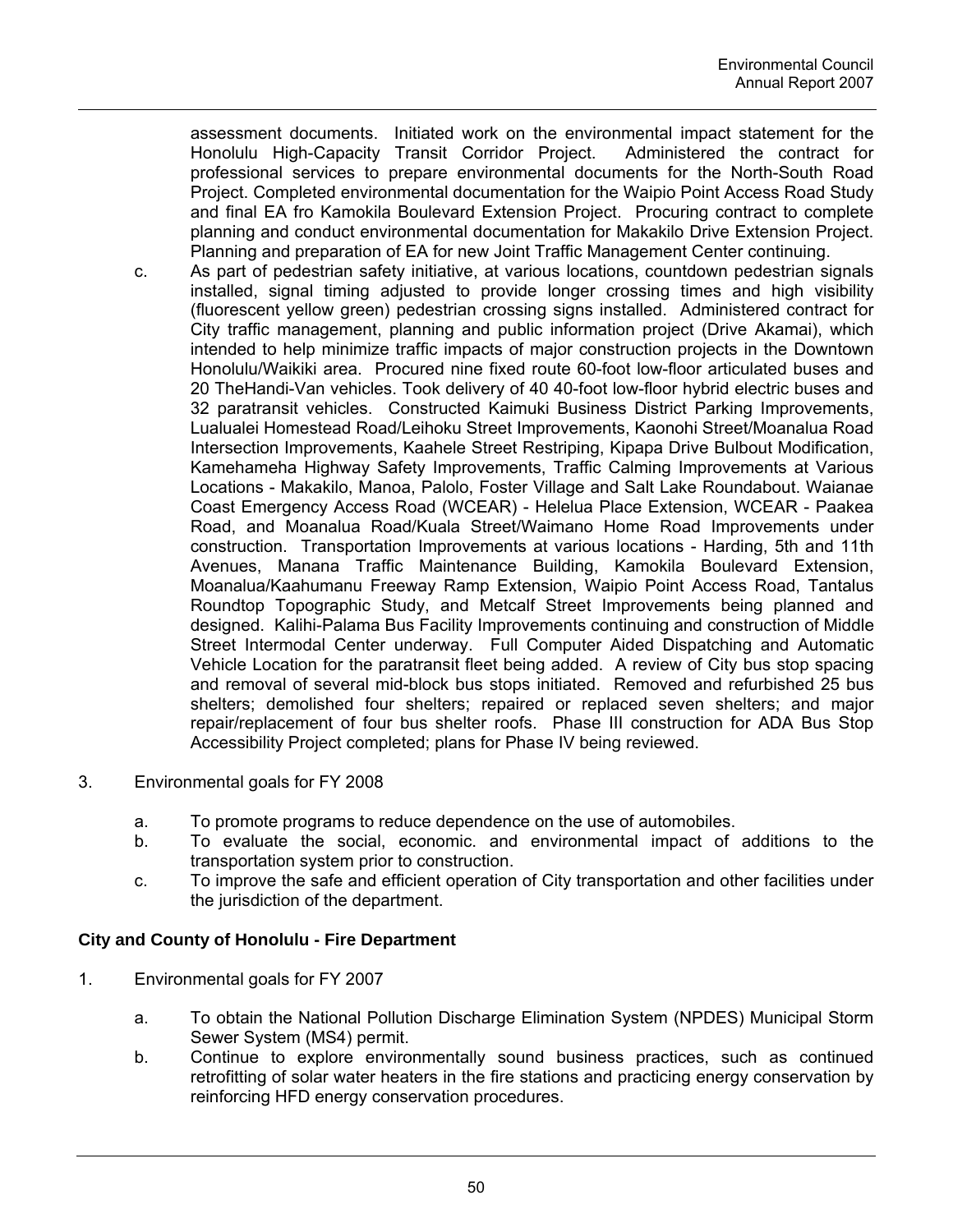- 2. Environmental achievements in FY 2007
	- a. Completed the Foam Disposal Project as of March 2007.
	- b. The Small MS4 was incorporated into the City's Large MS4 permit and filed in March 2007.
	- c. A Memorandum of Agreement was reached with other City agencies to consolidate the Small MS4 and Industrial Permits into the Large MS4 (March 2007).
	- d. Continue to install solar water heating systems in all renovated and newly constructed fire stations.
	- e. Continue to enforce the Department's energy conservation program with motion detection lighting systems, energy saving bulbs, and alternative fuel usage such as bio-diesel and ethanol.
- 3. Environmental goals for FY 2008
	- a. Assist in the elimination of greenhouse gas emissions and other destabilizing climate impacts.
	- b. Design future fire stations to include Storm Water Pollution Prevention construction, energy efficient lighting, and solar water heating.
	- c. Work with City agencies to implement the NPDES, Storm Water Management Program (SWMP), Spill Prevention, Control and Countermeasures Plan (SPCC), Storm Water Pollution.
	- d. Control Plan (SWPCP), and Best Management Practices (BMP).
	- e. Provide pollution spill control kits for all fire stations.
	- f. Provide chemical storage cabinets with secondary containment compartments for all fire stations.
	- g. Implement department-wide training for awareness and compliance with the SWMP, SPCC, SWPCP, and BMPs.
	- h. Assist in the elimination of air toxins, criteria pollutants, and persistent bio accumulative toxins.
	- i. Ensure safe drinking water at all fire stations and related fire facilities.

# **County of Kauai** - **Department of Planning**

- 1. Environmental goals for FY 2007
	- A. Environmental stewardship and sustainability is an overarching goal of this department carried out in line with the community values and vision stated in our General Plan;

Community Values:

- Protection, management, and enjoyment of our open spaces, unique natural beauty, rural lifestyle, outdoor recreation and parks
- Conservation of fishing grounds and other natural resources, so that individuals and families can support themselves through traditional gathering and agriculture activities.
- Access to and along shorelines, waterways and mountains for all. However, access should be controlled where necessary to conserve natural resources and to maintain the quality of public sites for fishing, hunting, recreation and wilderness activities valued by the local community.
- Recognition that our environment IS our economy, our natural capital, the basis of our economic survival and success.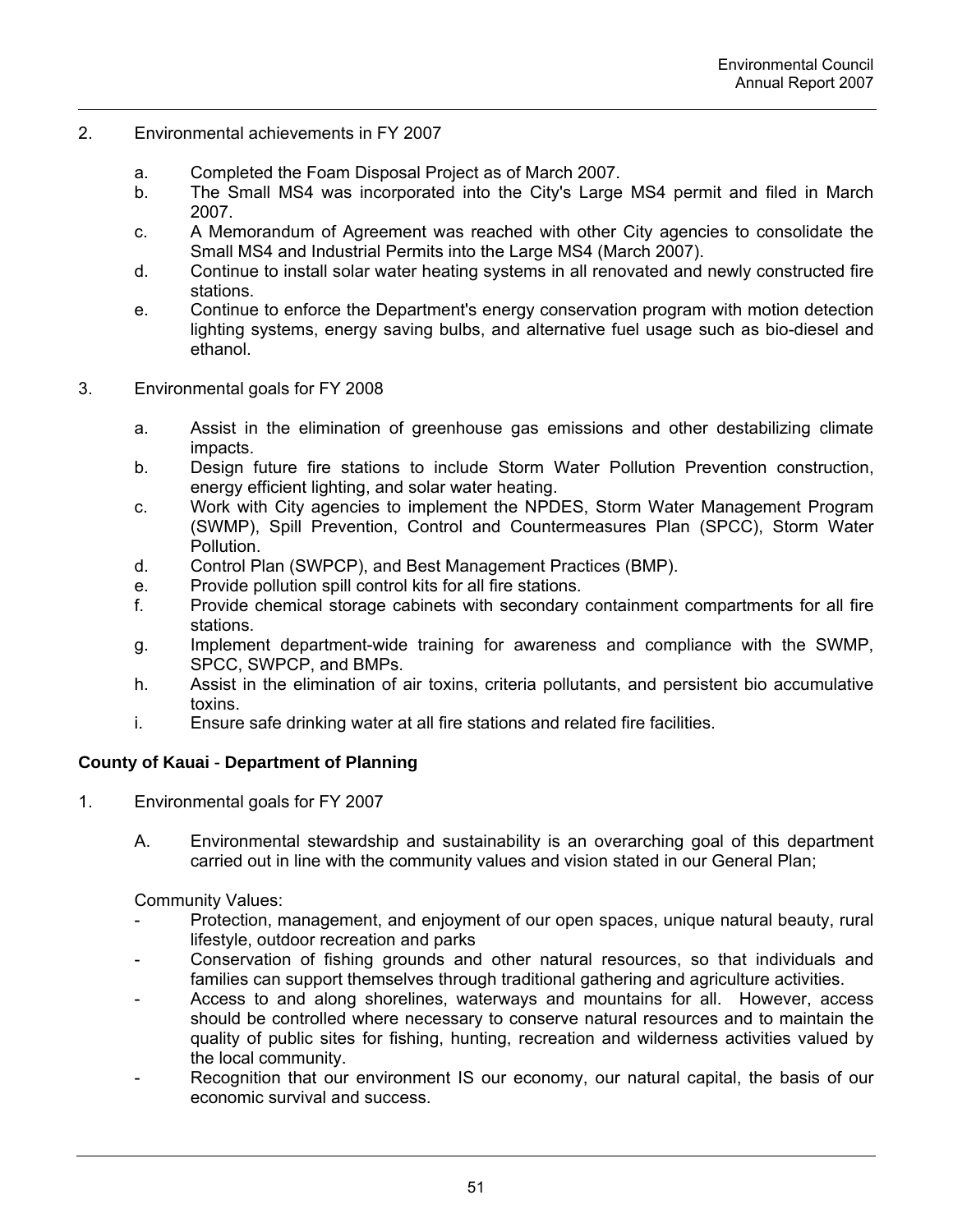- Balanced management of our built environment, clustering new development around existing communities and maintaining the four-story height limit
- Balanced economic growth development promoting providing good jobs and a strong economy, without sacrificing our environment and or our quality of life.

Vision:

- a "garden island" of unsurpassed natural beauty;
- a rural environment of towns separated by broad open spaces;
- a rural place whose population size and economy have been shaped to sustain Kauai's natural beauty, rural environment and lifestyle;
- a community which cares for its land and waters, leading the way with best management practices in the development of roads and other public facilities and in its land development and environmental regulations;
- an agricultural center, producing a wide range of crops, food, and forest products for local consumption and export;
- 2. Environmental achievements in FY 2007
	- A. Lihue Town Core Development Plan (In final draft)
		- 1. Redefines Lihue as a connected pedestrian oriented destination town
		- 2. Is the seed project for the General Plan goal of concentrating population growth and appropriate services in Lihue, thus reducing sprawl and commuter patterns of settlement.
		- 3. Design Guidelines calling for street landscaping for a greening of the urban environment.
	- B. Kapa'a Wailua Development Plan (In visioning process)
		- 1. Strengthen identity of traditional Ahupua'a boundaries much of which have been lost through strip highway development. Although there is no true physical ecosystem tie in, it is hoped that the re-establishment of these boundaries will raise awareness of the watershed system and help people place themselves ecologically.
		- 2. Identifies important Open Space areas for scenic, recreational and ecological purposes.
			- a) Wailua River.
			- b) Nonou Mountain
			- c) Middler Lands waterfowl preserve
			- d) Kapa'a Stream
			- e) Open Space near Kapa'a for wetland to clean canal
		- 3. Encourages areas targeted for growth to be mixed use in order to minimize automobile trips
		- 4. Encourages the establishment of alternative transportation networks
	- C. Comprehensive Zoning Ordinance Update (In Department Review)
		- 1. Evaluating the benefits of emerging green building technologies and what incentives can be offered for their implementation
			- a) Green roofs
			- b) Photovoltaic power
			- c) Height allowances and proper zoning for wind farms
		- 2. Limiting proliferation of "gentlemen farms" on Agricultural and Open zone lands
		- 3. Managing the heat sinks created by large commercial parking lots
	- D. Shoreline Erosion Study provides scientific erosion database on which to base makai setbacks.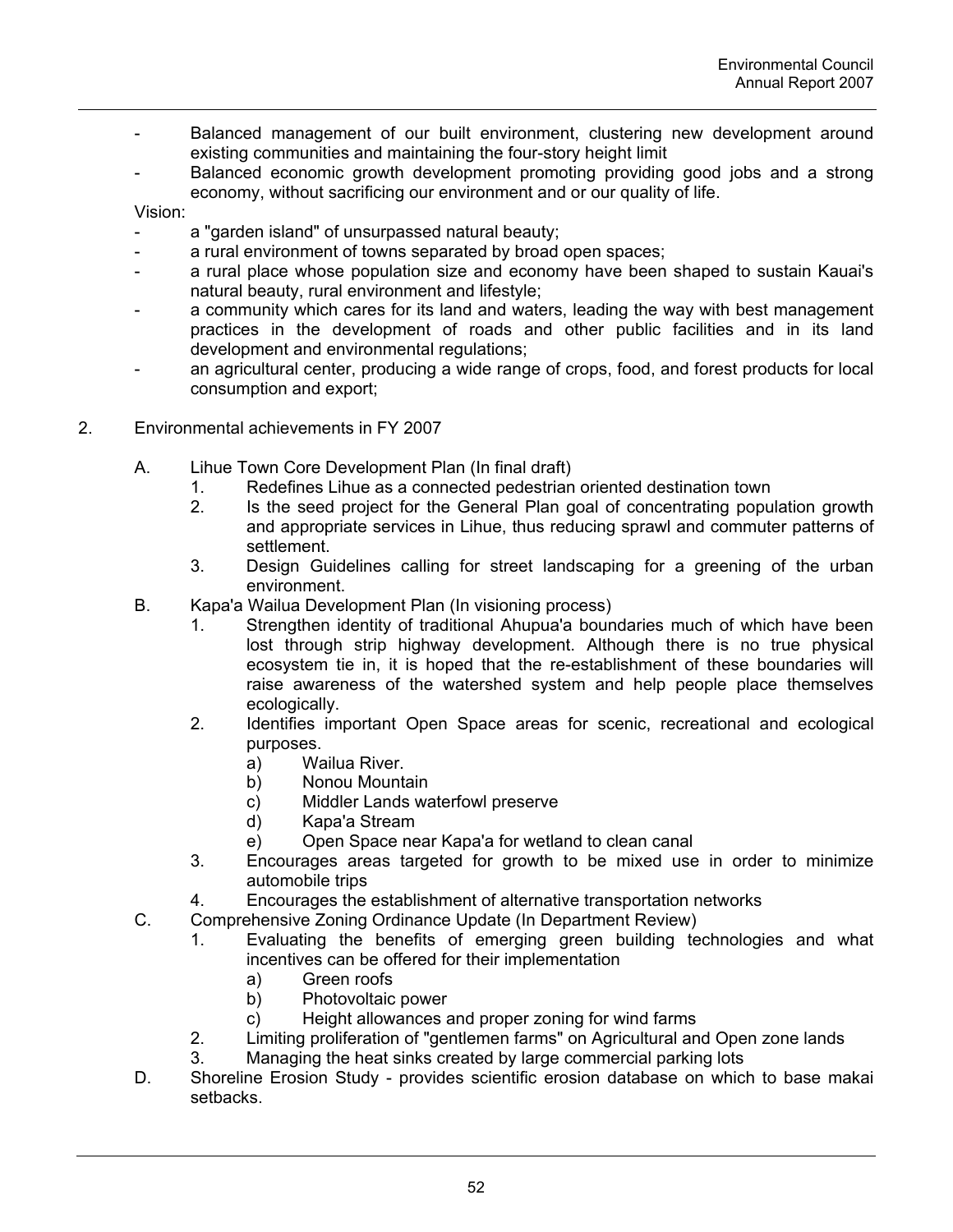- E. Implement GIS database so that cumulative impacts of development can be more readily analyzed. A very basic example would be to coordinate with engineering how much land is currently under construction or grading so that issuance of building permits can be timed so that watersheds are not subject to heavy runoff.
- F. Implement computerized intake and management system so that permiting becomes virtually paperless.
- G. Incorporate native and endemic plants.
- H. Incorporate Green building strategies.

### **County of Hawaii - Department of Environmental Management**

- 1. Environmental goals for FY 2007
	- a. Continue to move forward with large capacity cesspool (LCC) closure efforts and work closely with US EPA.
	- b. Continue to plan and design for sewer and effluent reuse infrastructure in North Kona in anticipation of growing development.
	- c. Begin construction on Komohana Heights LCC closure project.
	- d. Complete preliminary engineering for a new onsite and offset sewer collection system for Queen Lili'uokalani LCC closure project.
	- e. Report findings of North Kona and Kilohana Improvement District projects to County Council.
	- f. Present possible sewer alternatives for Kapoho wastewater treatment feasibility study.
	- g. Rehabilitation of current permitted County Solid Waste convenience centers with existing general funds and CIP funds.
	- h. Increase opportunities for recycling through County Diversion Grant Program.
	- i. Enforce illegal dumping regulations against violators.
	- j. Increase landfill diversion rate by 2 percentage points, to 28%.
- 2. Environmental achievements for FY 2007
	- a. Continued infiltration/inflow reduction to the Kealakehe Wastewater Treatment Plant to reduce chloride concentrations in effluent. This allows further upgrades of effluent to R-1 quality.
	- b. Completed preliminary engineering for new sewer collection and treatment systems for Naalehu, Pahala and Honokaa LCC closure projects.
	- c. Secured County funding for sewer and effluent reuse infrastructure project (Phase I) to be installed in conjunction with the State Department of Transportation's Queen Kaahumanu Highway widening project (Phase II).
	- d. Working with financial consultants to determine optimal method of financing for North Kona and Kilohana Improvement District projects.
	- e. Secured services of engineering consultant to begin work on the Kapoho wastewater treatment feasibility study.
	- f. Design and funding in place for the upgrade to the Hilo Solid Waste Transfer Station. Construction began early 2007.
	- g. Landfill diversion rate fell to 22.7%. In FY 2002 it was 12.65%, in FY 2003 it was 15.2%, in FY 2004 it was 15.6%, in FY 2005 it was 20.0%, in FY 2006 it was 25.8%. The decrease in diversion is primarily due to mechanical problems with a tub grinder. The addition of a second grinder is anticipated to help increase green waste diversion rates in 2008.
	- h. Continued the Derelict Vehicle Amnesty disposal program. This allows vehicle owners to have up to 2 vehicles on private property properly disposed with most elements recycled.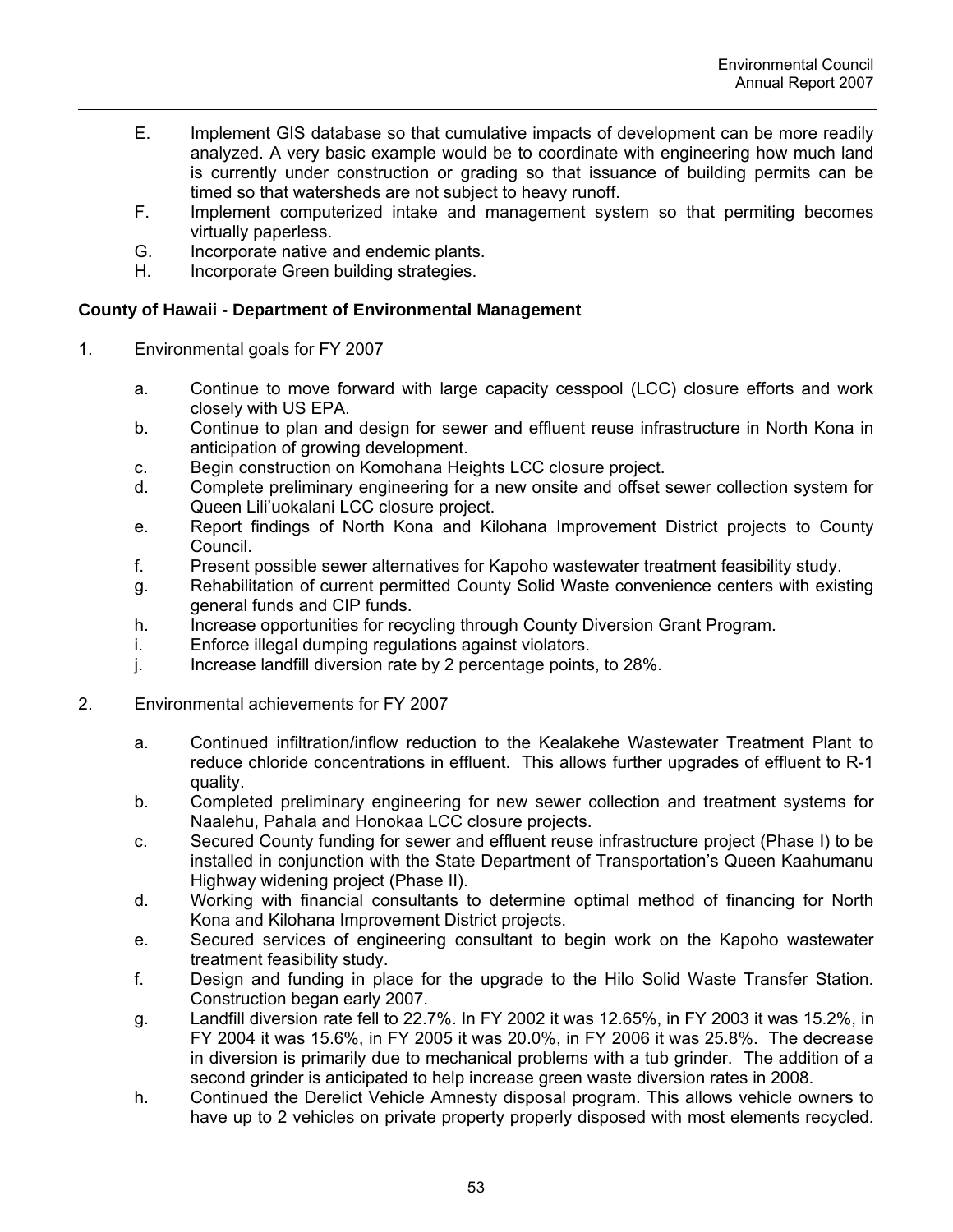119 vehicles were removed through this program in addition to the 2,286 vehicles removed on public property under the current Abandoned Vehicle Program.

- i. Modified the biotower pumps, No. 3 water pumps and SCADA systems at the Hilo Wastewater Treatment Plant.
- j. Modified the motor control center at the Puakaa Wastewater Pump Station.
- k. Replaced the influent flow meter at the Hilo Wastewater Treatment Plant.
- l. Prepared emergency response procedures in the event of catastrophic failure of Wailoa Wastewater Pump Station and force main or the collapse of the Kalanianaole Interceptor due to corrosion.
- 3. Environmental goals for FY 2008
	- a. Continue to move forward with closure of large capacity cesspool (LCC) projects.
	- b. Continue to move forward with improvement district projects for North Kona and Kilohana.
	- c. Continue with planning and designing efforts for sewer and effluent reuse infrastructure in North Kona.
	- d. Begin construction of sewer and effluent reuse infrastructure project (Phase I) in Queen Kaahumanu Highway.
	- e. Continue rehabilitation of our system of solid waste transfer stations (convenience centers).
	- f. Secure site and funding, and complete permitting and EIS for South Kona/Ka'u solid waste transfer station.
	- g. Secure illegal dumping inspector to work with Police and communities on enforcement, primarily evidence collection that will allow penalties to be enforced through the courts.
	- h. Undertake two Sewer Master Plan projects of large areas in Kailua-Kona where growth is occurring and expected to increase in the future.
	- i. Assist residents and businesses with LCC compliance by expanding sewer systems or partnering to create new wastewater treatment systems.
	- j. Begin the Update to our Solid Waste Management Plan.
	- k. Continue to increase opportunities for recycling through County Diversion Programs at all transfer stations including green waste diversion, white goods holding areas and 2-stream recycling bins.
	- l. Plan for Disaster Debris sites at both South Hilo Sanitary Landfill and West Hawai'i Landfill.
	- m. Move forward to increase the life of the South Hilo Sanitary Landfill in close collaboration with the State Department of Health.
	- n. Continue to execute the repair and maintenance plan for the Wastewater Division.
	- o. Continue to monitor the high hydrogen sulfide concentration and corrosion within Kalanianaole Interceptor and the Hilo Wastewater Treatment Plant. Develop interim plans to extend the life of the existing infrastructure until more permanent Capital Improvement Projects can be completed.
	- p. Continue to monitor the high influent biochemical oxygen demand (BOD) for Kealakehe and Hilo Wastewater Treatment Plants. Sources of the high BOD concentrations were suspected to be from overflowing grease traps at restaurants, liquid sludge from private treatment plants and septage from private haulers. Develop short-term and long-term plans to manage the sources of the high BOD concentrations.
	- q. Determine which of the Wastewater Division structures the Building Division is willing to maintain.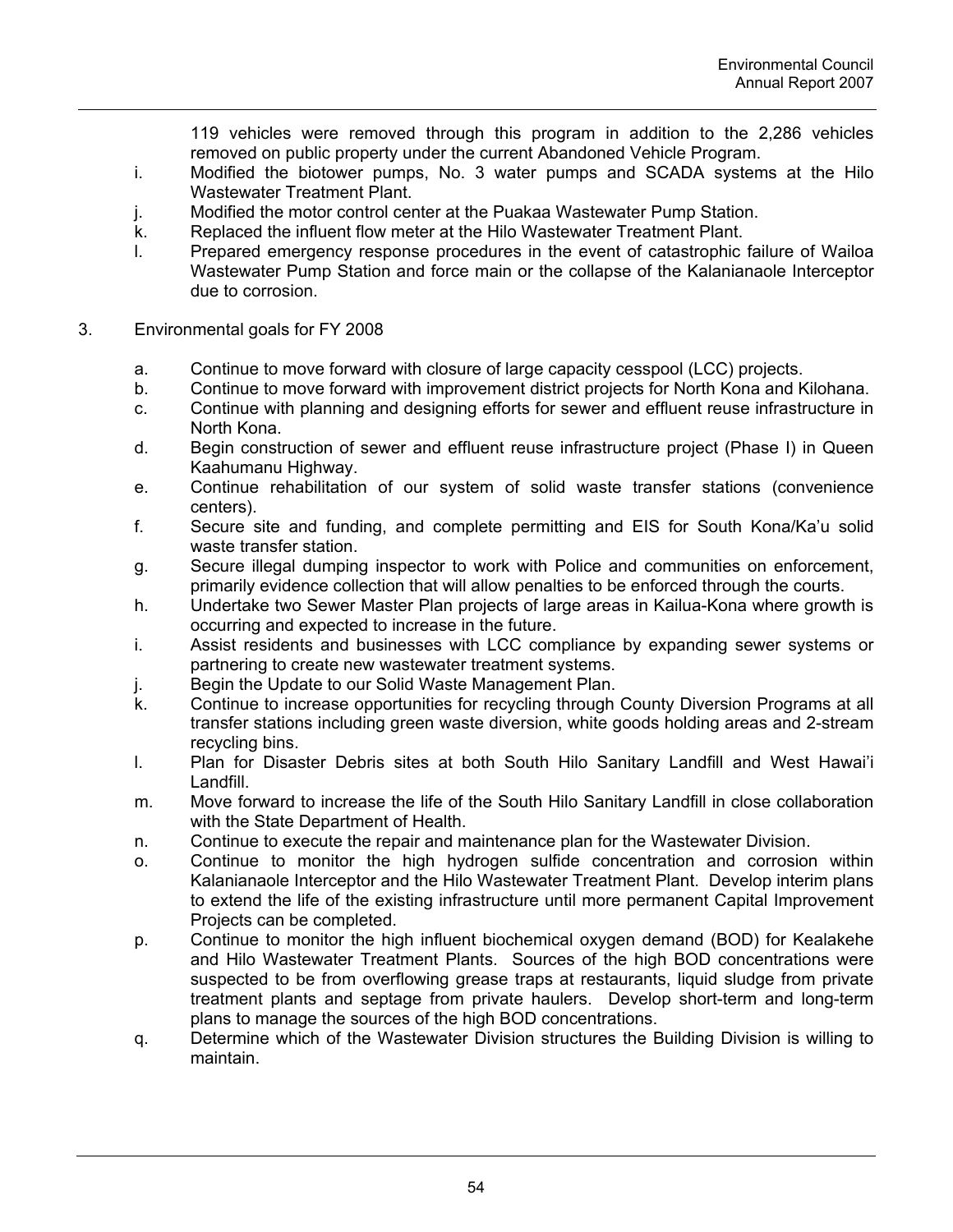# **County of Hawaii - Planning Department**

- 1. Environmental goals for FY 2007
	- a. Define the most desirable use of land within the County that achieves an ecological balance providing residents and visitors the quality of life and an environment in which the natural resources of the island are viable and sustainable.
	- b. Maintain and, if feasible, improve the existing environmental quality of the island.
	- c. Control pollution.
- 2. Environmental achievements in FY 2007
	- a. Sustainability and Ecological Balance
		- Advise the public of environmental conditions and research undertaken on the island's environment.
		- Encourage the State to establish air and water quality monitoring stations in areas of existing and potential urban growth.
		- Participate in watershed management projects to improve stream and coastal water quality and encourage local communities to develop such projects.
		- Require golf courses to implement best management practices to limit leaching of nutrients to groundwater in areas where they may affect streams or coastal ecosystems.
	- b. Maintain/Improve Environmental Quality
		- Take positive action to further maintain the quality of the environment.
		- Encourage the concept of recycling agricultural, industrial, and municipal waste material.
		- Review the County grading and grubbing ordinances to ensure that they adequately address potential erosion and runoff problems.
	- c. Control Pollution
		- Reinforce and strengthen established standards where it is necessary, principally by initiating, recommending, and adopting ordinances pertaining to the control of pollutants that affect the environment.
		- Encourage the State to continue aircraft noise abatement strategies at Hilo International Airport and the Kona International Airport at Keahole.
		- Work with the appropriate agencies to adopt appropriate measures and provide incentives to control point and nonpoint sources of pollution.
		- Support programs to prevent harmful alien species from becoming established.
		- Require implementation of the management measures contained in Hawaii's coastal Nonpoint Pollution Control Program as a condition of land use permitting.
		- Pollution shall be prevented, abated, and controlled at levels that will protect and preserve the public health and well being, through the enforcement of appropriate Federal, State and County standards.
		- Incorporate environmental quality controls either as standards in appropriate ordinances or as conditions of approval.
		- Federal and State environmental regulations shall be adhered to.